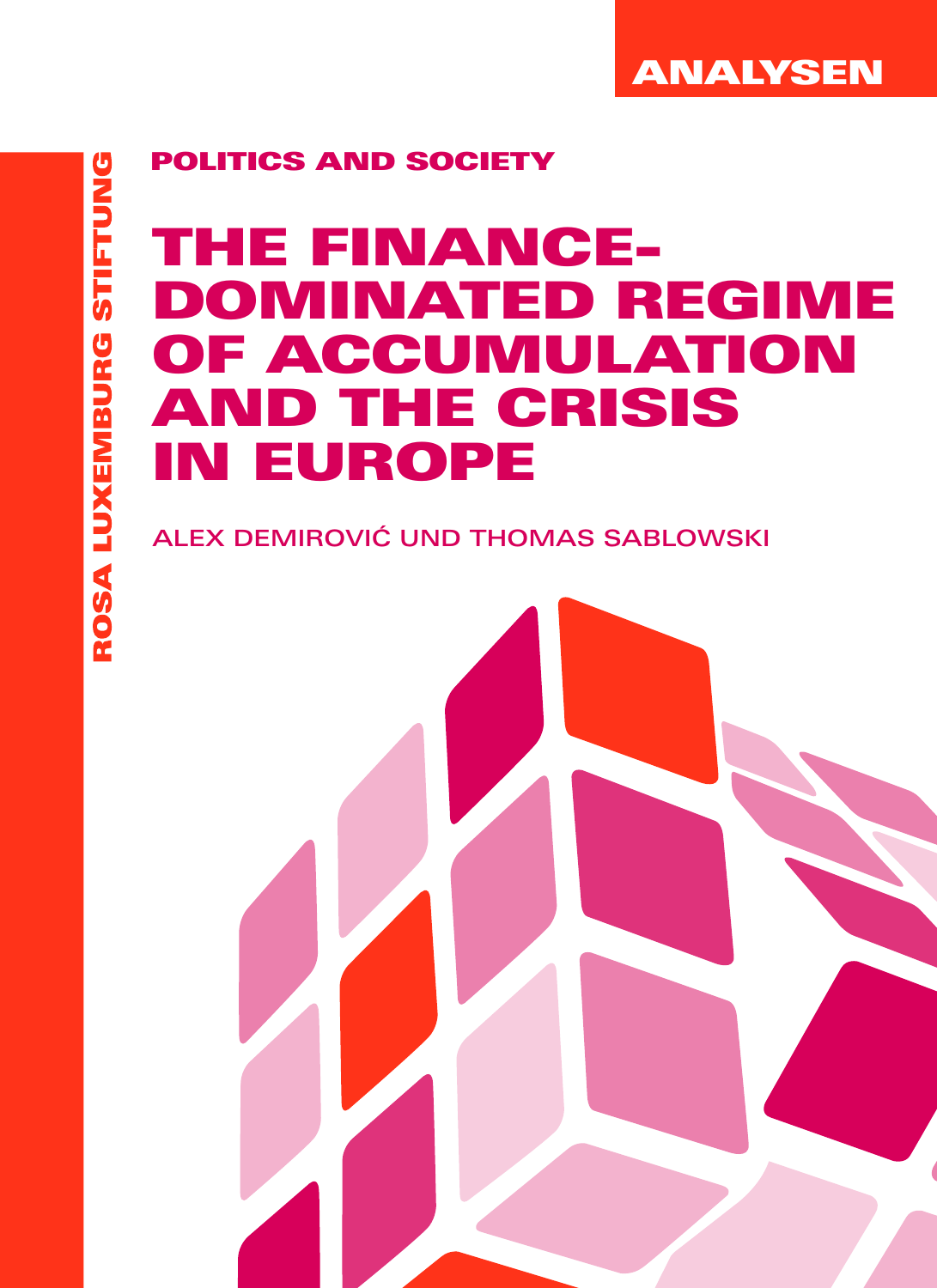# **CONTENTS**

|                    | 1. Simplistic visions of the crisis                                                 | 4  |  |  |  |
|--------------------|-------------------------------------------------------------------------------------|----|--|--|--|
|                    | 2. The connection between industrial, interest-bearing<br>and fictitious capital    | 6  |  |  |  |
|                    | 3. The global, finance-dominated regime of accumulation and its<br>contradictions   | 8  |  |  |  |
|                    | 4. Characteristics of the crisis of the finance-dominated regime<br>of accumulation | 17 |  |  |  |
|                    | 5. The crisis cycle and the multiple crisis                                         | 21 |  |  |  |
|                    | 6. European crisis policies and their contradictions                                | 25 |  |  |  |
|                    | 7. Germany and the crisis in crisis management                                      | 30 |  |  |  |
|                    | 8. What should be done?                                                             | 34 |  |  |  |
| 41<br>Bibliography |                                                                                     |    |  |  |  |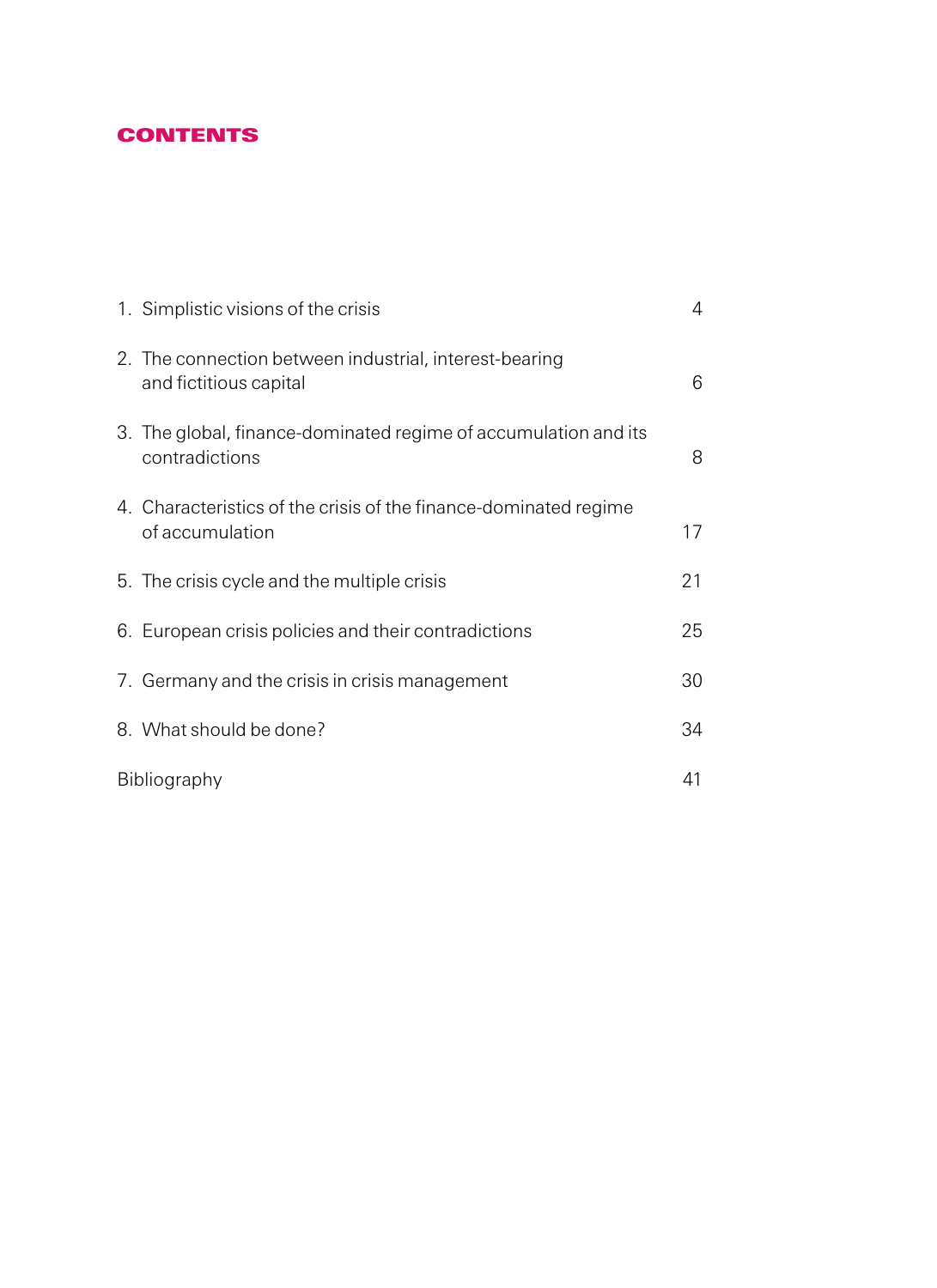# **2** THE FINANCE-DOMINATED REGIME OF ACCUMULATION AND THE CRISIS IN EUROPE

There is no consensus among the ruling classes on the correct way of dealing with the crisis or how to continue with Europe. Should the euro be defended? Would it not be better to split up the eurozone or give up the euro completely? Should the European Central Bank (ECB) buy unlimited amounts of government bonds or would this simply encourage irresponsible spending, policies that lead to debt and pave a direct path to inflation? Will austerity policies help us overcome the crisis, or would a more Keynesian policy of investment be more appropriate? How should austerity measures and measures that stimulate growth be balanced? Would it be better to return to the nation state and its competencies, or move towards deeper European integration? How generously should competencies be transferred to the European Commission and the ECB? Should debtor countries such as Greece or Cyprus be rescued or would it be better to have an option for the insolvency of states and not only for banks?

The left cannot remain indifferent to this situation. Until now the left has maintained a (quite unsuccessful) defensive position based around the slogan: "We won't pay for your crisis". Many analyses have provided good and quite technical advice on how the crisis might be brought under control; not that the powerful and the ruling classes are likely to listen. Even if they were to listen, it is not clear whether this would bring the crisis under control. This leads us to the question of the emancipatory aspects of the crisis: crises always open up new possibilities; it is clear that what has been taken for granted cannot continue. Currently this emancipatory potential has been relegated to the background, because solutions to the crisis tend to provide momentum for nationalist divisions.

Left-wing analyses have also portrayed the problem as one between Germany and Greece; or between France and Germany etc. Merkel's government appears as a taskmaster forcing austerity policies on other European states. Furthermore, the left also finds it hard to convey its criticism of European crisis policies in the light of Germany's relatively stable economic and political situation.

In the following we analyse the current constellation through the lens of the finance-dominated regime of accumulation.2 The contradictions that emerge are specific to this regime and reproduce themselves at ever-higher levels because the regime itself is not called into ques-

**<sup>1</sup>** This text is a further extensively revised and updated version of a text first published in the magazine *Prokla* (Issue 166, March 2012) and subsequently in an extended version in the *Analysen* series published by the Rosa Luxemburg Stiftung. In part, the text reflects the results of the discussion between the research group *Arbeitskreis kritische Europaforschung* (AkE) which is part of the *Assoziation für kritische Gesellschaftsforschung* (AkG – Association of Critical Social Research). We would like to thank Joachim Becker, Hans-Jürgen Bieling, Pia Eberhardt, Axel Gehring, Fabian Georgi, Mathis Heinrich, Niko Huke, John Kannankulam, Daniel Keil, Anika Kozicki, Roland Kulke, Malte Lühmann, Lukas Oberndorfer and Herbert Panzer, as well as our colleagues at the *Institut für Gesellschaftsanalyse* (Institute of Critical Social Research) at the Rosa Luxemburg Stiftung for their helpful suggestions and critique. **2** The concept of *regime of accumulation* is taken from French regulation theory (see Aglietta 1979, 68 ff.). A regime of accumulation is defined as a "mode of systematic distribution and reallocation of the social product which over a prolonged period is able to coordinate transformations in the conditions of production (volume of capital invested and its distribution among the branches and norms of production) with transformations in the conditions of final consumption (consumption norms of wage-earners and other social classes, collective spending, etc.)" (Lipietz 1988, 23). The concept of a finance-dominated regime of accumulation is further developed below.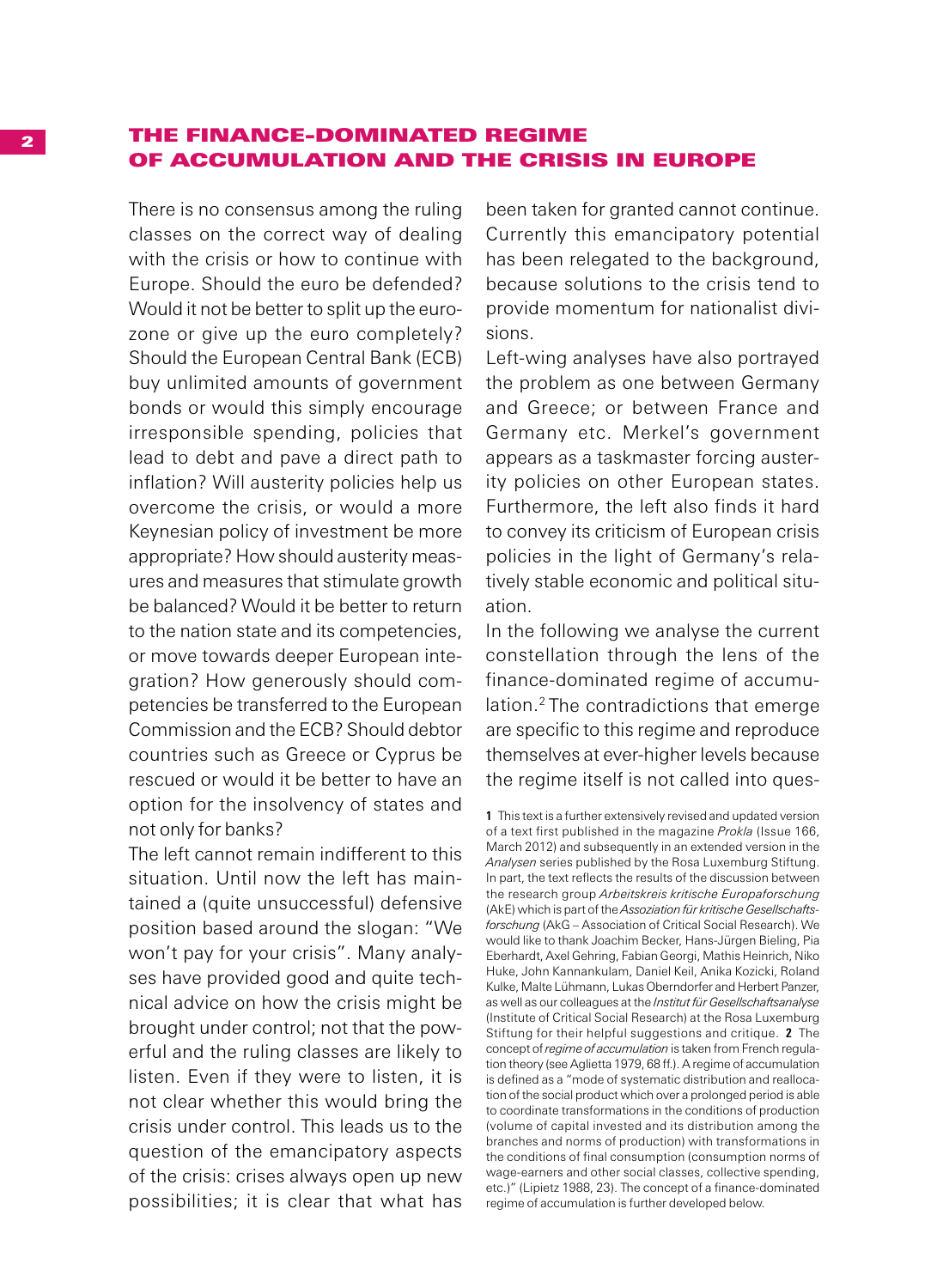tion. This thereby extends the crisis to <sup>3</sup> 3. Within the global finance-dominated ever more social relations. It is against this background that we intend to assess the policies that have been developed by the left and the social movements faced with the current situation.

# **Our work is based on the following hypotheses and assumptions:**

1. Even though the contradictions between the different factions of capital now appear more clear-cut, the current controversies among the bourgeoisie over policies to address the crisis primarily concern measures to stabilise the finance-dominated accumulation regime and to secure the share of social wealth appropriated so far by the property owners. Still, in the course of the crisis new options might develop behind the backs of the main actors. Although the old regime cannot continue and the new has not fully asserted itself, alternatives are clearly visible. These range from authoritarian-statist measures, geo-engineering, green capitalism and the Green New Deal to democratic, socio-ecological transformations from within a socialist perspective (see IfG 2011).

2. Austerity measures are simply the state-driven continuation and intensification of processes that occur in every crisis: a time during which countertendencies to the falling rate of profit become effective and power relations shift to the benefit of capital. Austerity measures might not solve the crisis, but as long as the pressure of the crisis subsists, measures directed against the subaltern classes can be enforced ever further. Moreover, even if governments are often unsure and undecided about the course to take, they create the impression that there is no alternative.

regime of accumulation, the countries of Europe take on different positions. Combined with competition between capitals this leads to a situation where states mutually block substantial reform of the financial regulatory system, which thus benefits the status quo. But in spite of differences between governments, there is fundamental consensus. The changes to European Economic Governance, the European Stability Mechanism (ESM) and the European Fiscal Compact, as well as the planned Competitiveness Pact, envisage further consolidation and intensification of neoliberal European integration (see Fisahn 2012; Konecny 2012; Heinrich 2012; Oberndorfer 2012, 2012a).

4. Germany's role in particular has been repeatedly criticised because Merkel's government forces a *debt brake* on the European Union (EU), and its member states are placed ultimately under the political control of the European Commission. Actually, Germany's weight within the European Union is increasing and, for now, German capital appears to be a winner of the crisis. However, the German government does not solely represent the interests of German capital. Austerity policies, at the heart of German government policies, are enforced in Europe as they ensure the reproduction of the regime of accumulation as a whole; as such, they reflect the interests of a dominant, transnational faction of capital that is present everywhere in Europe. We therefore view the argument that German imperialism is at work in the crisis as implausible, at least if this means – within the framework of traditional theories of imperialism – that the nation state simply represents the interests of its own bourgeoisie.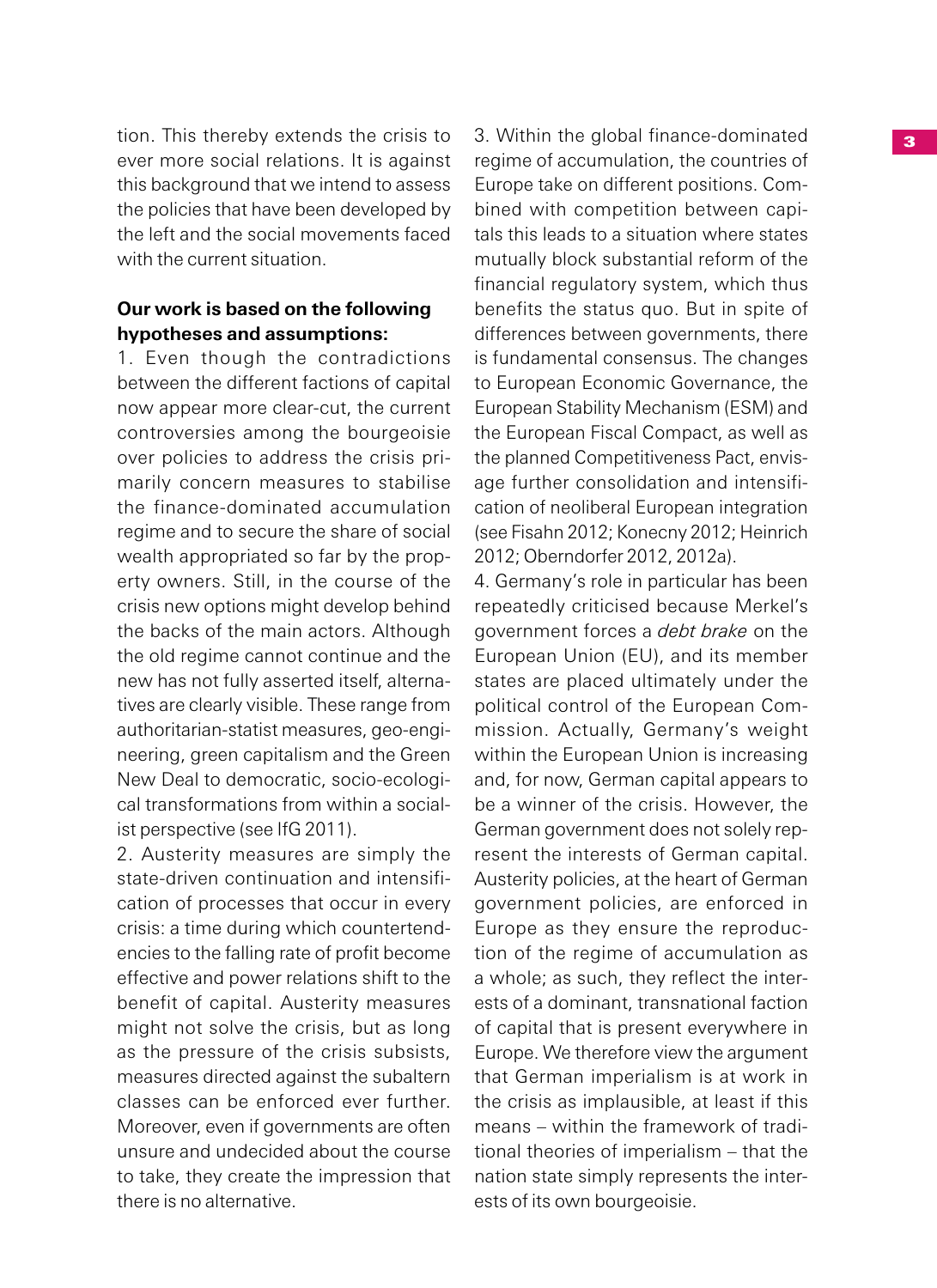5. Organising the subaltern classes to defend themselves against austerity measures is currently the main task for the left. With regard to European policy strategies, the left should not adopt an anti-European stance (as is done by the right), but should instead be guided by the concept of united socialist states in Europe; that is, a political union that would ensure equal conditions of life within Europe. In the endeavour to defend spaces for action against neoliberal integration and to develop alternatives, it may make tactical sense to rely on the nation state and the non-synchronicity it creates. For example, opposition to the EU constitution was justified, as was opposition to the fiscal compact. The treaties of the European Union have to be significantly changed. The freedom of the people of Europe can only be guaranteed if capital's liberty is abolished. This would mean Europe having to be rebuilt completely anew from below, such as through elections to a constitutional assembly and through a social union.

#### **1. Simplistic visions of the crisis**

For some time now the European crisis has been seen as the result of state debt; the causes are presumed to be found in ill-adapted social systems, high public spending, an inflated public sector and a lack of competitiveness. Nonetheless, these are symptoms of long-term processes associated with the global financial and economic crisis. The current crisis began with the subprime mortgage crisis in the US, which then evolved into a bank crisis and later into national financial crises and the crisis of the euro. In contrast to what neoliberal ideology has preached for decades – and continues to preach during the crisis – European societies have not "lived beyond their means". In fact, the opposite is true: it was the state *rescue packages* for banks, *fiscal stimulus packages,* declining tax revenue, growing unemployment and increasing social expenditure in relation to the domestic product during the crisis that caused budget deficits to grow.

We believe that bourgeois society is currently undergoing a multiple crisis, alongside a *major* crisis in the capitalist mode of production. It is a major crisis because it cannot be resolved by small fixes to the prevailing regime of accumulation, nor can the dominant mode of capitalist regulation resolve the crisis. Instead, society needs to undergo profound changes.<sup>3</sup> In the words of Antonio Gramsci, this is an organic crisis: the economic crisis is developing in a number of countries into a political and ideological crisis – a crisis of representation that is increasingly leading to a questioning of the future direction of society (Candeias 2010). We are dealing with a crisis of the finance-dominated regime of accumulation, which is the dominant form of the valorisation of capital that evolved after the 1970s as a response to the crisis in Fordism (see Aglietta 1979; Lipietz 1988). Additionally, the European crisis is affected by the contradictions arising from monetary union and the European Stability and Growth Pact.

Two common notions among the left stand in the way of an adequate understanding of the crisis: the first is the notion that the banks' excessive drive for profit caused the crisis, which is linked to the assumption that their *true* function is to serve the *real economy*. Whilst it is

**<sup>3</sup>** Regarding the difference between "minor" and "major" crises, see Altvater 1983, 93 ff.; Lipietz 1988, 15; Boyer 1986, 66 ff.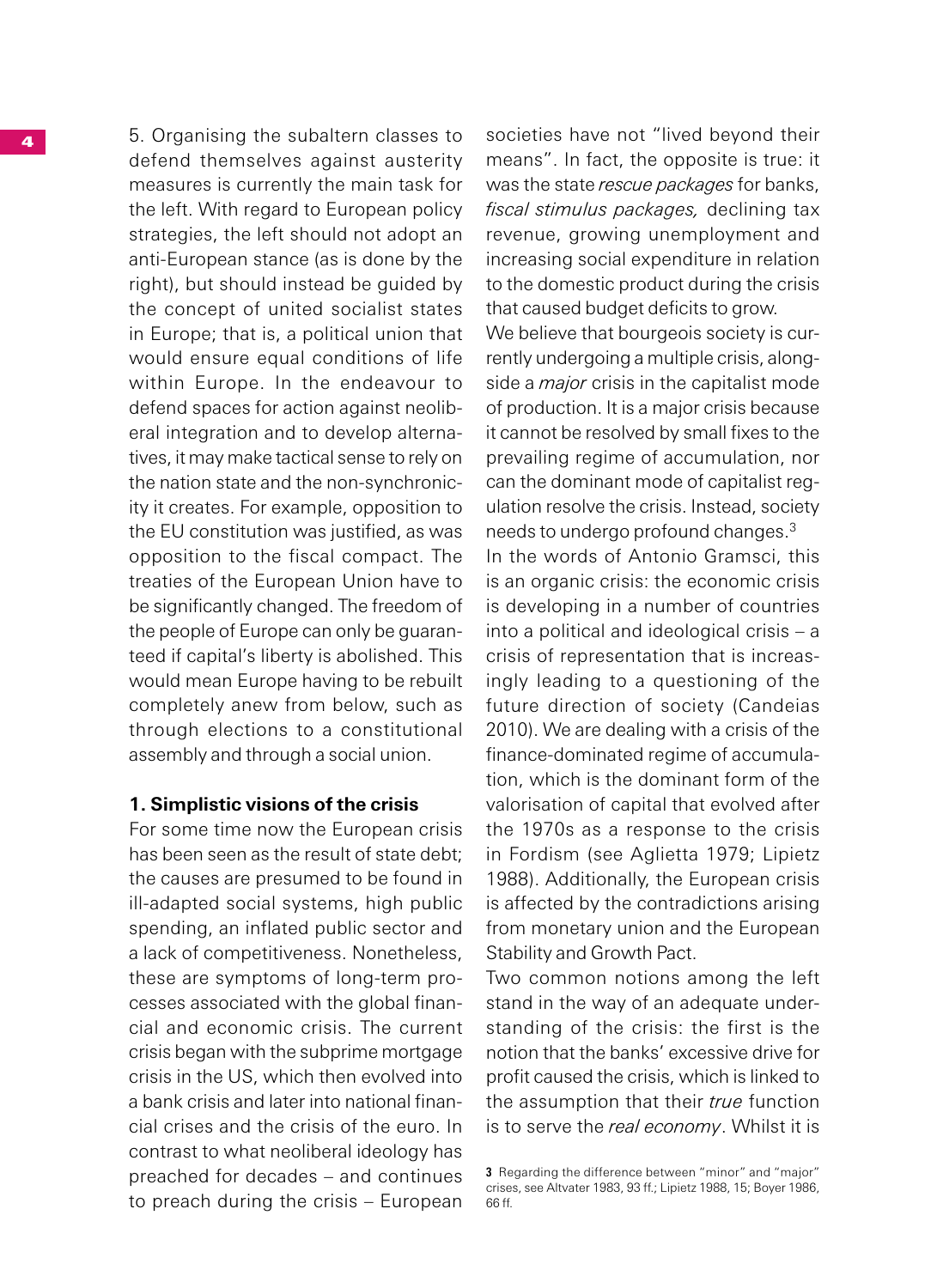of the banks, the banks' excessive drive for profit was not accidental, nor a departure from some supposed correct mode of functioning. Like all other companies, banks too must invest their capital and make money from money. Competition forces the banks to drive the excessive valorisation of capital or else face the threat of their own demise.

The perceived *greed of bankers* is merely a structural consequence of the capitalist mode of production. Capitalism has never been primarily concerned with fulfilling people's needs; our needs are simply a means to the end of valorising capital. Banks can therefore only *serve* the *real economy* in as far as they yield to the excessive drive for the valorisation of capital. Nor is it the case that banks one-sidedly dominate trade and industry; a notion which is traceable to Rudolf Hilferding. In capitalism, banks, trade and industry are rather mutually dependent. The sections of the left that see the banks as the single cause of the crisis are indulged in the illusion that simply implementing a different form of banking and financial regulation would be enough to overcome the crisis.

Second, and equally problematic, is the notion that all critical analyses of the financial sector are simplistic critiques of capitalism or even anti-Semitic. Here, production is considered central, and circulation as secondary, as the mere surface of capitalist production. These views narrowly and uncritically follow Max Horkheimer's claim that with the rule of market-dominating monopolies, the mediation of the relations of production through circulation has been historically overcome (Horkheimer 1988b, 325). This empirically untenable hypoth-

true that the current crisis is also a crisis besis was used to explain how Jews, he has pushed into banking through the Christian ban on usury, were no longer needed within capitalism and therefore could be selected as victims by fascist propaganda.

> Today, this argument is inverted ideologically by claiming that any criticism of finance is anti-Semitic. This view is shared by parts of the left, the president of the Munich Institute for Economic Research (IfO), Hans Werner Sinn, and Christian Wulff, the former German president. They believe bank managers can be defended by placing them in a similar light to persecuted Jews.

> In this case, a critique of capitalism is reduced to a critique of ideology and, in contrast to its own aims, is also simplistic as it refrains from analysing relatively independent forms of financial capital and their specific functions, and fails to take into account the historical changes that have been made to the regulation of the capitalist mode of production and their political significance. This leads to an abstract critique of capitalism that is incapable of formulating adequate strategic and tactical answers to the current crisis. Nonetheless, the societies currently dominated by the capitalist mode of production are different from those that existed 50, 100 or even 150 years ago. More precisely, over the last few decades capitalism has undergone a development that we view as the development of a finance-dominated regime of accumulation. With this we argue that the capitalist mode of production and the societies it dominates undergo phases with distinguishable periods; in other words, a characteristic trait of the capitalist mode of production is that it is constantly changing. Different patterns of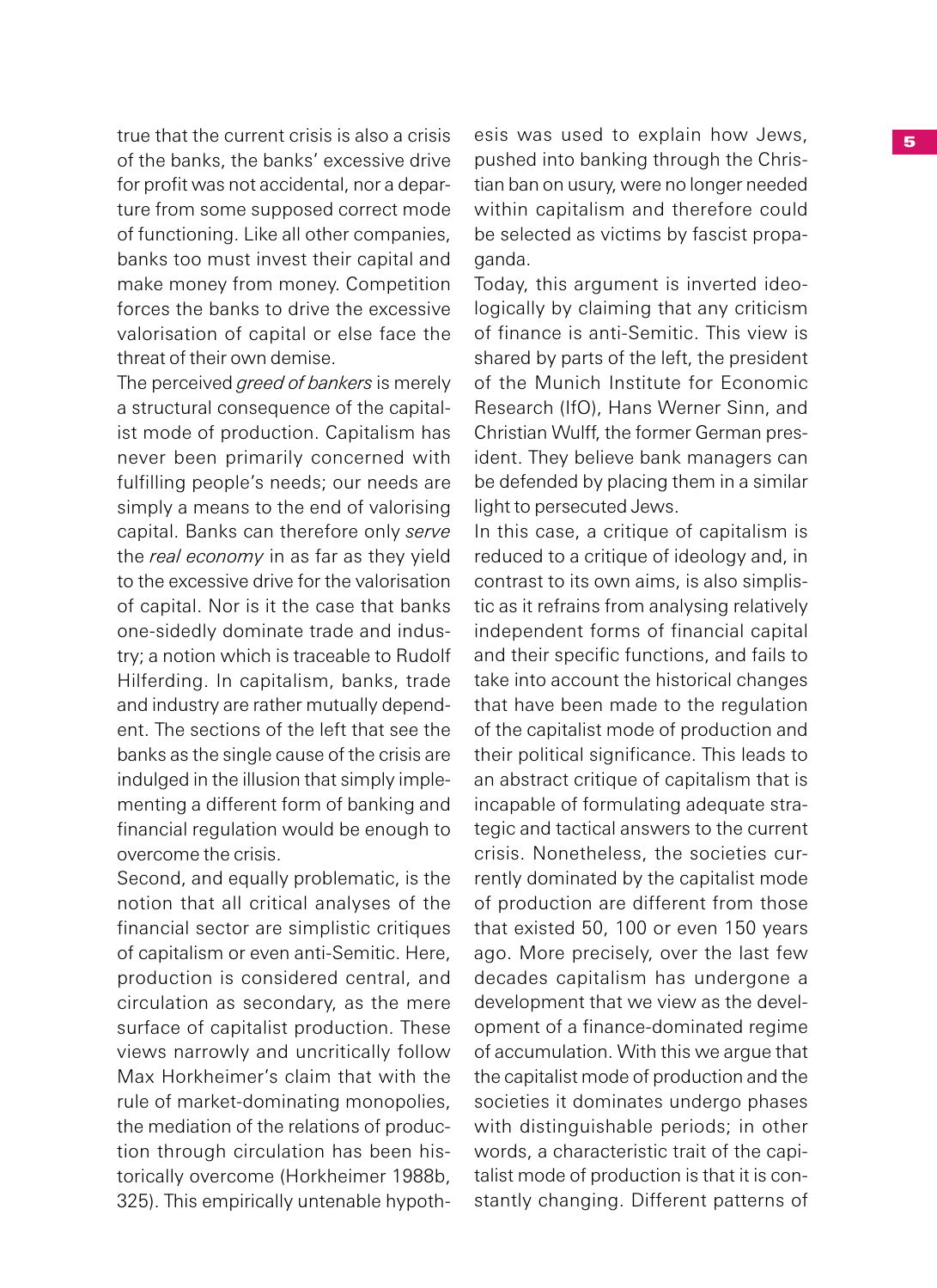<sup>6</sup> change can be discerned that remain relatively stable over longer periods of time. Within the capitalist centres, regulation theory differentiates between a liberal market mode of regulation in the 19<sup>th</sup> and early 20<sup>th</sup> century, an interventionist and welfare-state Fordist mode of regulation between the 1950s and the 1970s, and a finance-dominated mode of regulation since the 1980s based on uncertainty.<sup>4</sup>

# **2. The connection between industrial, interest-bearing and fictitious capital**

As Marx showed in *Capital,* the valorisation of value takes on different forms that become independent from each other but remain connected at the systemic level. During crises in particular, the connections between the different independent forms of money and capital become brutally clear. Capital can be advanced for the production of commodities or services, in which case it functions as industrial capital: workers are hired and means of production acquired. whereby money-capital is turned into productive capital. Guided by capital, workers produce commodities, and in doing so productive capital is turned into commodity-capital. In this process, the value of labour-power and the means of production are reproduced, and surplus value is produced. The commodities this leads to are sold, and commodity-capital is turned back into money-capital, which realises surplus value. A share of this surplus value is invested – in other words, accumulated – and the enlarged capital is fed back into the circuit.

The circuit of industrial capital is connected to the circuit of interest-bearing capital (MEW 25, 350 ff.). Because money functions not simply as a means of circulation but also as capital, any amount of money can be seen as potential capital. In its function as potential capital, money is more than simply a means of exchanging commodities, it is also a commodity: money is lent for interest. In the circuit of interest-bearing capital, money appears to directly make more money, interest-bearing capital is therefore, as Marx remarked, "the fountainhead of all manner of insane forms" (*ibid.* 483). The relationship between the circuit of interest-bearing capital and the circuit of industrial capital is contradictory: the advanced "borrowed capital" enlarges productive capital; therefore it has the potential to create and accumulate a greater surplus. However, the industrial capitalist also needs to subtract the interest paid on these loans from the achieved surplus, and surplus value is divided into interest and profit. Therefore, on the one hand, the interests of the creditor conflict with those of the borrower over the rate of interest. On the other hand, both the creditor and the debtor profit from the increased exploitation of labour-power, if the realised surplus value is greater than the interest that has to be paid.

The extended reproduction of the total capital of society depends on the circuit of interest-bearing capital. The circuit of industrial capital explains both the offer and the demand for credit. This circuit systematically returns money to an idle state. Fixed capital invested in machinery and factories only slowly amortises itself over time: little by little the value of

**<sup>4</sup>** The concept of *mode of regulation* designates the "totality of institutional forms, networks, and explicit or implicit norms assuring the compatibility of behaviours within the framework of a regime of accumulation in conformity with the state of social relations and hence with their conflictual character" (Lipietz 1988, 24).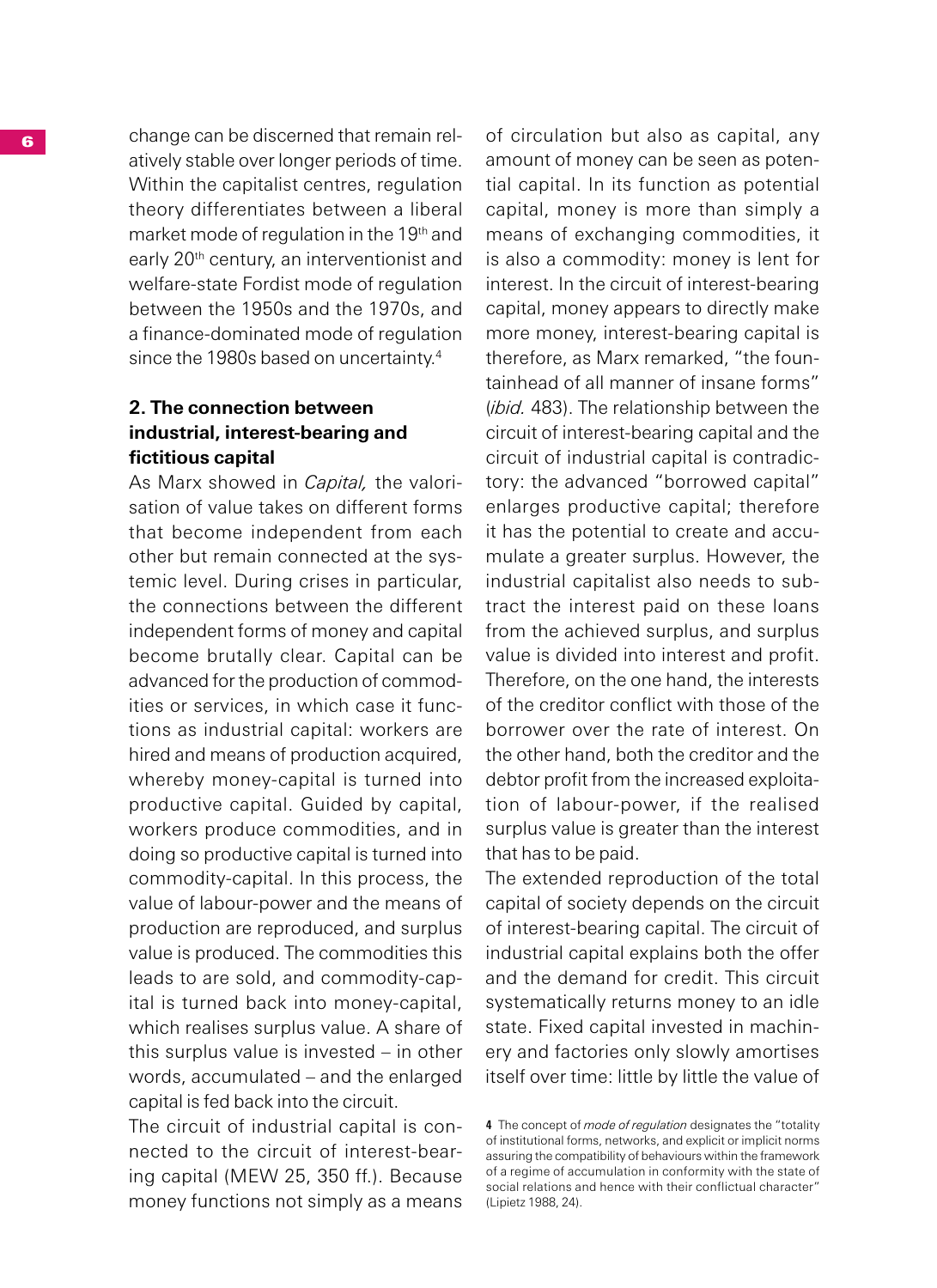fixed capital transferred to commodities they are not functioning capital and the state of  $\overline{\phantom{a}}$ returns to the hands of the capitalists in the form of money. Capitalists are often unable to immediately re-invest this money in productive capital, but instead provide it to other capitalists in the form of interest-bearing capital and, as such, take part in the processes of valorisation. Conversely, for continuity in the turnover of capital, industrial capital generally requires a reserve fund or additional capital that can be acquired through credit.

Accumulation can be extended beyond the boundary of the realised surplus value through credit. This is true not only for individual capital, but also for the total capital of society: not only does the credit system turn fallow surplus value into interest-bearing capital, banks are also able to produce credit-money literally "out of nothing"; that is, in amounts far greater than the share of the social product provided to them in the form of deposits would allow for. Interest thereby leads to claims over the future work of society. These claims, which in some cases reach far into the future, are only possible if the overall situation remains predictable and conditions remain sufficiently stable for the money-capital provided in advance to flow back.

The circuits of industrial capital and interest-bearing capital lead to a further form of capital, one which has gained increasing importance over the last few decades: fictitious capital (MEW 25, 482 ff.). Fictitious capital arises from the securitisation of credit, that is, through the re-sale of creditors' receivables or through the creation of stock companies, whereby the money invested into a company appears to double itself through its shares. Marx calls securities fictitious capital because simply embody legal claims to the production of value which is expected to arise from future processes of valorisation. Fictitious capital therefore retains its "value" – or more precisely, its price – only to the extent that the trust in future processes of capital valorisation can be upheld, that is, for as long as there are buyers for the securities. Rising securities prices become an independent form of valorisation that determine the return on the invested money-capital, as does the interest on which the prices of fixed-interest securities rest, as well as the dividends paid to shareholders. Speculation over the price variations of fictitious capital (and other commodities) is the basis for derivatives trading: futures, options and swaps are bets on changes in prices. Derivative trading can function as a safeguard against price fluctuations, yet it remains an independent source of the speculative valorisation of money-capital. The hedging function cannot be separated from speculation, because every hedge requires a counter-party convinced that the prices underlying the deal will develop in the opposite direction<sup>5</sup>

The formal difference between fictitious and functioning capital plays no part in investors' calculations. Just like the difference between credit-money and "real" money, it only becomes evident during crises, when the worthlessness of fictitious capital and loans becomes evident. Clearly though, this is not simply

**<sup>5</sup>** In capitalism, any investment is speculative because the reproduction and valorisation of value is always insecure. The speculative character of derivative financial instruments in a more narrow sense is clearly apparent when they are only bought in order to profit from changes in underlying prices. For instance, it is possible to buy a *credit default swap*, i.e. a credit default insurance, for Greek government bonds without owning Greek government bonds.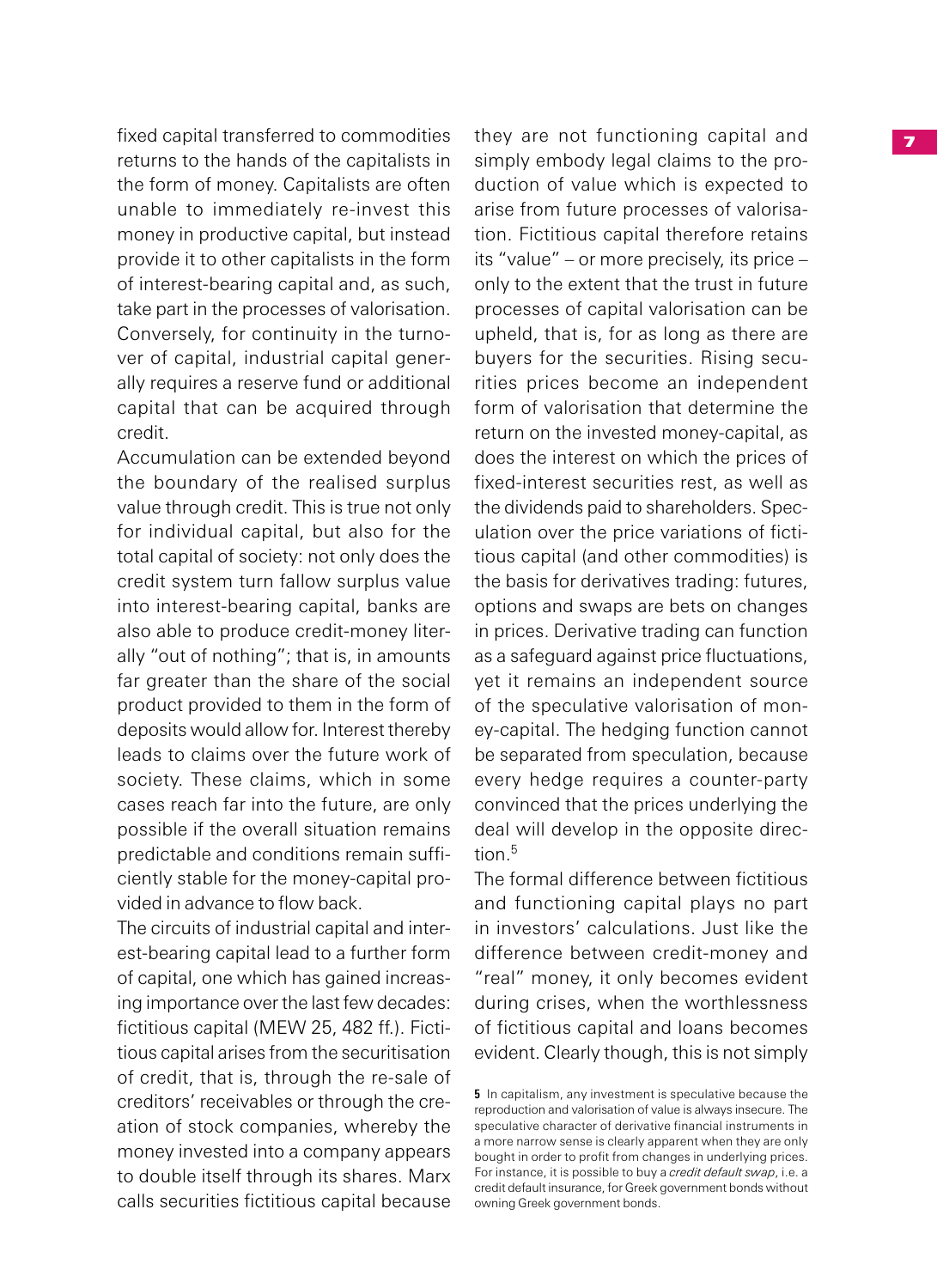**8** about nominal wealth, but rather about the destruction of (acquired) ownership titles, for which labour was needed and which was appropriated in some form or another by the owners of capital. In the end, somebody actually loses; and particularly during a crisis, the struggle is over who this will be. $6$ 

# **3. The global, finance-dominated regime of accumulation and its contradictions**

These forms and processes are all general characteristics of valorisation and are related to each another in specific ways within the finance-dominated regime of accumulation. In order to properly understand this regime and its crisis, it is necessary to take a closer look at the development of the circuits of industrial capital, interest-bearing capital, fictitious capital and derivatives. The relationship between these circuits is in flux, whereby three kinds of changes exist, each with different synchronicities: 1. business cycle changes related to cyclical crises; 2. changes to the regime of accumulation and to the mode of regulation associated with "major" crises; and 3. long-term changes (tendencies in the development of the capitalist mode of production). Direct empirical indicators of central Marxian categories, such as constant and variable capital or surplus value, neither exist nor can exist in national accounting; as such, it is difficult to provide empirical justification for capital-theoretical assumptions.<sup>7</sup> The following empirical illustrations should therefore be considered tentative but necessary in order to examine the changes in the relationship between industrial capital, interest-bearing capital and fictitious capital.

Our initial hypothesis is that interest-bearing capital, and especially fictitious capital and derivatives, have grown much faster over the last few decades than industrial capital.

The share of profits of financial corporations in the total amount of profit made by US corporations rose from 8 % to 28 % between 1947 and 2012 (Figure 1; see Krippner 2005). If we divide this time span roughly into a Fordist period reaching from 1947 to 1973 and a post-Fordist period from 1973 through to 2012, we have a rise from 8 % to 20 % during the first period and a rise from 20% to 28% during the second period. Clearly, this is a long-term trend, characteristic of both sub-periods. Figure 1 demonstrates that the share of profits realised in the financial sector varied strongly during business cycles. Comparisons between individual years are therefore liable to be misleading, or, depending on the period studied, provide very different results; despite this, the overall tendency is undeniable.

In the US, private loans from banks and other financial institutions expressed as a percentage of gross domestic product (GDP) rose from 71% in 1960 to 93% in 1973, and 202 % in 2007. In Germany too, this figure increased: from 39 % in 1960 to 72 % in 1973, and to 105 % in 2007 (based on data from the World Bank Financial Structure Database, 21.11.2008). In the US, expressed as a percentage of GDP, private loans from banks and other financial institutions therefore rose annually by an average

**<sup>6</sup>** On the significance of money, loans and the financial markets in capitalism in general see Itoh/Lapavitsas 1999; and Guttmann 1994 on the historic development of money and credit from a regulation theory perspective. **7** For a critique of national accounting and attempts to use this data for Marxist analyses see Projekt Klassenanalyse 1976; Wienold 1982; Shaikh/Tonak 1994.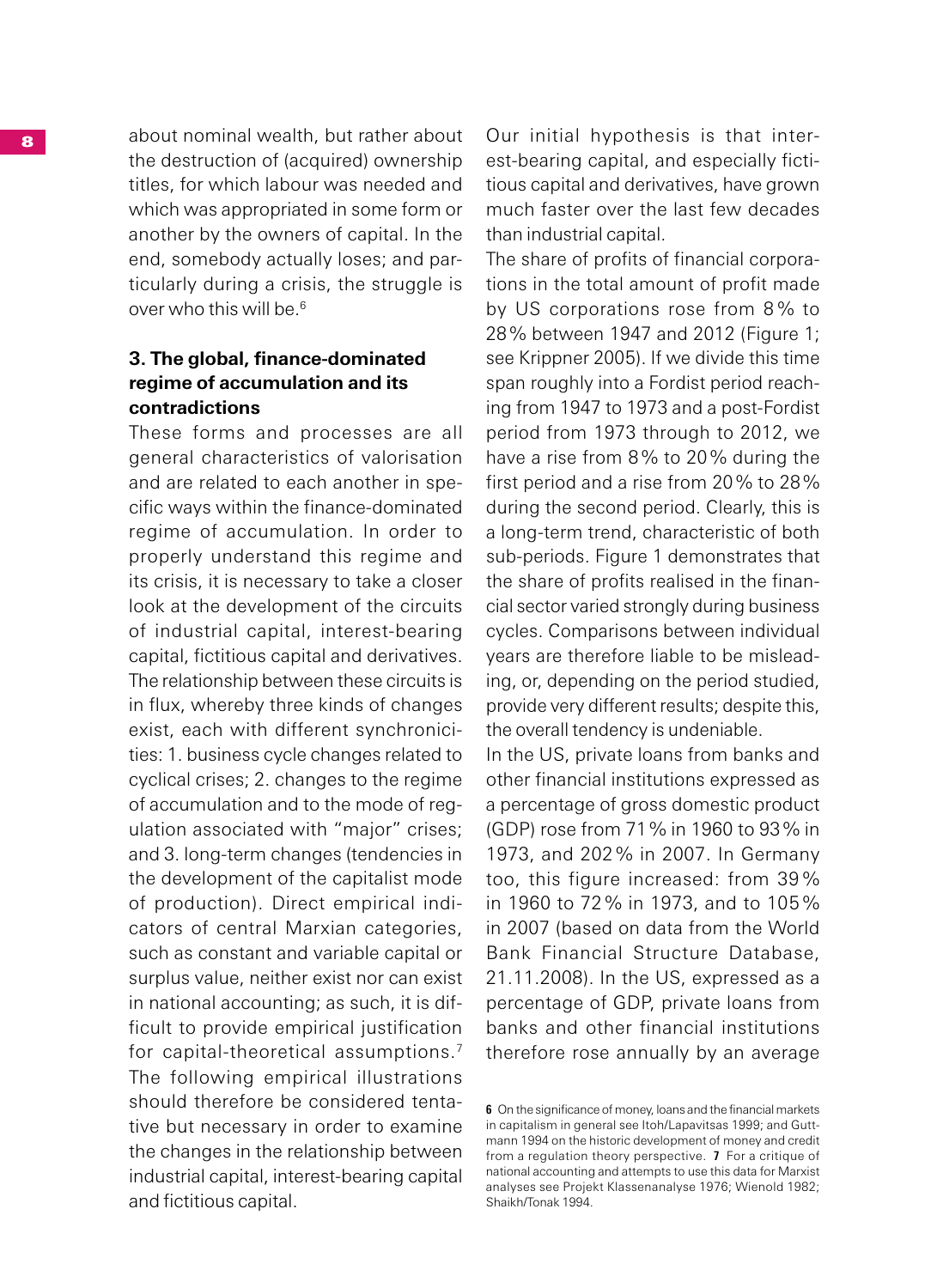

**Figure 1: The share of the profit of financial corporations in the total profit of corporations in the USA, 1947–2012 (as a percentage)**

Source: US Department of Commerce, Bureau of Economic Analysis: NIPA Table 1.14, own calculations.

of 1.69% between 1960 and 1973, and 3.21% annually between 1973 and 2007. In Germany this figure rose by 1.77 % annually between 1960 and 1973, and 0.97 % annually between 1973 and 2007. In both countries, therefore, the volume of credit grew faster than GDP. In Germany this growth was strongest during the Fordist period, while in the US the increase was greatest in the post-Fordist period.

In the US, in relation to GDP, the market capitalisation of stock markets increased from 58 % in 1989 to 144 % in 2007; in Germany from 23 % to 57 % (based on data from the World Bank Financial Structure Database, 21.11.2008).

In 2007 the US market for government bonds had a volume of 4.4 trillion US dollars, the market for securitised mortgages a volume of 7.1 trillion US dollars and the US stock market a market capitalisation of 21.9 trillion US dollars. Still, the growth of these markets during the boom until 2007 was relatively moderate compared with the growth of the market for credit default swaps, which was basically non-existent in the 1990s but had contracts valued at 45.5 trillion US dollars in 2007 (Morgenson 2008).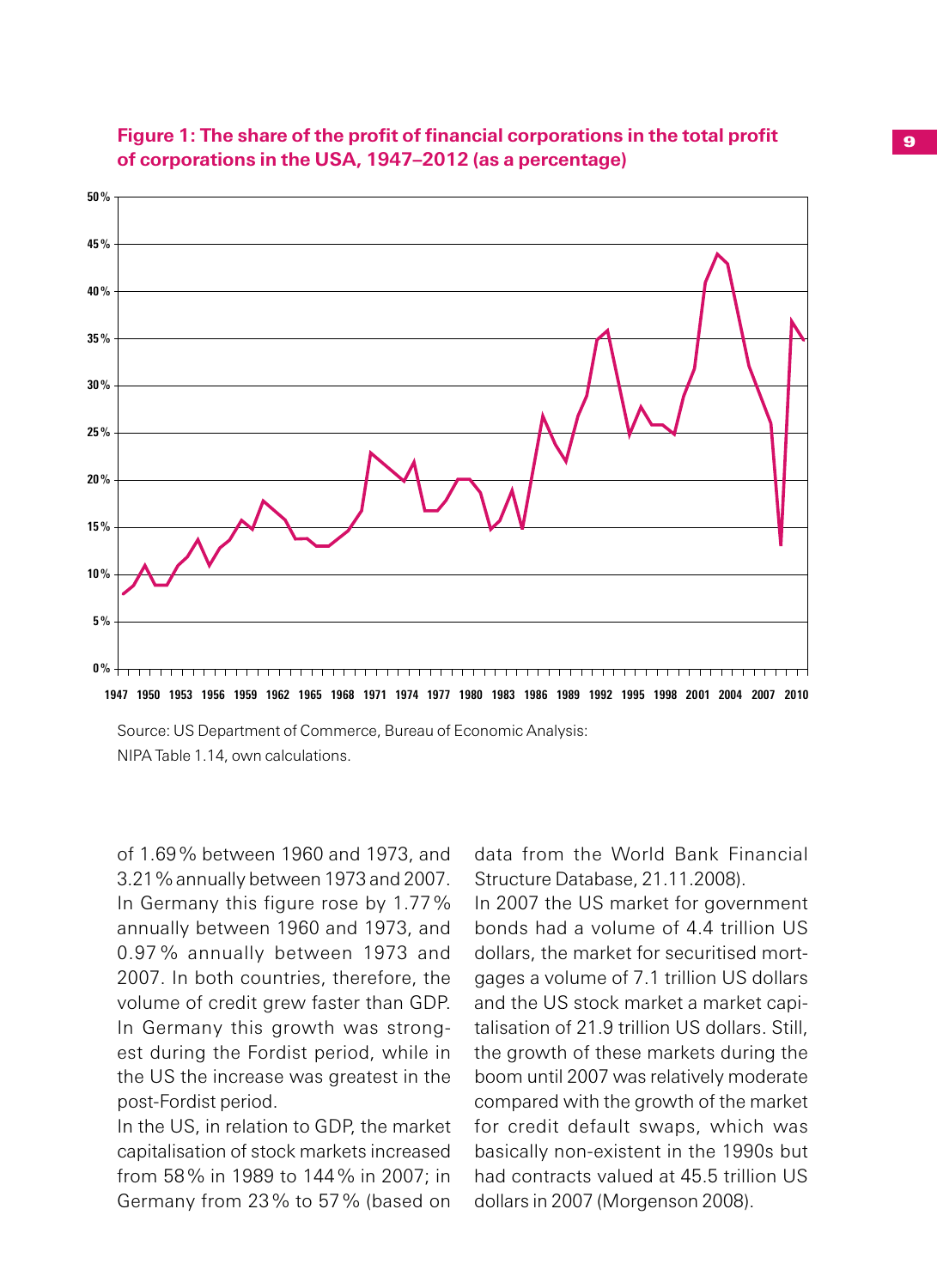| Table 1: Global financial assets 1990-2012 (in trillions of US dollars) |  |  |
|-------------------------------------------------------------------------|--|--|
|-------------------------------------------------------------------------|--|--|

|                                  | 1990           | 2000 | 2005 | 2006           | 2007 | 2008 | 2009 | 2010 | 2011 | 2nd Quarter<br>2012 |
|----------------------------------|----------------|------|------|----------------|------|------|------|------|------|---------------------|
| Non-securitised<br>loans         | 23             | 35   | 42   | 46             | 50   | 54   | 54   | 57   | 60   | 62                  |
| Securitised<br>loans             | $\overline{2}$ | 5    | 9    | 11             | 13   | 14   | 14   | 13   | 13   | 13                  |
| Corporate<br>bonds               | 3              | 5    | 7    | $\overline{7}$ | 8    | 8    | 9    | 10   | 11   | 11                  |
| Financial bonds                  | 8              | 19   | 30   | 35             | 39   | 42   | 42   | 41   | 42   | 42                  |
| Government<br>bonds              | 9              | 18   | 29   | 30             | 32   | 35   | 39   | 43   | 46   | 47                  |
| Equity                           | 11             | 37   | 47   | 56             | 64   | 36   | 48   | 54   | 47   | 50                  |
| Total global<br>financial assets | 56             | 119  | 165  | 185            | 206  | 189  | 206  | 219  | 218  | 225                 |
| Global domestic<br>product       | 21             | 38   | 50   | 54             | 58   | 62   | 61   | 65   | 70   | 72                  |

Source: McKinsey Global Institute 2013, 2.

| Table 2: Global financial assets as a percentage of global domestic product |  |  |
|-----------------------------------------------------------------------------|--|--|
|-----------------------------------------------------------------------------|--|--|

|                                  | 1990 | 2000 | 2005 | 2006 | 2007 | 2008 | 2009 | 2010 | 2011 | 2nd quarter<br>2012 |
|----------------------------------|------|------|------|------|------|------|------|------|------|---------------------|
| Non-securitised<br>loans         | 110  | 92   | 84   | 85   | 86   | 87   | 89   | 88   | 86   | 86                  |
| Securitised<br>loans             | 10   | 13   | 18   | 20   | 22   | 23   | 23   | 20   | 19   | 18                  |
| Corporate<br>bonds               | 14   | 13   | 14   | 13   | 14   | 13   | 15   | 15   | 16   | 15                  |
| Financial bonds                  | 38   | 50   | 60   | 65   | 67   | 68   | 69   | 63   | 60   | 58                  |
| Government<br>bonds              | 43   | 47   | 58   | 56   | 55   | 56   | 64   | 66   | 66   | 65                  |
| Equity                           | 52   | 97   | 94   | 104  | 110  | 58   | 79   | 83   | 67   | 69                  |
| Total global<br>financial assets | 263  | 310  | 331  | 345  | 355  | 307  | 339  | 335  | 312  | 312                 |

Source: McKinsey Global Institute 2013, 2, own calculations.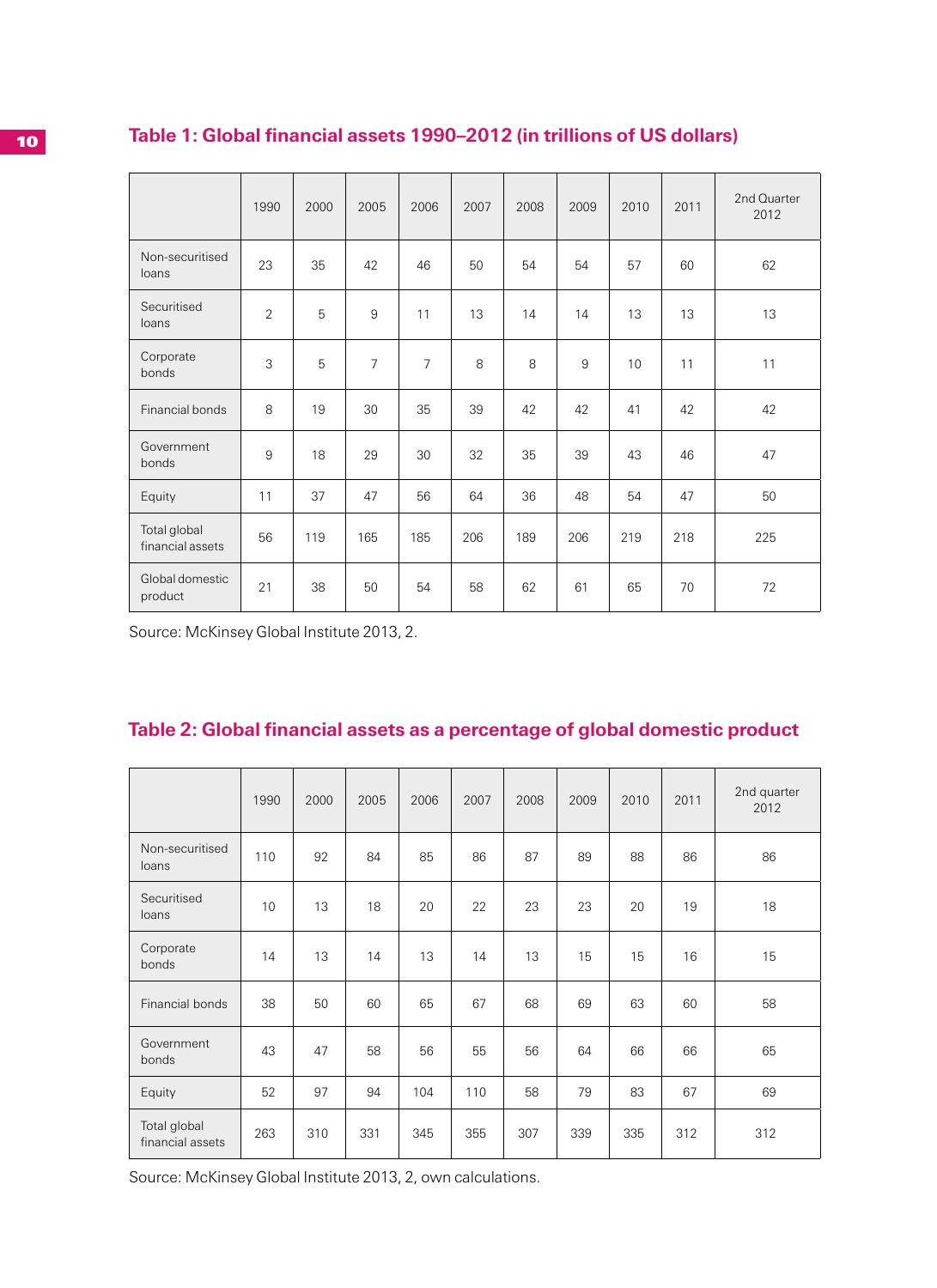fictitious capital invested in loans, bonds and equity totalled 206 trillion US dollars. In 1990 these global financial assets were equivalent to 263 % of the global domestic product, but in 2007 this figure had risen to 355% (see McKinsey Global Institute 2013, 2; Tables 1 and 2). Financial assets therefore grew much faster than the global domestic product.

Nonetheless, the significance of simple, non-securitised loans has decreased while the emission of corporate bonds has remained more or less constant compared with the global domestic product. What has mainly grown is the securitisation of loans, the emission of financial bonds, state debt and equity. The relationship between the different circuits resembles an up-turned pyramid: its base, the circuit of industrial capital, is relatively small compared with its top, the circuits of financial capital, which are interest-bearing capital, fictitious capital and derivatives.

The uneven development of the different forms of capital is by no means accidental. However, in order to properly understand how this situation came about, it is necessary to look back on the crisis of Fordism in the 1970s. Capital at the time implemented a number of strategies aimed at providing an escape from the profitability crisis including the relocation of production to the capitalist periphery or semi-periphery; direct attacks on the working class in the capitalist centres (mass layoffs, the weakening of unions, wage reductions, benefits cuts and casualisation of labour); and the development of new investment opportunities for capital through deregulation, liberalisation and privatisation. As a consequence of these restructuring processes,

In 2007, the global interest-bearing and the form of development taken by capithe form of development taken by capitalism changed in many ways.

> 1. Within the capitalist centres the balance of power between the ruling classes and the ruled classes shifted dramatically to the benefit of those in power. One example of this is decreasing wage shares in the capitalist centres, which indicates an increasing rate of surplus value. In West Germany for example the adjusted wage share dropped from 75.2 % in 1974 to 67.8 % in 1991. The adjusted wage share for the whole of Germany fell from 69.6 % in 1992 to 61.7% in 2007; the average in the EU-158 dropped from 74.2% in 1974 to 64.7% in 2007 (see Table 2).

> Average real wages in the capitalist centres have stagnated since the beginning of the 1990s. In Germany real gross pay per wage-earner actually dropped by 3.3 % between 1994 and 2008 (own calculations based on the 2009 figures from the Federal Ministry of Labour and Social Affairs). Rises in productivity are no longer reflected in an increase in wage-earners' purchasing power. This has been accompanied by increasing income inequality (see OECD 2007, 268 f; ILO 2009, 24). Accordingly, many employees with low salaries have seen reductions in their purchasing power. In the US, the real average income of the lower 90% of society was lower in 2008 than in 1973, and only 10% of the population benefited from real wage increases (Piketty/Saez 2010, Table A 4).

> The popular slogan from the Occupy movement, "We are the 99 %", is not without truth, even though the virtual

**<sup>8</sup>** The EU-15 includes all EU member states prior to the eastern enlargement in 2004: Belgium, Denmark, Germany, Finland, France, Greece, the UK, Italy, Ireland, Luxembourg, Netherlands, Austria, Portugal, Sweden and Spain.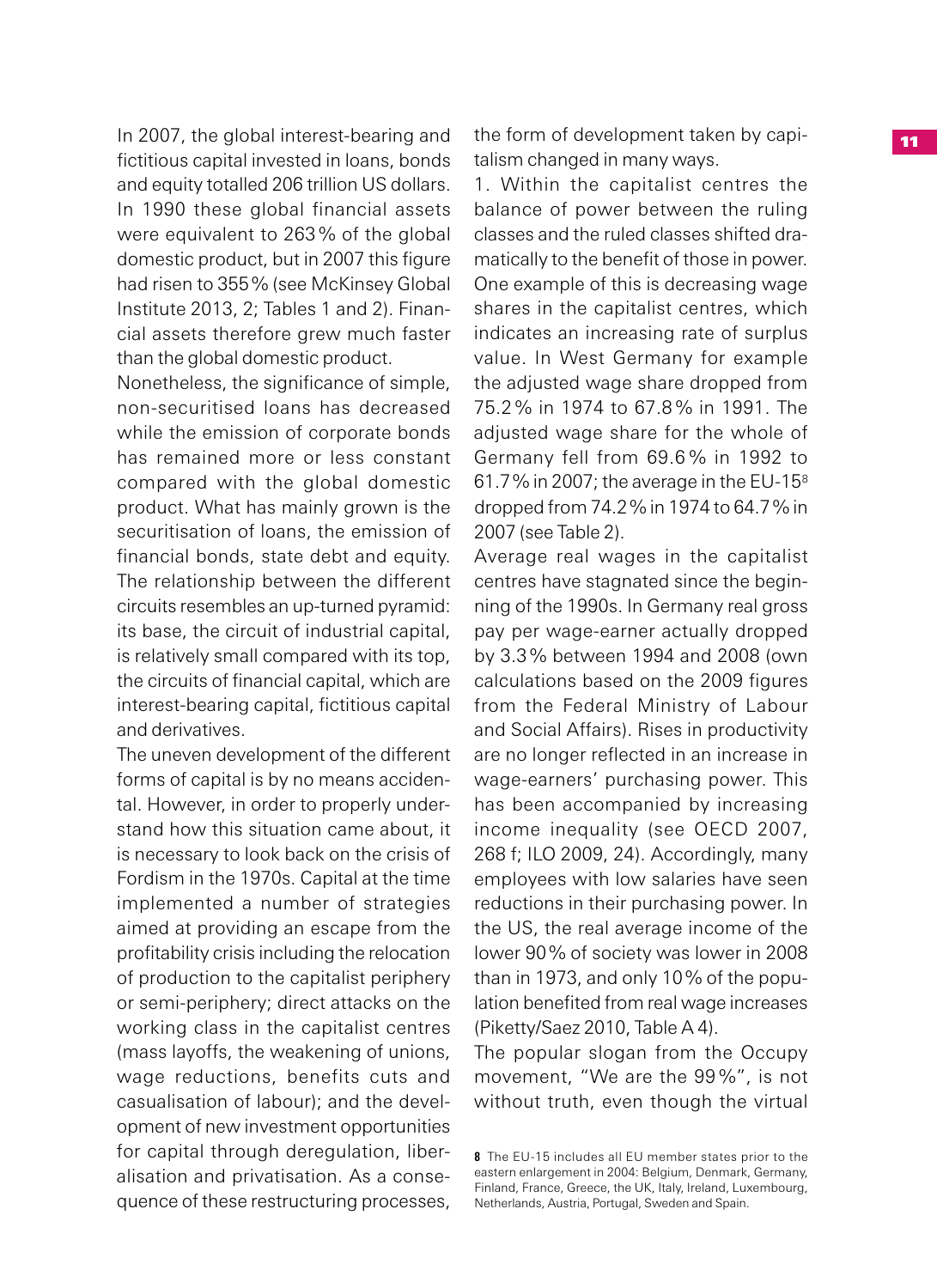#### **Figure 2: Adjusted wage share as a percentage of GDP**



Sources: 1960–2000: EuropeanCommission: European Economy, Spring 2002, StatisticalAnnex, Table 32, 73 f.; 2001–2010: European Commission: European Economy, Spring 2011, Statistical Annex, Table 32, 92 f.

#### Notes:

The EU-15 includes West Germany for the period 1960–1991 and the whole of Germany for the period 1992–2010. Wage share is the wage per employee as a percentage of GDP per employee.

block of the 99% is made up of different classes and class factions: in the US the share of the total national income owned by the richest 1 % of households rose from 7.7 % in 1973 to 18.3 % in 2007 (*ibid.* Table A 1).9

The stagnation in real wages was in part compensated by wage-earners' increasing debts. As Stockhammer (2007, 645) showed, between 1995 and 2005 the indebtedness of private households as compared with available income increased substantially not only in the US but also in Japan and a number of EU states (see Table 3).

Wage-earners use debts to try to cover the costs of housing, a car, hospital bills or children's university fees. The increasing debts of wage-earners, in part subsidised by the state, have replaced social housing programmes and programmes providing affordable rents. By way of growing indebtedness, the dominant norms of consumption, for example the fixation on property and a private car, have been reproduced, which has led to a further expansion in mass consumption (consumption needs have become more differentiated: different bicycles for different purposes; one car per

**<sup>9</sup>** This does not include the profit made on increased bond prices. If this is included then the proportion of national income owned by the richest households was 9.2% in 1973, but increased to 23.5% in 2007 (Piketty/Saez 2010). These figures are derived from an analysis of income statistics. But due to higher capital mobility and tax avoidance – in particular by the wealthy – we can assume that real income inequality is far higher than is expressed in these figures.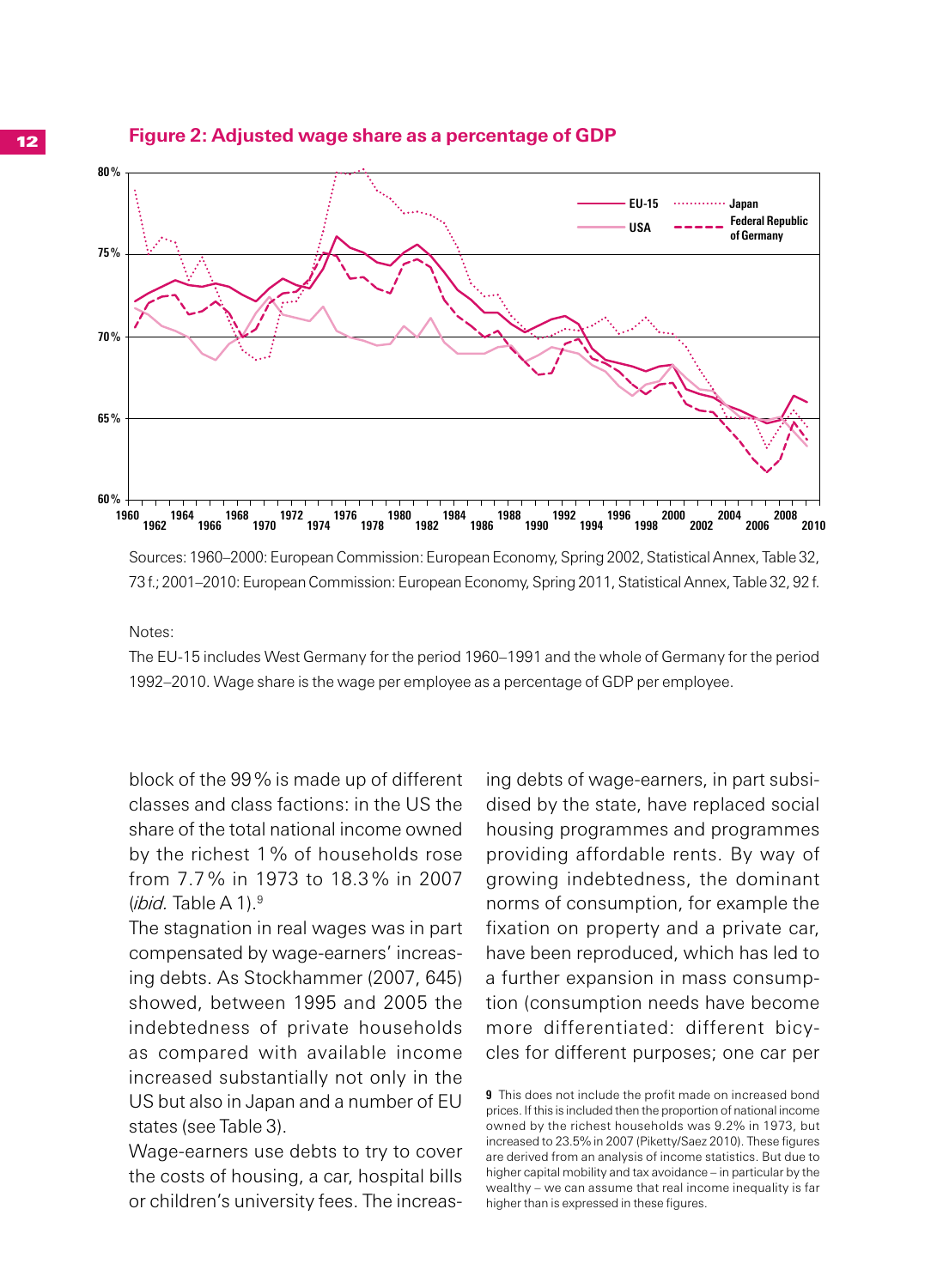# **Table 3: Indebtedness of private households as a percentage of their available income**

|                 | 1995 | 2000 | 2005      |
|-----------------|------|------|-----------|
| US              | 93   | 107  | 135       |
| EU <sup>1</sup> | 91   | 113  | $139^{2}$ |
| Japan           | 113  | 136  | $132^{2}$ |

Source: Stockhammer 2007, 645.

Notes:

**1** The figures forthe EU are unweighted averages of the figures for Germany, Denmark, Finland, France, the UK, Italy, the Netherlands, Sweden and Spain.

**2** Debt figures for Denmark, Spain and Japan for 2004.

family member instead of a family car; or several televisions and computers). In the US, the epicentre of the recent crisis, the largest percentage of private household debt was mortgages for private homes. In 1983 the houses of 36.9% of all households were mortgaged; in 2007 this figure was 48.7%. In 1998, 71.4% of all private household loans were secured through property; in 2007 this was 74.7% (Kennickell/Shack-Marquez 1992, 12; Bucks *et al.* 2009, A 37, A 40). As the subprime crisis showed, the specific regulations of the US mortgage and credit sector meant that even those who could not *really* afford a mortgage eventually got one (see Marcuse 2008; Evans 2008). In 2001 indebted property owners on average used 13.9% of their income for repayments; in 2007 this figure had risen to 15.6 %. The share of home owners who spent 40% or more of their income on repayments rose from 14.7% in 2001, to 18% in 2007 (Bucks *et al.* 2009, A 50). Dos Santos (2009) and Lapavitsas (2009) showed that the profit strategies of major banks before the crisis were increasingly geared towards providing credit to private households. Under Anshu Jain, Deutsche Bank played a particularly aggressive role on the US mortgage market (see Hesse *et al.* 2012). The indebtedness of wage-earners practically amounts to a secondary mechanism of exploitation: growing debts lead to growing wage deductions. Moreover, private loans also increase political domination as wage-earners are disciplined through debt and coercion to pay their regular instalments (see Albo *et al.* 2010, 55).

Wage-earners though, are not only increasingly tied into the financial system as debtors, but also as savers. The inflow of savings from wage-earners into the financial sector is nurtured by various sources. Wage formation in the Fordist era enabled a large share of wage-earners to save for the first time. Since the 1980s this money has no longer been paid solely into savings accounts, but increasingly flows into other, newly developed savings forms such as money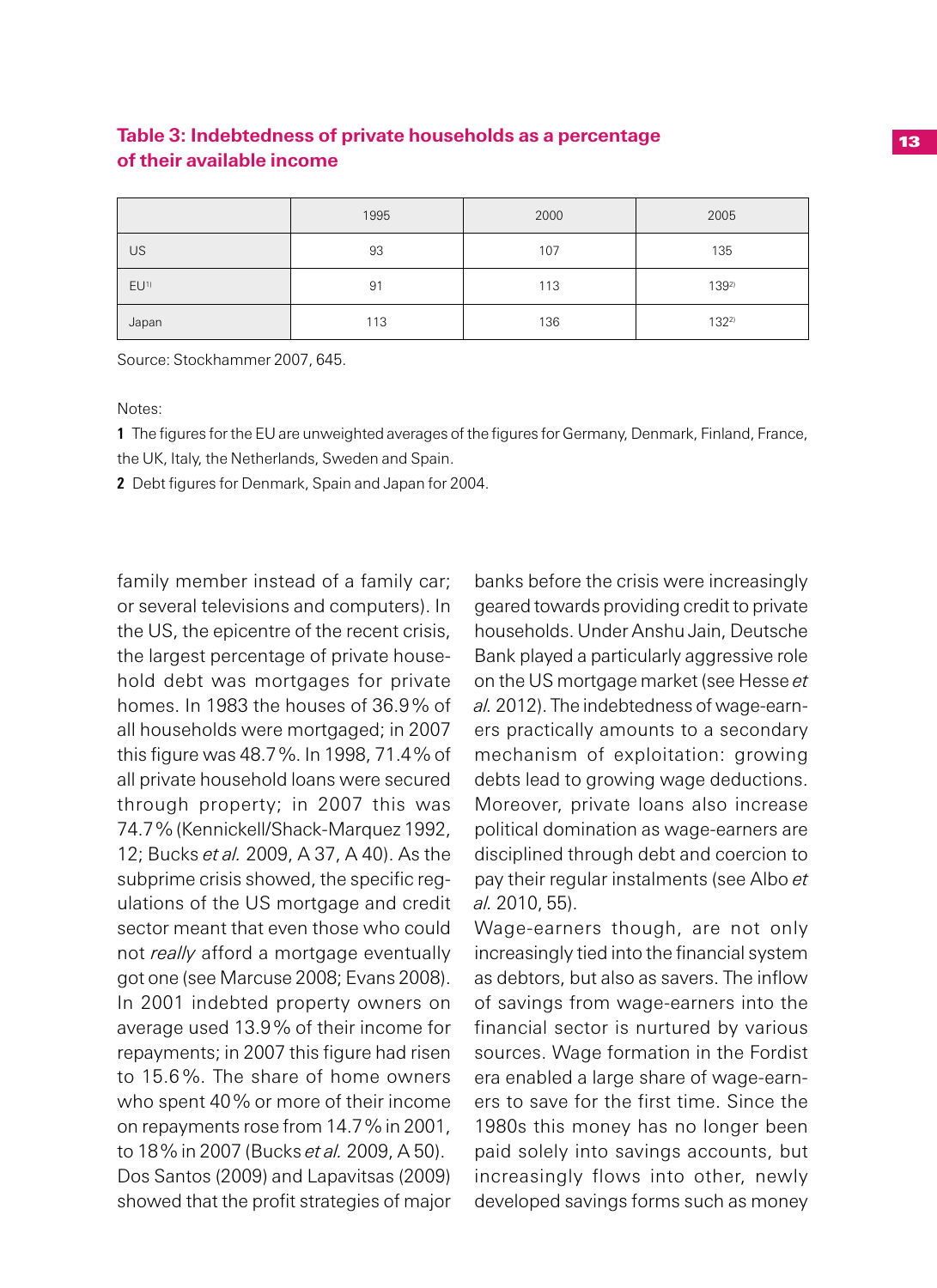14 **market funds and investment funds** that sometimes bear higher interest. According to Deutsche Bundesbank, in Germany the share of bank deposits compared with the total of privately held financial assets dropped from 59.7% in 1980 to 35% in 2005.

> A second driving force behind the formation of savings lies in the greater income inequality (see above). Whilst the real wages of the poorer wage-earners have dropped, the better-earning parts of the working class and the new petty bourgeoisie have seen their real income increase. When levels of income inequality between wage-earners increase, so do savings by the more affluent wage-earners.

> The third driving force behind wage-earners building up savings is the increasing insecurity connected to precarious employment conditions and the fear of unemployment, as well as the privatisation of social security driven by neoliberal policies. State policies are leading more and more wage-earners to make private provisions to safeguard themselves against waged work-related risks. Institutional investors who manage wage-earners' savings are those who profit the most. The sum invested in pension funds rose from an estimated 4.8 trillion US dollars in 1992 to 28.2 trillion US dollars in 2007. During the same time span the amount of money invested in insurance rose from 6.3 trillion to 19.8 trillion US dollars (Huffschmid 2009, 39). New estimates calculate that the value of assets managed by pension funds dropped from 29.39 trillion US dollars in 2007 to 24.64 trillion in 2008 but increased to 31.35 trillion US dollars in 2011.10

> This form of funded provision is a particularly perfidious mechanism that pits

wage-earners from one region against those from other regions in order to provide for the wealthier among them at the cost of the others. Whereas in unfunded schemes social security is defined by factors such as employment and income, as well as the share of the total income that is paid into the arrangement, funded provision sets a totally different mechanism in motion. Professional investors try to earn high returns on insurance contributions for the company. This is done by investing in shares, derivatives and government bonds. Consequently, wage-earners basically profit from the shareholder value strategies of investors and companies, in other words, from rationalisation, privatisation and the extreme exploitation of wage-earners in other regions of the earth. This represents a new form of imperial class compromise. As a side effect, solidarity between the generations is broken down: the elderly and their pensions are left to the whim of financial markets (and this includes the risk of losing a large share of their pension).

Increasingly, therefore, the reproduction of wage-earners is subsumed, both economically and politically, under financial capital, which on the one hand builds on the increasing indebtedness of wage-earners and on the other on the increased re-routing of shares of wages to financial markets and their conversion into interest-bearing and fictitious capital by institutional investors.

2. Not only has the relationship between industrial and financial capital changed qualitatively, it has also changed quantitatively (see Demirović 2009). Not only

**<sup>10</sup>** See www.thecityuk.com/assets/Uploads/Pension-markets-2013-datafile.xls.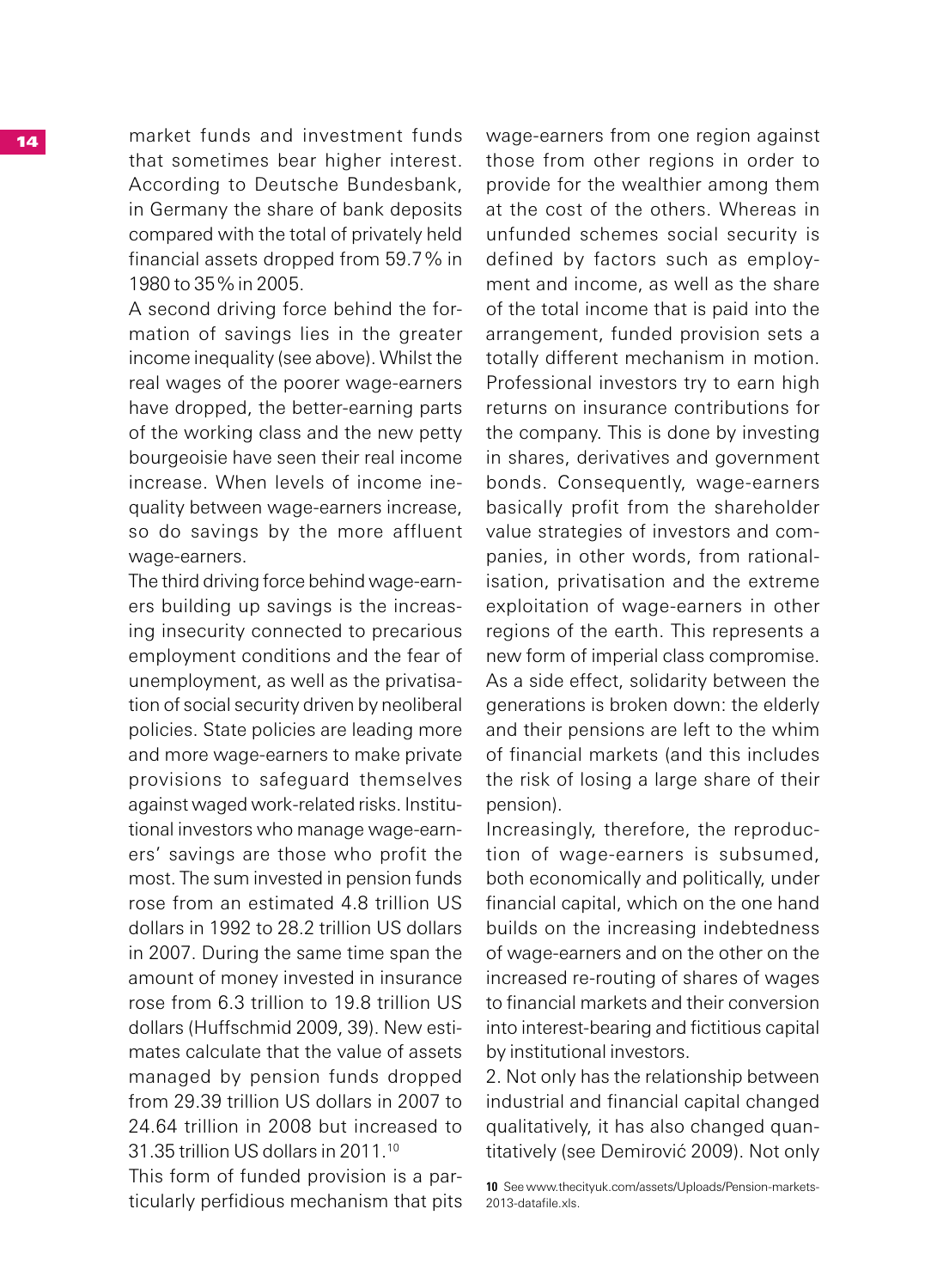has the deregulation and liberalisation <sup>15</sup> ing tool for companies, rather, it is a tool of the banking sector and of financial markets promoted new possibilities for speculative transactions and created numerous new forms of investment for (fictitious) capital; ownership structures themselves have changed. Institutional investors such as investment funds, pension funds and insurances now play a far greater role as intermediaries between savers and money owners on the one side and industrial corporations on the other. Even though individual institutional investors often hold only minority shares in companies, they can still exert significant pressure (for example by threatening divestment) and assert their interest in shareholder value, that is, shareholder return in the form of dividends and stock price gains (see Windolf 2008).

According to the concept of shareholder value, "capital costs" (the average interest on invested capital) must first be earned, before value is created for shareholders. It is therefore not enough for a company simply to be in the black or to be earning an average profit. Shareholder value is only created when an investment provides more-than-average returns. Obviously though, not all companies can earn such profits. But when companies use this as guidance, the bar for expected profitability is placed ever higher (Sablowski 2005, 61 ff.).

Projects such as the New Economy, which reacted to real changes to productive forces and inflated them, temporarily produce expectations of high profit margins; these lead to huge capital investments in new branches and technologies, such as the internet, the mobile market or genetic engineering. Overall though, the stock market is not a financ-

to control companies. Since the 1980s, investment banks and private equity companies have followed a strategy of turning companies or parts of companies into commodities globally through shareholder value. The reproduction of companies consciously becomes a subject for negotiation: depending on the market situation, every work process, business unit, individual department, piece of real-estate or machine becomes part of a precise and evolving costs and profit calculation that provides the basis for decisions on whether it is sold or kept as part of the company. Profit expectations are guided by the possible interest the invested capital might achieve on financial markets.

Corporations are therefore forced to raise their share prices to be able to play an active role in the process of concentration and centralisation of capital and to avoid hostile takeovers. Because many branches only achieve low profit rates and the average profitability is lower today than in the 1950s or 1960s, many companies attempt to drive up their share price through financial engineering. Share buybacks, which have increased substantially since the 1990s, may also be used to raise share prices. Increasing capital disbursements to shareholders in the form of dividends or share buybacks means fewer reserves are created and decreases the share of profits that is reinvested. Due to a lack of attractive investment opportunities in the capitalist centres, the investment quota has decreased since the 1970s in the US, just as it has in the Federal Republic of Germany, Japan, France, the UK and Italy; speculation reinforces this tendency (Table 4).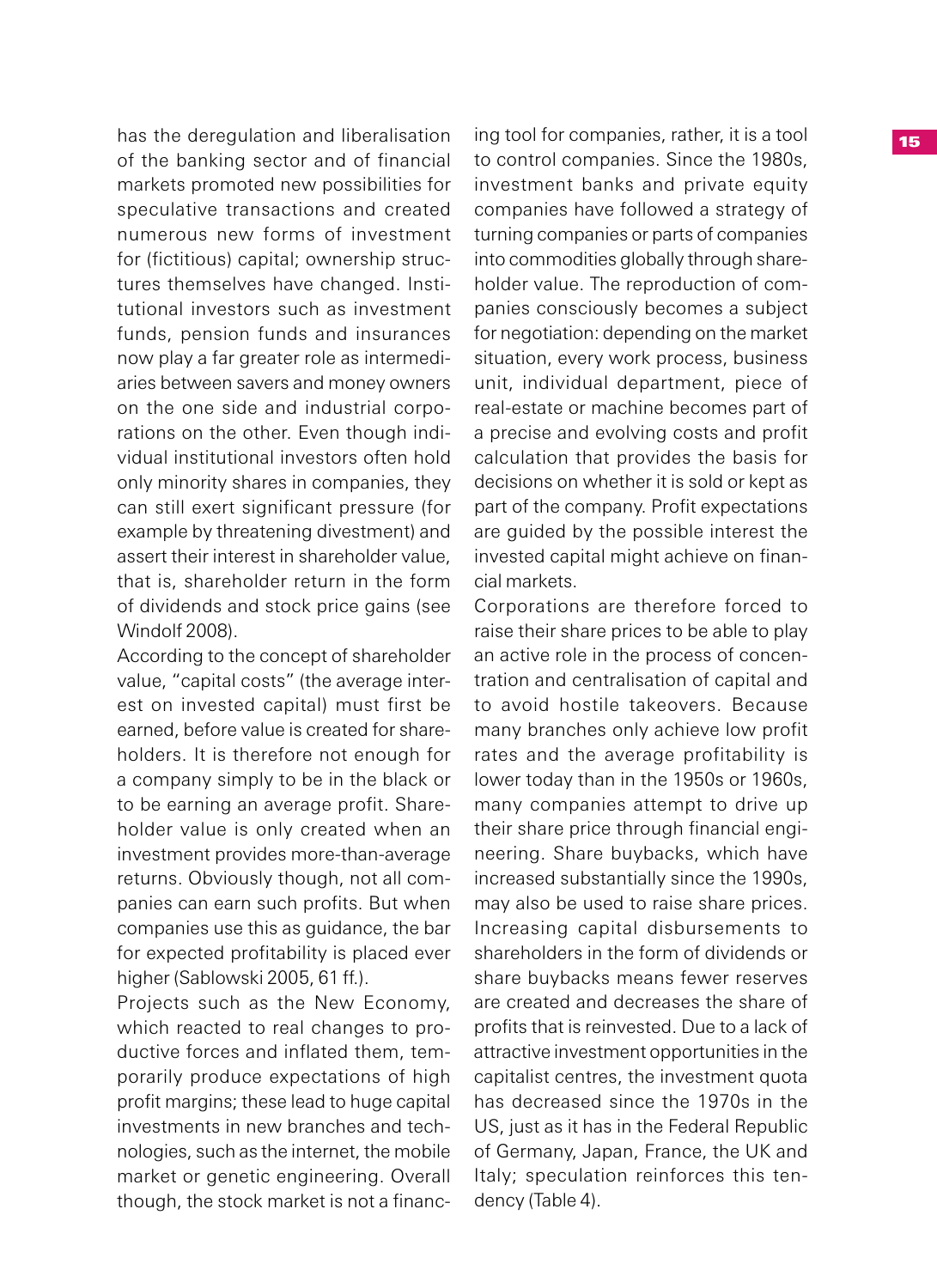|                             | 1970s | 1980s | 1990s | 2000s |
|-----------------------------|-------|-------|-------|-------|
| <b>US</b>                   | 46    | 44    | 39    | 39    |
| Japan                       | 58    | 59    | 61    | 56    |
| Federal Republic of Germany | 52    | 48    | 42    | 35    |
| France                      | 46    | 46    | 42    | 43    |
| UK                          | 55    | 48    | 44    | 42    |
| Italy                       | 41    | 36    | 31    | 33    |

#### **Table 4: Investments as a percentage of operating surplus**

Source: Stockhammer 2007, 646.

The financial departments of industrial and trading companies earn an increasing share of their profits through speculation on the financial markets. Like banks and institutional investors they do not want their freedom restricted through stricter financial regulation; many such speculative transactions lead to a re-distribution of profits within the capitalist class. The importance of this re-distribution rises when the overall growth of profits declines. Companies, and with them claims to a share of the total surplus value, are destroyed; but when this happens, others gain a higher share. Since the 1980s, this process has been increasingly organised by investment banks and private equity funds.

The *financialisation* of companies encourages them to concentrate on *core businesses* and *core competencies,* which leads to a vertical disintegration of groups and to the fragmentation of value chains. Fixed capital is increasingly considered a burden that sub-contractors should bear. The production depth is reduced and in some branches such as IT or the telecommunication industry *factoryless* companies dominate the market; they dominate entire value chains through the control of strategic areas such as product design and marketing. Commodities are then produced by contract manufacturers frequently operating from low-wage countries (Sablowski 2003, 2005).

3. The internationalisation of capital has developed considerably. The number of people employed outside of Germany by German businesses, for example, increased from 2.2 million in 1989 to 5.9 million in 2008 (own calculations based on data provided by the Deutsche Bundesbank, Table 5).

The relocation of productive capital to the periphery or semi-periphery (to the Asian tiger states of South Korea, Taiwan, Hong Kong and Singapore and then into other southeast Asian countries, as well as to Latin America, Eastern Europe, China and India) that took place in several waves has induced strong flows of financial capital and created new imbalances and contradictions.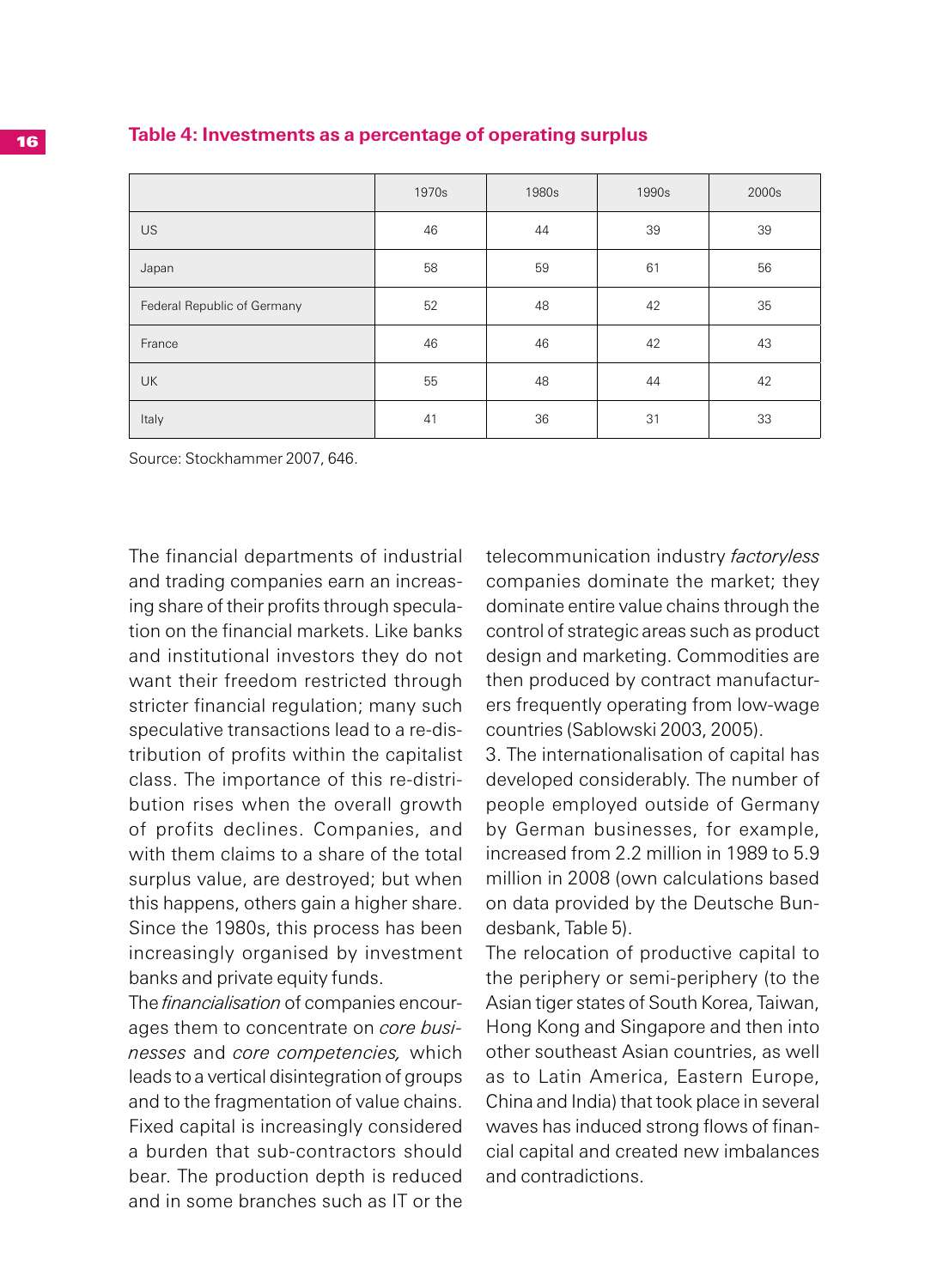|                                             | 1989  | 2008  |
|---------------------------------------------|-------|-------|
| Western Europe                              | 955   | 1,953 |
| Eastern Europe                              | 10    | 1,085 |
| <b>US</b>                                   | 448   | 768   |
| China                                       | 4     | 397   |
| Industrialised countries                    | 1.514 | 3.868 |
| Developing countries and emerging economies | 655   | 1,985 |
| Total throughout the world                  | 2,172 | 5,852 |

# **Table 5: Employees of German companies working outside of Germany (in thousands)**

Source: Deutsche Bundesbank (www.bundesbank.de); own calculations.

# **4. Characteristics of the crisis of the finance-dominated regime of accumulation**

The finance-dominated regime of accumulation has its own specific, deeprooted tendencies of crisis that are different from those of Fordism.

1. Over-production is an inherent tendency of the capitalist mode of production, but it is now moving increasingly into the foreground. In the capitalist centres the demand for consumer goods such as cars, washing machines and television sets has more or less been saturated. Decreasing wage shares aggravate the tendency towards saturation because the importance of wages as a factor in demand decreases relatively. Neoliberal policies also cause state demand to drop. At the same time the corporate focus on shareholder value means the reinvested share of realised profits drops, which also strangles investment-driven demand.

2. A lesson from the US sub-prime crisis is that increasing the debt held by wage-earners cannot continue indefi-

nitely. Interest and repayments on real estate, consumer goods or university study must ultimately be paid by wage-earners from real wages; but these are either stagnating or have nominally decreased. Debtors' lives become precarious; while banks have to write off a large part of their credits. The real-estate bubble created fragile growth in the construction sector, misdirected demand, implied an enormous use of land and resources (water) and the misallocation of large numbers of workers.

3. In the US during the 1990s, but also in other countries, there was an expectation that wage-earners would be able to profit from buying shares or that they could mortgage their homes because the value of their houses would rise endlessly due to a – in part state-induced – boom in the building sector. This, it was believed, would raise effective demand as consumers would be able to use the profits they made from selling shares or real estate to repay their debts; however, this developed into another case of the illusion of self-sustained growth.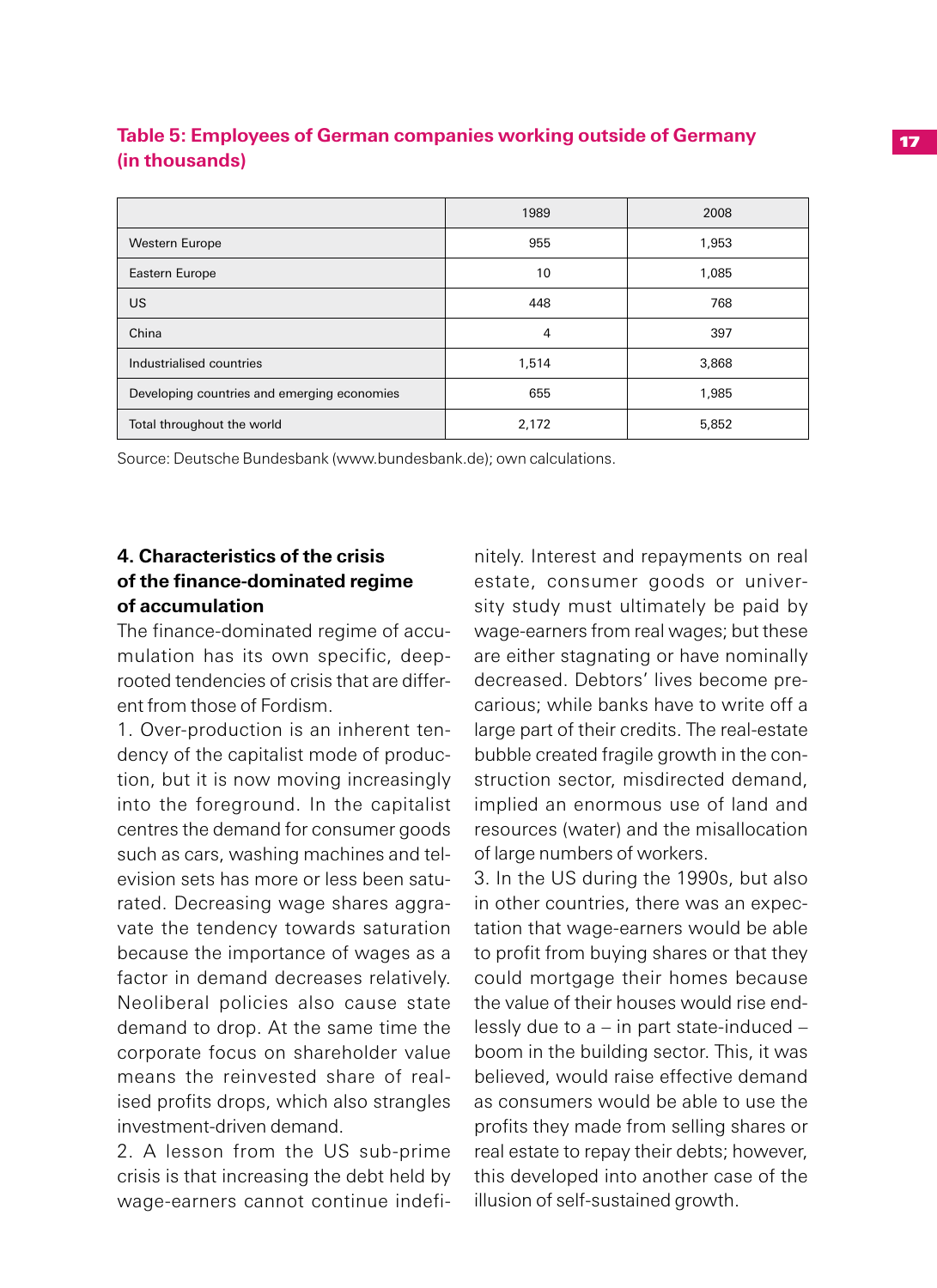<sup>18</sup> The crisis of the *New Economy,* which led many wage-earners to lose significant parts of their savings and pension schemes, and particularly the US subprime crisis, showed that the wealth-creating effects of these policies are limited. Many wage-earners' savings were wiped out; home ownership decreased; and the number of private household insolvencies rose. This crisis also demonstrated the limits of private, capital-based forms of social security such as funded pension schemes, as services were not provided, and instead insurance premiums rose.

> 4. Over-accumulated capital is always in need of new opportunities for expansion. Because a large share of money-capital was not able to be profitably invested in industrial capital circuits, it was kept liquid or invested in financial capital circuits. The privatisation of pension schemes and the slashing of taxes on high incomes, capital income and assets increased the amount of money-capital available for investment opportunities. This not only caused the New Economy's speculation bubble and the building boom in Spain and the US; it also explains the investment strategies of banks in Iceland, Ireland, the UK and Germany. They invested in seemingly safe and high-yielding financial products from US or European banks operating on the US market, such as Deutsche Bank or UBS, and became victims in their quest for new forms of high-yielding profit-making opportunities. The constant supply of new money to pay for high interest rates led this to work well for some time, but eventually it became clear that debtors would no longer be able to pay the interest demanded of them. Actually, the 2007 crisis led to

the devaluation of some global financial assets: from the end of 2007 to the end of 2008 the value of these assets dropped from 206 trillion to 189 trillion US dollars. But by the end of the second quarter of 2012 this figure had risen to 225 trillion US dollars, a slightly higher value than before the crisis (McKinsey Global Institute 2013, 2).

From the perspective of capital, the central problems posed by this crisis continue to be preventing further destruction of capital, and finding a form of organisation that ensures the capitalist system of production is not called into question. Furthermore, the question of whose capital is to be destroyed (and as such, who should lose the least) in this giant battle is becoming the focus of a grim economic and political struggle. Whilst it is actually a global problem, the question of capital destruction is currently being posed mainly in the euro-region. The nature of these decisions is not purely economic, it is also political, and even linked to military reasoning.

5. Intensified international competition is leading the capitalist state to become a "competition state" (see Altvater 1994; Hirsch 1995). Tax reductions and subsidies for capital, the privatisation of public services and companies, raising indirect and direct taxes for wage-earners as well as cuts to social services are becoming structural features of state policy. In the context of mass unemployment and the more frequent and severe crises, higher taxes for wage-earners and cuts to social services typically no longer compensate for reductions in crisis-related state revenue and tax reductions for capital; this leads to the development of structural budget deficits and a rapid increase in state debt.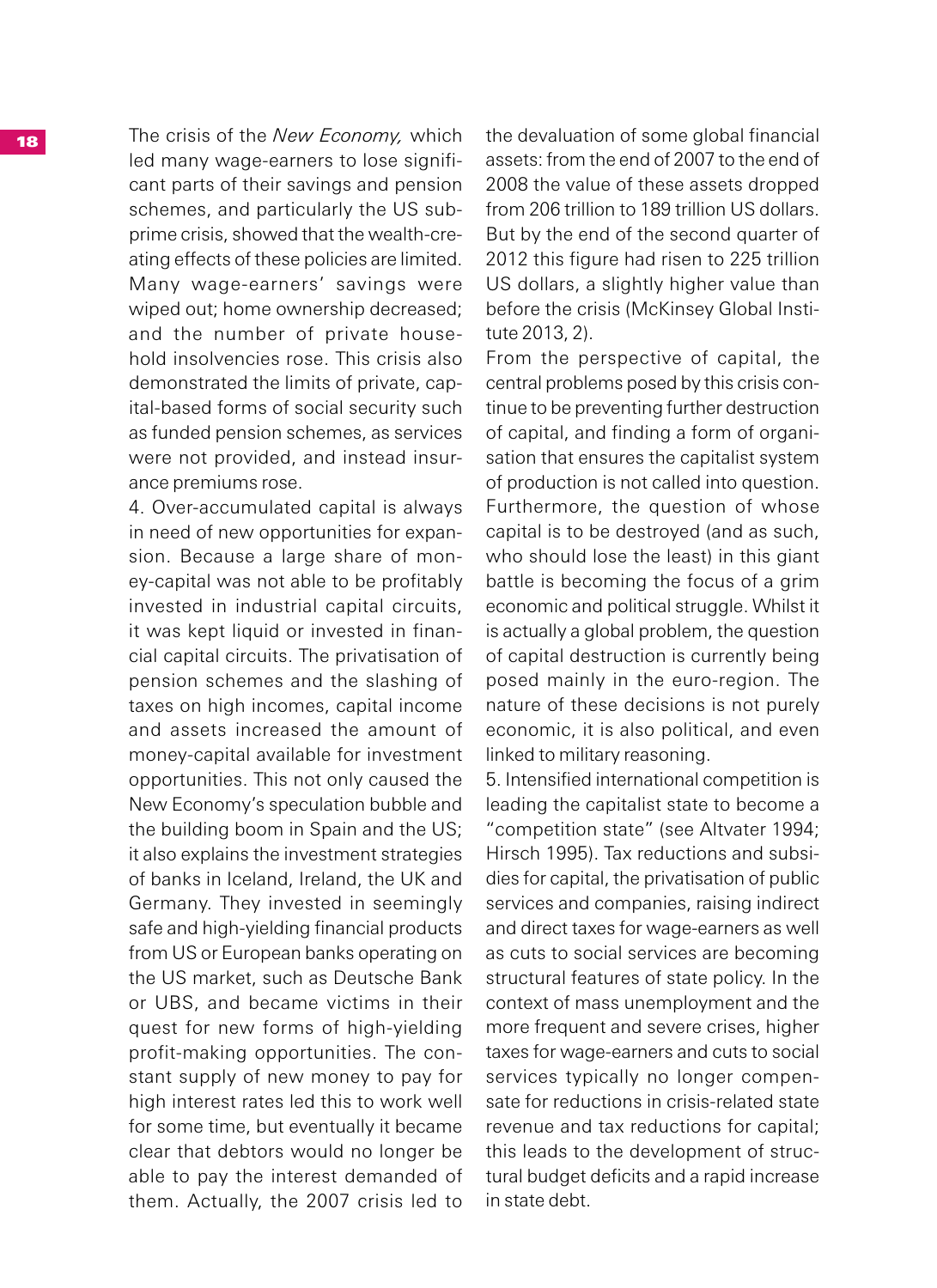On the one hand, government bonds are states maintain excessive debt. Although states that an important and essential investment opportunity for capital. Pension funds, for example, frequently face the situation of having to invest a part of their capital in long-term bonds with high ratings. On the other hand, excessive state debt is also a crisis factor, as demonstrated by the Latin American debt crisis of the early 1980s, the Argentinian crisis from 1998 until debt restructuring in 2004/2005, and the current European debt crisis.

State insolvency threatens to devalue enormous sums of (fictitious) capital. In our view, this problem makes current policies aimed at overcoming the crisis so ambiguous because government bonds are a relatively secure and comfortable form of capital investment for property owners. In reality, state debts cannot be repaid. Instead, expiring loans are usually replaced by new ones; more so, because the wealthy to a certain extent depend on the state to continuously expand its debt, especially when there is a crisis in private loans such as that which began in 2007. When lending to private actors drops and capital retreats from the stock markets during a crisis, more liquid and safe investment opportunities are urgently required. This increases the demand for state bonds. The different segments of the financial markets therefore relate to each other like a system of communicating pipes. Nonetheless, this all depends on maintaining the trust creditors have in state bonds, that is, the fiction that they will actually be paid back. Investors therefore have an interest in ensuring that state debt is both expanded and limited: their central interest is securing the stability of money value; and this is the aim of austerity policies.

The problem in the current crisis is that not only banks, but also a number of

banks with excessive debts were saved through public money, in reality, states do not really have this money and they need to borrow it from the banks. Yet it is now uncertain whether all governments will be able to repay their debts, accordingly, banks are once again facing a crisis. Such shifting between state and private debt hardly conceals the fact that the total amount of debt has reached heights that threaten the capacity of the system as a whole to reproduce itself and that a massive destruction of capital may be unavoidable.

6. The *spatial fix* (Harvey 2003) to capital only creates temporary solutions to the problem of capital over-accumulation. The destruction of fixed capital in the old industrial centres is often slower than the speed at which productive capacities are expanded in the (semi-) periphery, so overcapacities persist – including those subsidised by the state. Furthermore, goods produced in the (semi-)periphery often need to be exported, because the low wages paid there tend to lead to a weak internal market. The problem of overcapacity is aggravated in many areas of production by the internationalisation of capital, whereby new areas are opened up for accumulation and targeted by export-oriented strategies of development.

Today, in China, competition between US, Japanese, European, Korean and Taiwanese corporations has created further massive productive capacities that cannot be fully absorbed by its internal market. Chinese manufacturers, a significant number of which are foreign corporations, were and continue to be dependent on the US and European markets. Yet, the importance of the US and Europe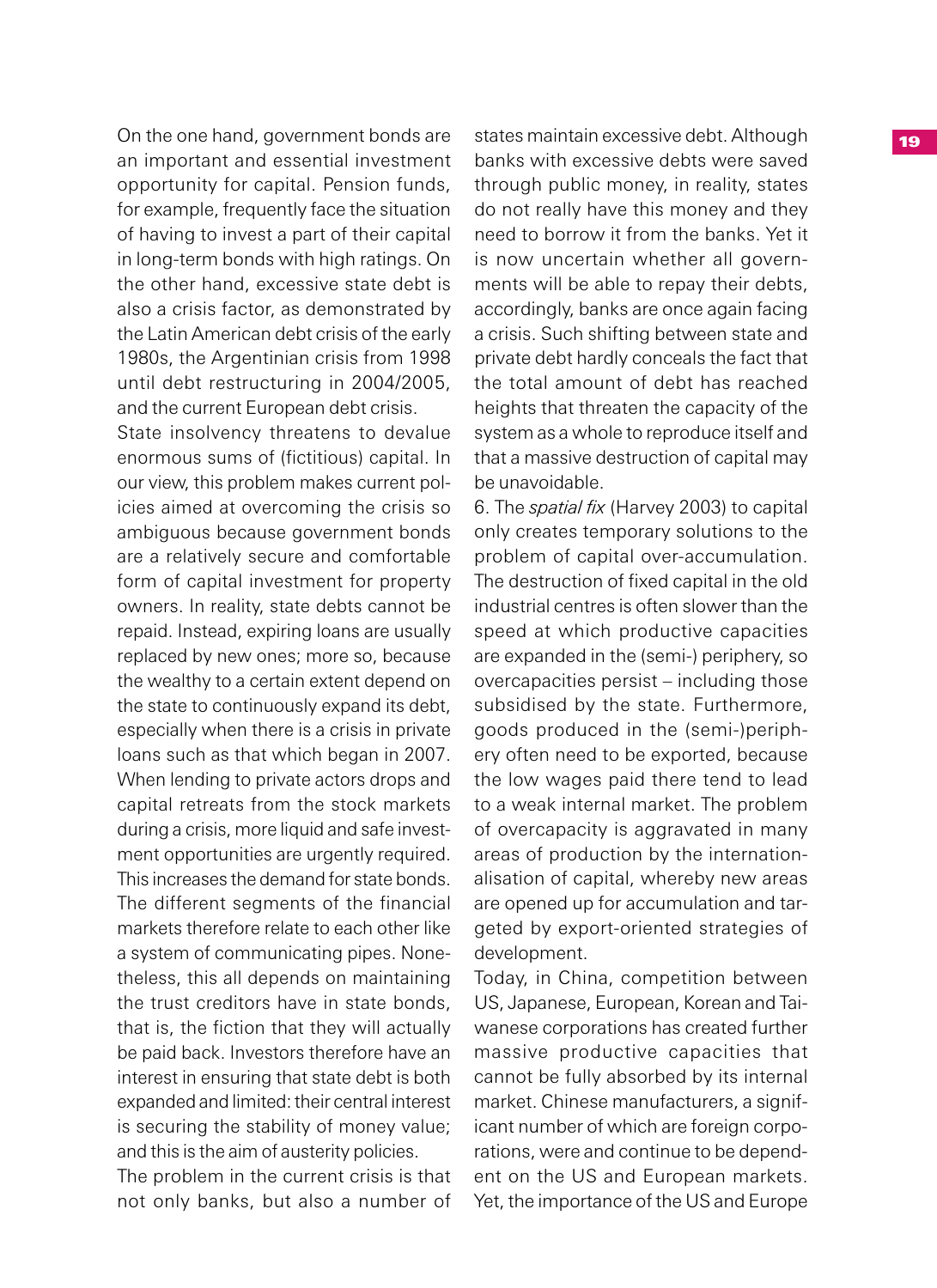**20** in the global economy is decreasing. Relatively, the US and Europe are producing less; as such, less income is being generated. China sees itself forced into the role of an international creditor, so that goods produced in China can be exported. Prosperity in the US in the 1990s was debt-financed. Over the last 20 years, "socialist" China has become the linchpin of global capitalism. Whether Chinese loans will ever be paid back, or whether China is instead paying a large tribute to the capitalist centres remains an open question. Although China receives interest on its loans, the sums quoted either in US dollars or euros are already being slowly devalued through the revaluation of the renminbi. The sub-prime crisis shows that even the US cannot accumulate unlimited amounts of debt, in spite of the US dollar's role as the global reserve currency and the fact that US debts are held in US dollars; as such, a devaluation of its currency, unlike in other countries, does not directly lead to a solvency crisis (and this will remain the case as long as investors continue using the US dollar as a reserve currency – something, that cannot be taken for granted). An important aspect of the crisis is the discussion concerning whether the US dollar can continue to be the global reserve currency or whether it is losing ground against the euro. If the US is able to push the crisis of over-accumulation onto other capitalist centres then it may be able to maintain its claim to economic and political leadership.<sup>11</sup> However, US capital is invested throughout Europe and these investments are also threatened with devaluation due to the crisis in the EU. The US bourgeoisie has not only accommodated European integration, it even initiated and largely profited from

it: nowhere is capital so extensively and largely tied together as in the transatlantic region. It is not without reason that the idea of a free trade area between the US and the EU was launched during the crisis, which, according to the plans that have been made public so far, is to cover all goods and services with the exception of agricultural products.

The US government has no interest in the euro replacing the US dollar as the global reserve currency, but it also has no interest in a break-up of the eurozone or even of the EU. Therefore, the US government has pushed EU governments to increase state spending and to leverage the European Financial Stability Facility (EFSF). Further private actors have also expressed their concerns over the consequences of austerity policies in Europe. Standard & Poor's, for example, justified its decision to downgrade the ratings of some European states in January 2012 by stating that budget reorganisation policies could weaken demand and negatively affect labour markets. What a paradox: downgrading credit worthiness raises the interest rates states pay and therefore leads to more severe austerity policies. Yet in April 2012, the interest rates on Spanish government bonds were raised for the same reason: investors did not believe that the Spanish economy, faced with severe budget cuts, would recover during 2012 and 2013. It is clear that public spending cuts at the national level and in the regions, high unemployment and high private debts weigh heavily on the economy.

7. Temporarily at least financial markets can absorb over-accumulated capital.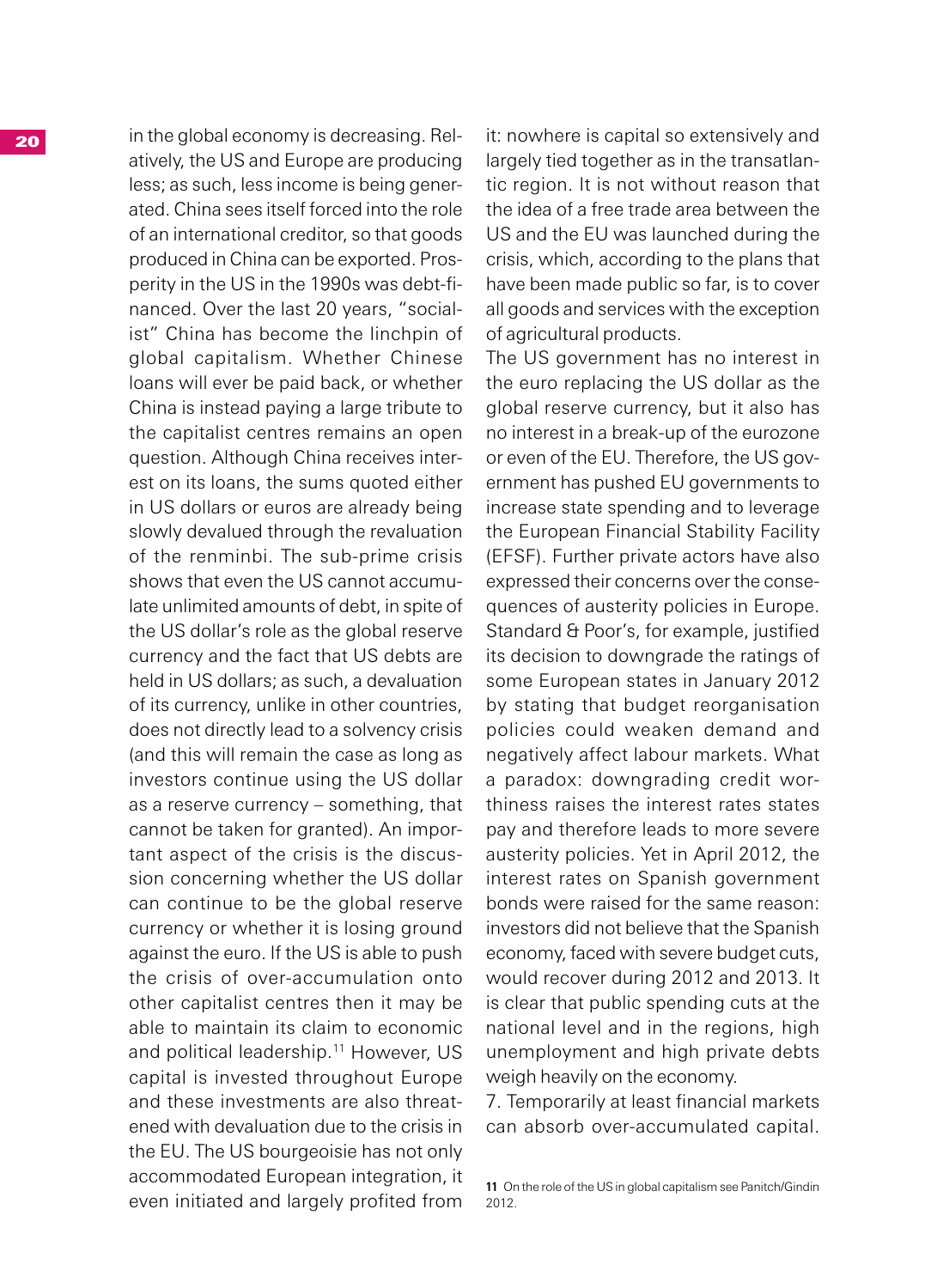Nonetheless, the circuits of financial many investors, therefore, interest rates **21** capital can only become independent of the circuits of industrial capital to a limited degree. Particularly during crises like the current one their unity violently makes itself felt (Marx). Since the US government revoked its guarantee to exchange US dollars for gold in 1971, the international monetary system has basically been based on fiat money and credit-money. It gives capital accumulation greater flexibility because the surplus value created in previous periods is no longer its only limitation. Still, the expansion of credit also reproduces the contradictions of accumulation in an extended form: credit is only granted if there is trust in future processes of valorisation that seem to guarantee the return flow of the credit granted plus interest. The unlimited creation of credit-money is therefore impossible, because the return flow of credit-money remains bound to the valorisation of industrial capital.

The last boom phases – the New Economy boom of the late 1990s and the real estate boom during the 2000s – were to a large degree based on speculative credit creation. To generate growth at all, faster credit was required; and this was possible because over-accumulation in the industrial sector meant large amounts of savings and privatised social insurance contributions (i.e. money-capital looking for investment opportunities) was always available and could therefore be transformed into interest-bearing capital. Because the excess money-capital had a tendency to grow faster than investment opportunities, securities prices rose. The decrease in inflation rates since the early 1980s and the related decrease in nominal interest rates further increased securities prices. For and dividends were not as important as speculating on rising securities prices. The deflationary tendency in commodities production stood in opposition to the inflation of fictitious capital. Whereas the opportunities to exploit living labour remained limited, the property rights embodied in fictitious capital related to future processes of valorisation grew ever higher. In 2011, the world gross domestic product stood at 70 trillion dollars compared with 218 trillion in ownership titles that had rights to interest (see Table 1). Under capitalist conditions such claims to yields can only be realised through intense competition and the destruction of capital. The current crisis reveals these contradictions whilst it also shows the limits of the temporal fix, that is, the will to overcome the current limits on accumulation by speculating on greater opportunities for accumulation in the future.

# **5. The crisis cycle and the multiple crisis**

The major crises of capitalism are mainly defined as economic crises; their periodisation orients itself to the process of capital accumulation: the crisis between 1857 and 1859, the great depression between 1873 and 1896, and the great depression from 1929 until the end of the 1930s. The reason for this lies in the matter itself: because the reproduction of society, its "normality", begins to stutter when its material survival is endangered during a major crisis. But all of these economic crises were not only *accompanied* by crises in other parts of society; they were penetrated by them. That is why they can be defined as multiple crises. In his analysis of the 1930s,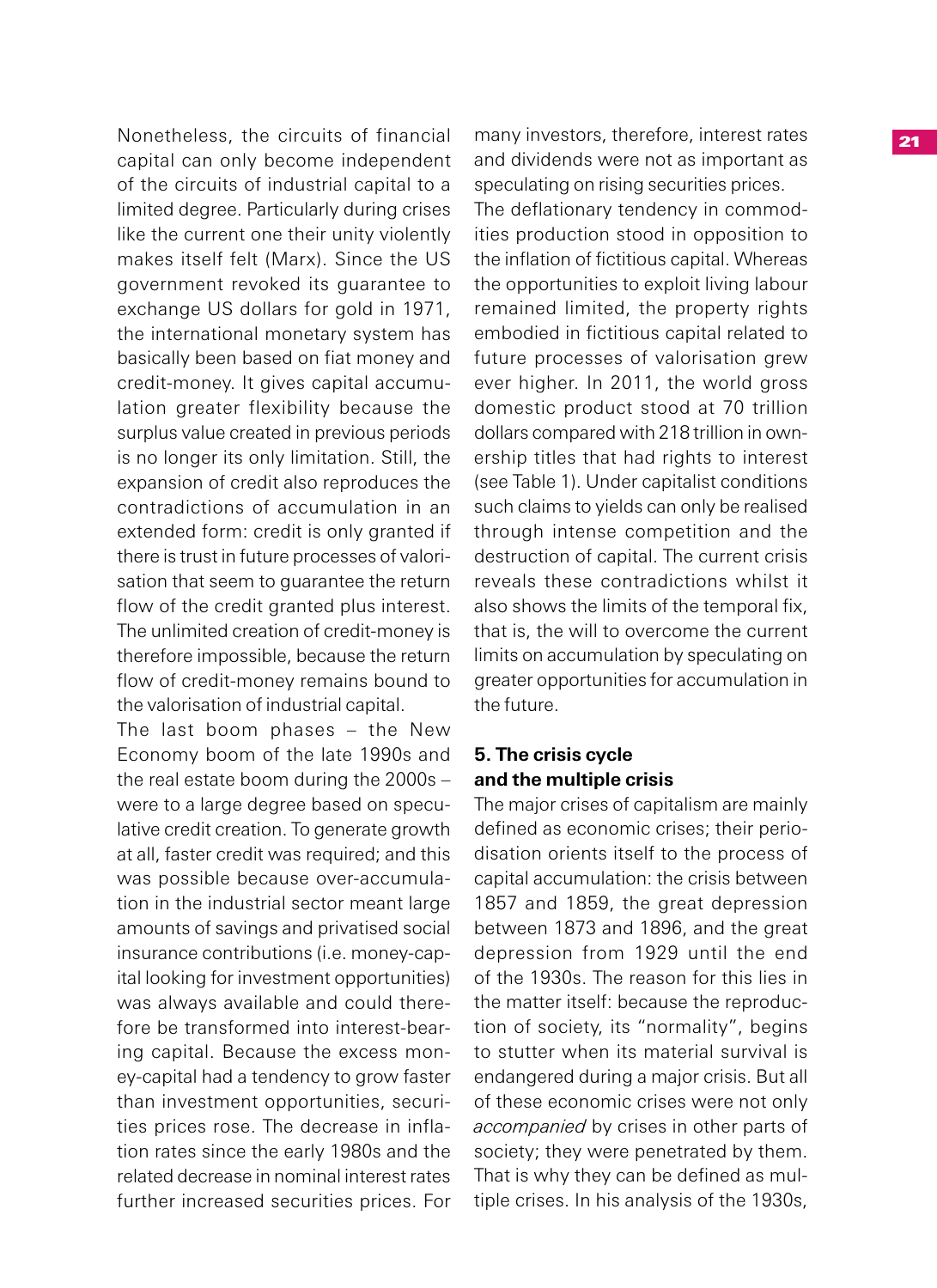22 Max Horkheimer upheld the view that in society as a whole economic crises lead to far-reaching changes in society, the family and personality structure. The economy and the family weaken an individual's psychic structure, especially the superego. Crisis therefore is also a crisis of individual orientation, science, the norms of freedom and equality, reason and truth, all of which lose their binding character when they no longer guide the actions of individuals (see Horkheimer 1988a). The individual, unable to find guidance in his or her own self, looks for control and safety and for a strong outside hand. In fascist states these are leaders; in democracies, the culture industry. As leisure time, it also converts free time into a commodity and channels the blocked perspectives for liberation into consumption.

> Whether Critical Theory in all its aspects can still be upheld today is not the point here. In any case, much like Gramsci, critical theorists from the Frankfurt School pinpointed important traits of Fordism. Decisive from our point of view is the idea that the crisis which broke out in 1929 was also a multiple crisis that combined various crisis dynamics; this culminated in the fascist dictatorships and in the Second World War. The concept of totalitarianism often mistakenly evokes the view of a closed society strictly controlled from above. In contrast, the societies of the period must be understood in connection with these crises: the displacement of millions of people, and the several tens of millions of people murdered in extermination camps and killed in the war. Economically, authoritarian states were able to stabilise themselves through rearmament programmes, the exploitation of neighbouring states and forced labour.

In the 1950s and 1960s a Fordist normalisation took place, and this led private consumption and armaments policies to be consolidated. Consequently, we believe that the crisis of the 1930s was "solved" by reproducing the relations and contradictions inherent in capitalism at a higher level. For three decades this strategy remained a successful means of solving crises: crises were abated and a class compromise helped stave off large-scale social conflict. But this way of dealing with endemic crisis dynamics had consequences. Mass consumption loaded the "costs" of this strategy onto nature and led to long-term changes in society's relation to nature. Regarding external nature: large numbers of people are killed and wounded by private transport; CO<sub>2</sub> emissions cause the greenhouse effect; and then there is air pollution, organic diseases, noise pollution, the destruction of buildings and forests, flooding, soil sealing, the over-exploitation of groundwater, chemicals in the food chain, large amounts of waste and so on. With regard to the internal aspects of nature: there is consumption-oriented privatisation, unhealthy food, supernutrition, inactivity leading to a loss of life purpose and rigid lifestyles; normalisation and discipline through social techniques, monotonous working conditions combined with a reduction in intellectual capacities, and resentment. Overall, Fordist regulation has proved unsustainable.

In the 1970s, faced with slow growth in productivity, rising salaries and costs for social transfers, increasing over-capacities, frequently saturated levels of consumption as well as demands for meaningful work with limited working hours, this phase of capitalism entered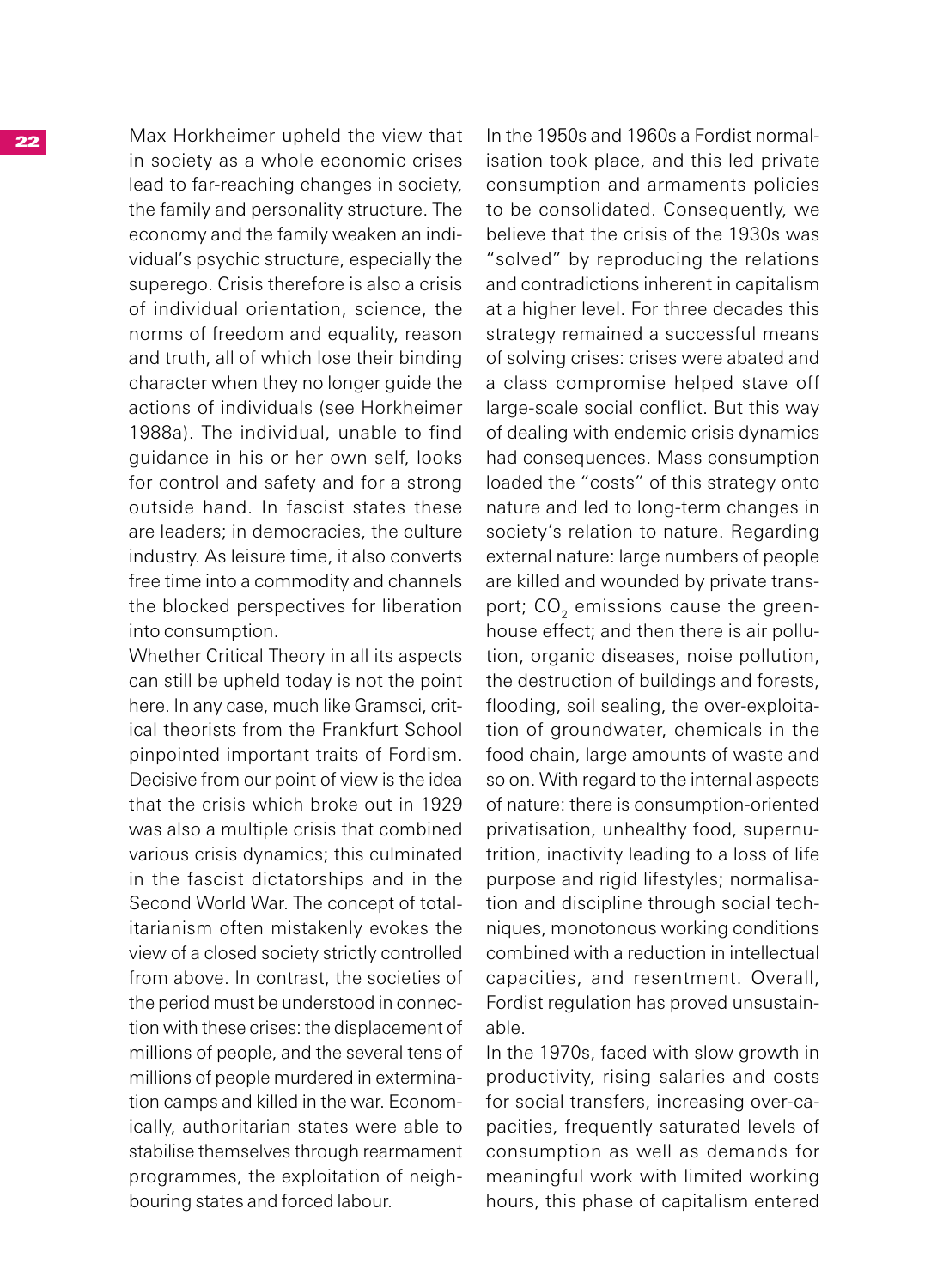a deep crisis. Unemployment began to ln various sections of society, generices and  $\overline{\phantom{z}^{23}}$ rise, gender relations began to change, the number of students rose significantly, and peak oil – the point where maximum global oil production is reached – became foreseeable. The Earth Summit in Rio in 1992 raised awareness of the fact that sustainable development is not only an issue for the Global South; the countries of the North also need to change their lifestyles, forego further growth and significantly reduce resource and energy consumption. Nonetheless, the 1990s saw no relevant implementation of ecological policies.

The neoliberal strategies that have been implemented in the OECD countries since the 1980s "solved" the problems of over-accumulation and lacking investment opportunities. They did this through globalisation, the development of a global market for corporate control, and after the end of the East–West conflict, by accessing a global labour force subjected to increasing competition. Since then, exploitation of the global labour force has been intensified. Wars over oil, so-called new wars, new forms of appropriation of resources in the countries of the Global South have enabled "accumulation by dispossession" (Harvey 2003). This has included raiding genetic resources, land grabbing and the privatisation of commons such as water. Neoliberalism builds on the bourgeois notion of a state that is overstrained by too many demands, especially from the lower classes. It argues that the state can only regain its strength by retreating from concessions made to the working class in the area of welfare and by ending or significantly weakening their organised representation, that is, both by privatising state tasks and through deregulation.

crisis dynamics have accumulated and these have led to a public debate surrounding multiple crises: the crises of energy, resources, water, the relationship between urban and rural areas, the labour market, education and vocational training, academia and science, gender relations, politics, representation, as well as a debate about political crisis management. That is why we are dealing with a multiple crisis in the current conjuncture (see Demirović *et al.* 2011). Through their specific cyclical rhythms, these crisis tendencies, which are partially integrated into and accelerated by the economic and financial crisis, highlight the complexity of the entire capitalist social formation. The knowledge society is no longer the focus of debate, as it was just a few years ago, and dramatic cuts are being made in areas such as education, science and research. For example: the money promised by northern industrialised nations (roughly 1 billion US dollars) for the protection of the rainforests on the Indonesian island of Sumatra never materialised. Instead, the money was used to save the banks: the forests were then sold by the governor to the paper and palm oil industries.

The Fukushima disaster led to a change in German energy policy and created hopes that the market could solve at least some aspects of the crisis that society's relation with nature has led to: it was hoped that the *financialisation* of nature would lead large amounts of free money-capital to be invested in wind and solar energy or in electric mobility projects; this was seen as a "win-win" situation. But such ideas are blind to their consequences: market-driven processes are rarely sustainable because they follow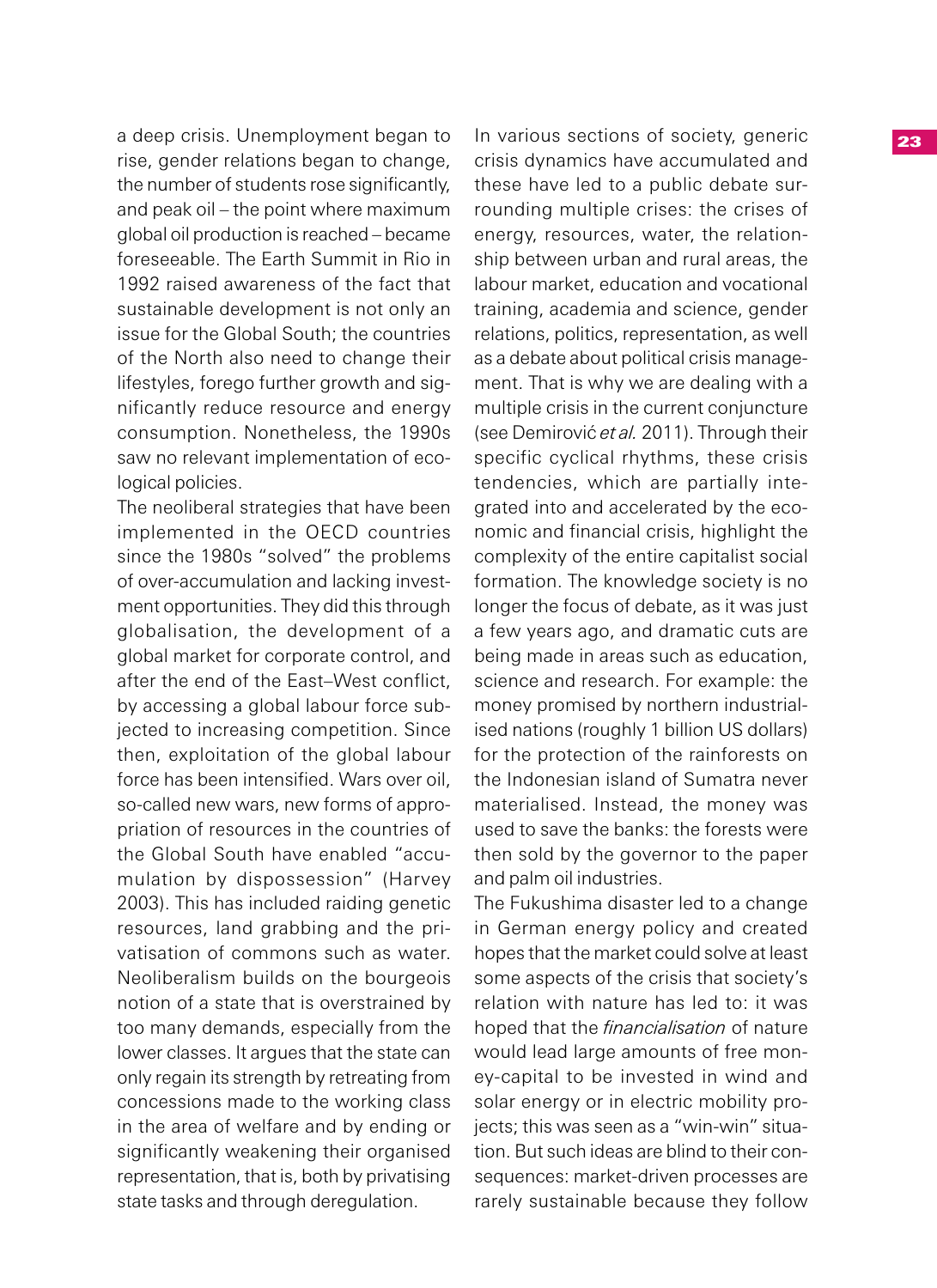**24** the dynamics of the imperative of expansion. As soon as these investments are no longer profitable they are cancelled and replaced. Furthermore, these supposedly green investments actually lead to distortions of society's relation with nature: destruction of landscapes, protests by the affected local population, resource use, waste, and competition over agricultural land. This is intensified by geo-engineering strategies that promise simple but nonetheless expensive technological solutions (see IfG 2011 for possible scenarios).

> Characteristic traits of this kind of crisis management are policies that help separate and order in time and space moments which are amalgamating into a unity of organic crisis and rupture. In many ways bourgeois forces have succeeded in doing this. Over the course of the crisis the bourgeoisie has not been fundamentally weakened or become demoralised; instead it has been more preoccupied with finding ways to defuse the crisis and pass its consequences on to others. Yet the crisis has still not been overcome and all the problems remain. Currently a strategy is being followed to postpone the crisis and transfer its consequences onto the lower social classes and onto peripheral societies. Such a strategy can only be successful if the circuits of capital, the relationship with nature and inner societal relations become normalised to a certain degree. New security and governing technologies are being developed for this purpose (see Lentzos/Rose 2008). It cannot be excluded that these measures will be successful and this major crisis could lead to an enforcement of a new level of the expanded reproduction of capital. Each time this occurs, the contradictions

from the previous levels deepen. Even though the relevant knowledge is available, society continues as if the accumulation of wealth for the few were possible without the far-reaching destruction of society and its relations to nature.

From a regulation theory perspective the current crisis poses problems both with respect to its extent and to its periodisation. In the debate, the situation has been assessed in very different ways. Fordism began with the introduction of the standardised mass production of cars in the early decades of the 20<sup>th</sup> century. It became established and flourished with the crisis of the 1930s, the New Deal, rearmament policies and the rebuilding of European economies in the 1950s. In regulation theory, the year 1973 is considered a turning point: the crisis of capital valorisation, the oil crisis, the end of the welfare state and then, at the end of the 1970s, the beginning of the neoliberal counterrevolution, which restructured the economy and class relations, led the state into post-Fordism, and established the triadic structure of the global economy and the competition state. The question that then arises is how to assess the 2000/2001 crisis of the New Economy, and the 2008 crisis.

Currently there are different perspectives: a) that the Great Depression of the 1930s signalled the beginning of a *great wave* of accumulation under the hegemony of the USA, which fell into crisis in the 1970s but actually only ended in 2008 (Schmidt 2009, 525); b) that the 2008 crisis ended the era of neoliberalism and we are now in a period of transition, an interregnum with various possible outcomes (Candeias 2011); c) that the extreme accumulation of fictitious capital and the current crisis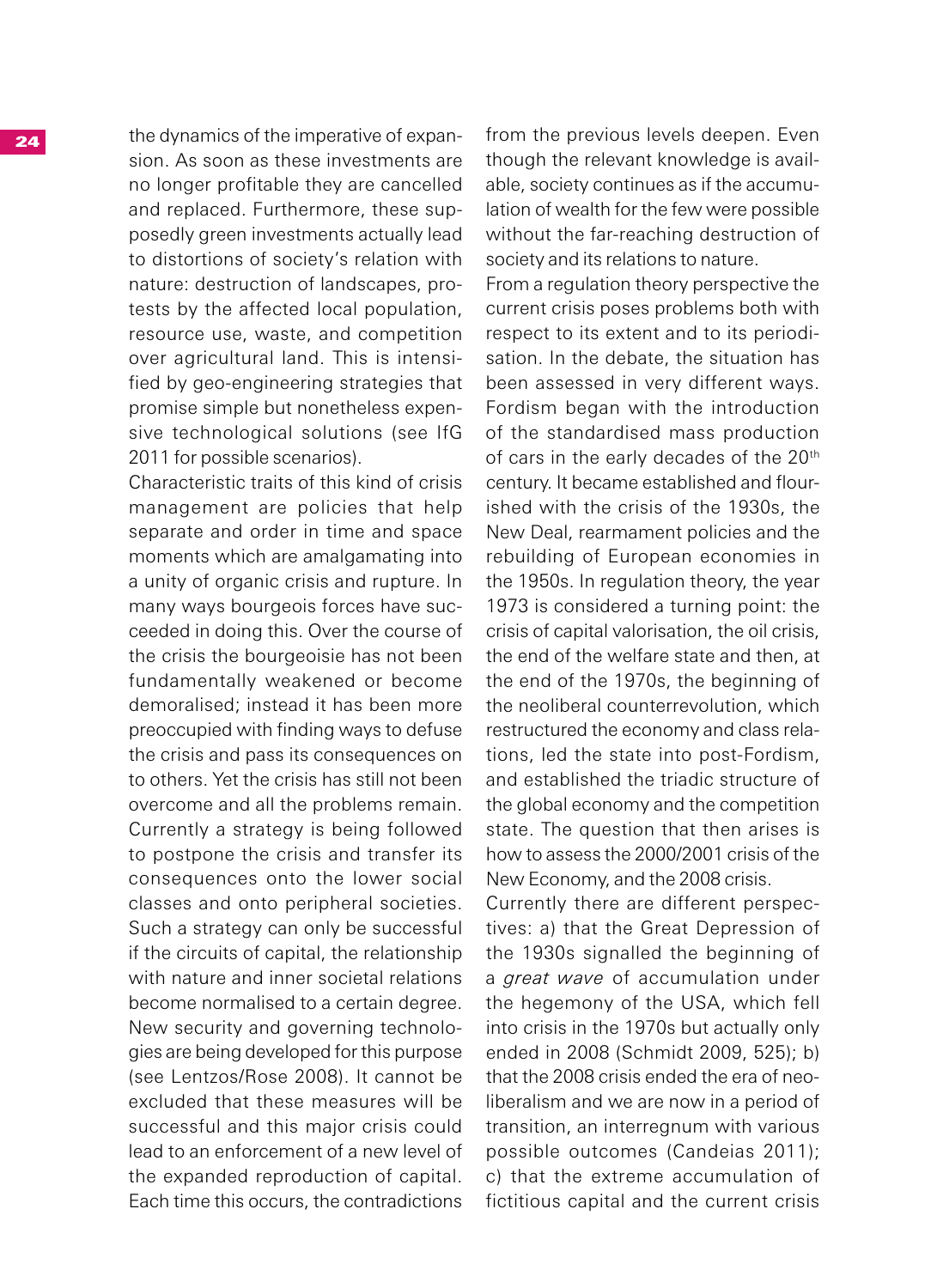show that capitalism is approaching its these reserves provoked debate. Stress end because the productivity increases owed to the third industrial revolution are leading to a shortage in value-creating labour (Lohoff/Trenkle 2012); d) climate change and the extent to which resources are currently being exploited imply that humanity is faced with a fundamental alternative: the complete destruction of our own species, or a solar revolution aimed at changing our entire lifestyle (Altvater 2010); and finally, e) the current crisis is a step towards the enforcement of a form of transnational high-tech capitalism – and in this sense similar to the enforcement crisis of Fordism in the 1930s (Haug 2012). These questions have not yet been directly or thoroughly analysed. However, as crisis management technologies have become more complex, there is a possibility that catastrophe might be prevented and that the crisis could become temporalised. However, this also raises the question of the ways in which the problems that have been built up until now will be discharged.

#### **6. European crisis policies and their contradictions**

The eurozone and the EU are tightly in the grip of the crisis: it was only in countries such as Germany and Austria, as well as in Scandinavia, that the impression developed that the 2008/2009 crisis would be a short recession.

During the crisis the banks were saved with public money. This secured the ownership titles of the wealthy and the savings of small investors, as well as the bonuses of bank managers and – within certain limits – also their business models. Banks were pushed to raise their own capital; but the height and value of these reserves provoked debate. Stress tests showed the low resilience of the capital held by the banks. Right after the crisis broke out, the introduction of a financial transaction tax was discussed, but until now it has been opposed, particularly by the UK and Sweden.<sup>12</sup> In October 2012, after it had become clear that there was no EU-wide consensus, eleven EU countries decided to introduce a financial transaction tax. The Economic and Financial Affairs Council denoted this "enhanced cooperation" as in accordance with EU legislation. A tax rate of 0.1% is planned on all sales and purchases of stock and bonds, as well as a rate of 0.01 % on all sales and purchases of derivatives. The revenue this tax will generate, the redistribution and steering effects it will have, and the strategies investors will develop to circumvent it all remain to be seen.<sup>13</sup> When the banks where saved with public money they were not expected to make important changes to their business models. Even the level of the planned bonuses was often accepted because bonuses were considered necessary to keep competent managers on the payroll.

Banks are secured by guaranteeing the liquidity of states in financial difficulty through debt guarantees or emergency credit from other EU countries via the EFSF and the ESM. This supposedly enables banks to meet their financial obligations and secure their refinanc-

**<sup>12</sup>** It is frequently overlooked that Sweden, as a model social democratic country, has a relatively financialised economy in which, for example, pension funds play an important role that also play out politically. **13** If the rate is set too low or if the financial transaction tax is introduced in only a few countries then it could lose its power because it would not be able to prevent speculative financial transactions. But if more countries were to introduce the tax, and at a higher rate, this would also lead to a fall in the number of transactions due to the fall in profitability.Consequently, this would also lead to reduced revenues and less distributive effects.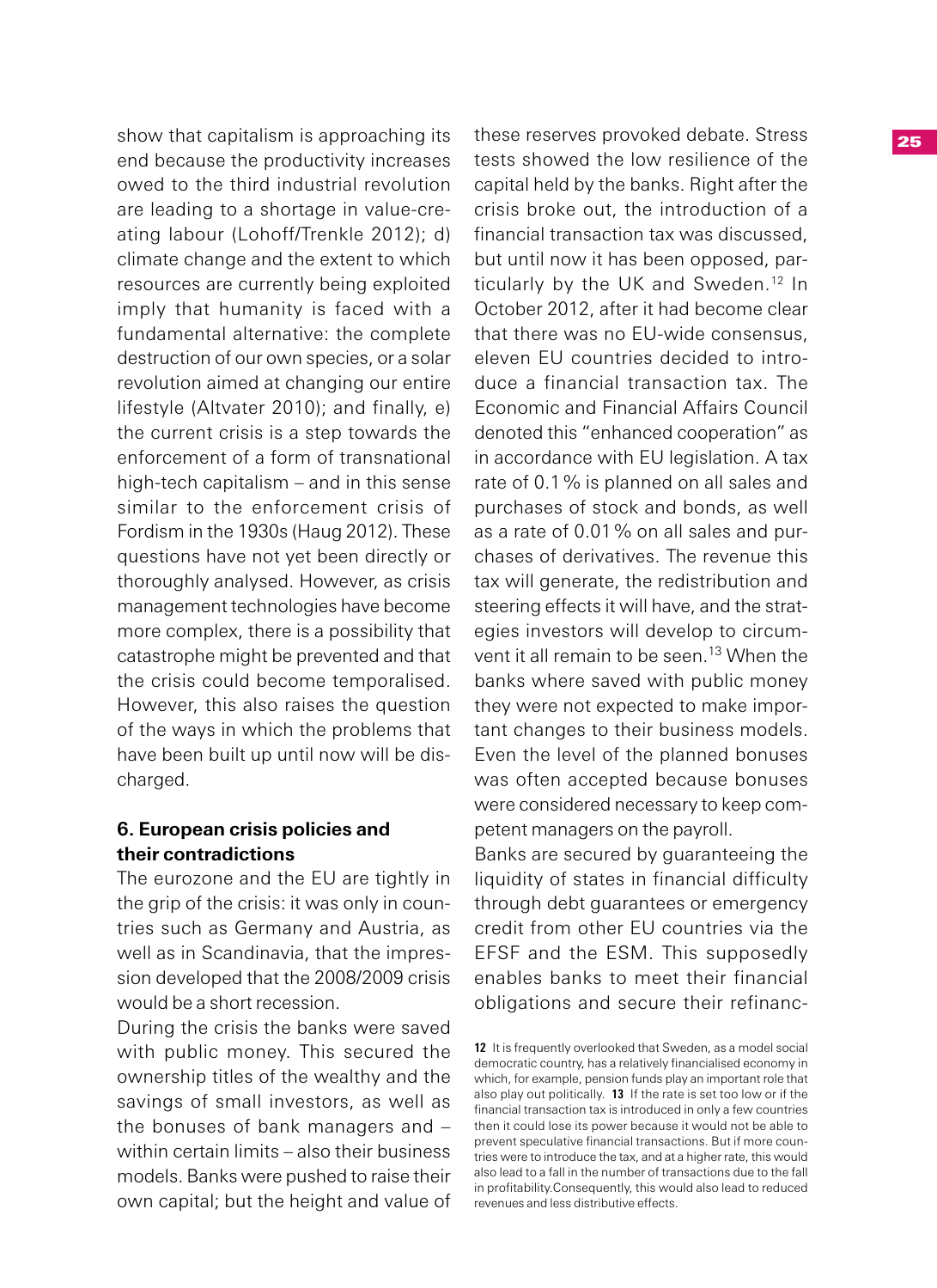**26** ing on capital markets. Moreover, since President Mario Draghi's declaration in summer 2012, the ECB has been able to buy unlimited amounts of government bonds from any country submitted to a structural adjustment programme negotiated by the troika: (the European Commission, the ECB and the International Monetary Fund – IMF). This reduces the level of risk for banks and they possibly no longer need to list and write off "toxic" papers on their balance sheets. The ECB and other central banks also grant credit at favourable conditions to support the interbank lending market so that distrust in the liquidity of banks need not lead to an interruption of the money circuit – which would have far-reaching consequences for the liquidity of the market's participants, the refinancing of companies and in terms of a loss of trust among investors, savers and consumers. Nonetheless, the IMF fears that measures such as long-term credit for banks and bond-buying programmes bear the risk that banks will delay cleaning up their balance sheets. Another fear is that when market factors lead to a rise in interest rates, central banks will be faced with enormous losses on the bonds they have bought (see NZZ, 12.4.2013). Furthermore, these guarantees lead to profits for the wealthy. The low-interest money from the ECB and other central banks is, for example, then invested by banks in government bonds with higher interest. Investors who for example bought Greek government bonds according to international legislation in January 2012 profited not only from their high rates of interest but also from rising prices during the second half of the year after the defeat of the left in the June elections became clear. These bonds brought a 98% return in 2012 (Zschäpitz 2013). A UK study showed that the loose monetary policy of the Bank of England favoured rising prices for shares and bonds, and that this mainly benefited the rich (Elliott 2012). Accordingly, it has been politically possible for the wealthy to assert their claim to returns. Still, there were conflicts because *offshore leaks;* that is, the publication of data about tens of thousands of wealthy people, would not have happened if groups in banking or the US administration had no interest in limiting the power of the wealthy. IMF economists were also worried that rescue measures and attempts at regulation had been limited to banks and had not included the shadow banking system, pension funds and insurance – and, one should add – the finance departments of private and public companies, which are major players in finance-dominated accumulation (see NZZ, 12.4.2013).

If states and banks are considered crisis-prone because they have to expect write-offs, their capital market risks rise as do interest rates. This benefits the creditors; not least because talk of crisis leads to debt restructuring negotiations and refinancing, which drives up long-term interest rates. Creditors do sometimes have an interest in high government debt and high interest rates. Nonetheless, a counter tendency also develops, because beyond a certain limit of debt and interest it becomes increasingly unlikely that the debts and interest will be serviced. At this point creditors are more interested in austerity measures: securing monetary stability, reducing government liabilities, budget consolidation, the reduction of state expenditure, and increasing revenue –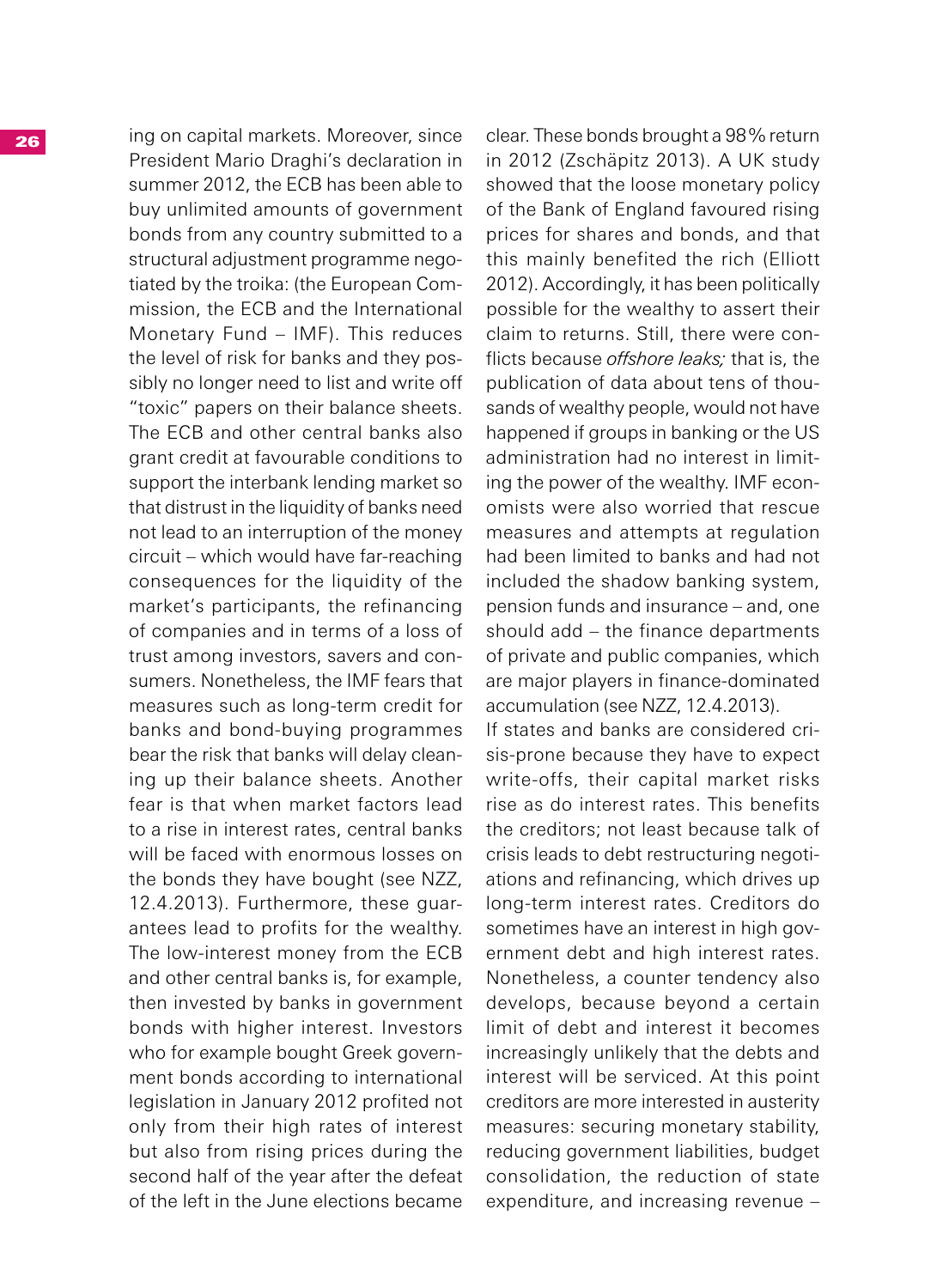as long as this does not affect capital owners themselves.

On the one hand, for the export-oriented industries in countries such as Germany, austerity policies have negative consequences because they curtail demand in the countries where they are implemented. In 2012 the eurozone once again entered into recession. On the other hand, it is precisely the representatives of export-oriented German industrial capital who are in favour of austerity. The reason could be that important parts of German industry have such a superior position in the international division of labour that they do not depend on currency devaluations to defend their competitiveness. On the contrary: when it used the D-mark, German industry dealt quite well with currency appreciation. Due to its high export surplus, export-oriented German industrial capital has an interest in secure investments for its revenues. Therefore both export-oriented German industrial capital and financial capital have a shared interest in the stability of the value of the euro, which is expressed in a near fanatic fixation by the German public on budget consolidation and the fight against inflation in Europe.

These joint interests of the dominant factions of capital in the German power bloc have been further boosted by the following development: in the last few years, German exports to non-eurozone countries have grown faster than exports to countries within the eurozone. Many companies see their future in emerging markets such as China, India, Brazil or Russia; compared with these markets, Greece is of little importance. The international role of the euro is of far greater importance, in other words, the acceptance of the euro as a means of payment and a reserve currency outside of the eurozone (see Lapavitsas 2013). The globally oriented factions of capital in the eurozone naturally profit more if they can ensure that they can do business in euros because doing so does not expose them to currency risks. But this situation depends on the stability of the euro, and this is what is being defended through austerity policies. Yet because austerity policies perpetuate and reinforce the crisis in the eurozone countries in which they are applied, new contradictions and conflicts arise between those in power. For example, for some time there was no consensus on whether Greece should be excluded from the eurozone, because it was unclear how this would affect the euro and the stability of the EU; it was also unclear which effects this might have on the dominant factions of industrial and financial capital. The same questions arose concerning Cyprus: exclusion, orderly default or capital aid? A eurozone break-up and a return to national currencies has also been discussed in Germany by means of a statement by a number of university professors<sup>14</sup> and the creation of a new party called *Alternative für Deutschland* (Alternative for Germany). The crisis of the financial markets and the strategies to overcome the crisis exacerbate the contradictions and tendencies inherent to neoliberal regulation and the finance-dominated regime of accumulation. Public budget cuts represent a frontal attack on the remains of the Fordist class compromise: public employment, public services and transfer payments can no longer be maintained at

**<sup>14</sup>** http://www.faz.net/aktuell/wirtschaft/europas-schuldenkrise/stellungnahme-im-wortlaut-vwl-professoren-ueber-europas-schuldenkrise-1596622.html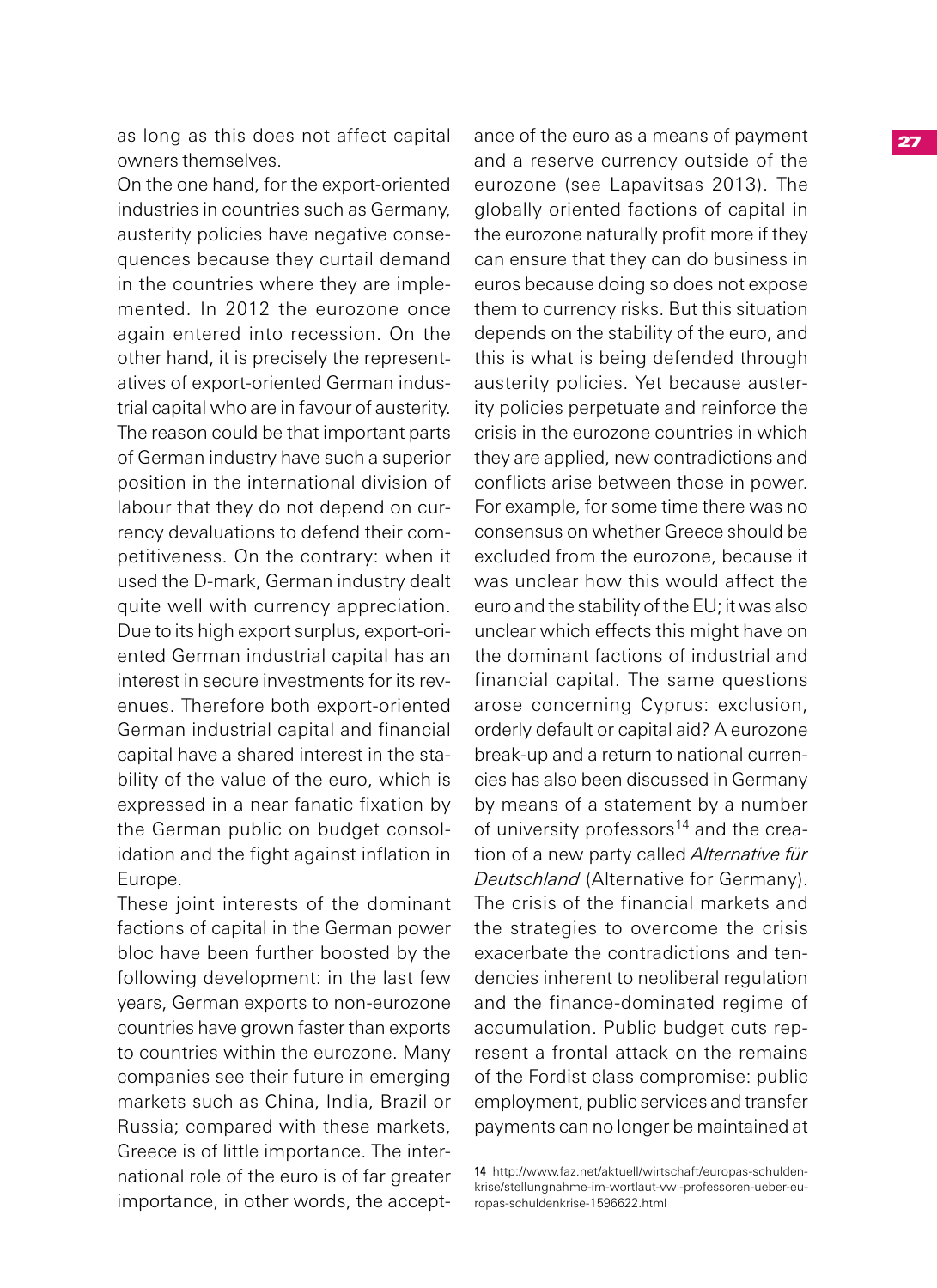28 their current levels. Austerity policies are not only a direct attack on civil service employees and welfare recipients, but are also an attack on wage-earners in general. The reduction in public services, collectively consumed by wage-earners (for example in education, healthcare and public transport), weakens the social conditions required for the reproduction of labour-power, thereby helping to make it cheaper. This is also the aim of the private sector salary reductions envisaged by austerity policies. Moreover, government expenditure and state transfer payments strengthen total demand. In the case of highly import-dependent countries this also has consequences for the countries that export to them and whose demand has dwindled.

> This leads to the question of how speculation on the bankruptcy of eurozone states could even be possible. The crisis in the US has not been overcome and the Japanese government, for example, also recognises that speculation by global investors could well turn against the Japanese economy and the yen. With a debt of 240% of GDP, Japan is the most highly indebted OECD state: half of Japan's budget is financed through loans, and new debt formation has superseded tax revenues for many years. Consequently, about one quarter of the budget is used to service debt. However, Japanese state debt is mainly internal. Similarly, the US has the advantage that its unique economic, political and military capacities stand behind its own currency, which means the US is able to ensure the dollar maintains its role as the global reserve currency in spite of high budget and current account deficits. It is precisely for this reason that US government bonds are still the benchmark for all forms of

global investment (see Panitch/Gindin 2012).

The situation is more complicated in the EU and the eurozone. The current crisis has brought into the limelight not only the contradictions of the global finance-dominated regime of accumulation, but also the internal contradictions of European integration. These result from the international division of labour and uneven development; put differently, the relations between the imperialist centres, i.e. the US, the UK, Germany and France, and the peripheral European states. The export of capital and commodities from the centres means the periphery is relegated to a position of net debtor.15 Even today very little seems to have changed with respect to this situation (see Müller/Schmidt 2010).

Because Greece, unlike Germany, does not have a broadly differentiated industrial structure, the country can hardly compete with Germany in many areas. This is a fact that not even wage reductions in Greece can change. In 2011, labour costs in the German manufacturing sector amounted to 46 US dollars per hour; in Greece they were 19 US dollars (Brangsch 2011, 4). The idea that high salaries caused the Greek crisis is then implausible. The situation in countries such as Italy or France is different as many industrial sectors do actually compete with German manufacturers. It

**<sup>15</sup>** Whether the balance of payments disequilibrium within the EU is due to trade or capital flows is a debated issue in critical social science discussions. The German left focuses mainly on the disequilibrium of the balance of payments on current accounts. In contrast Milios and Sotiropoulos (2010) argue that Greece's current account deficit is not the cause but the consequence of high capital imports. From our point of view the balance of current accounts shows no clear causality and it results from numerous private and public transactions in the different circuits of capital. Depending on the concrete involvement of a country in international circuits of capital the balance of payments can be determined by different factors.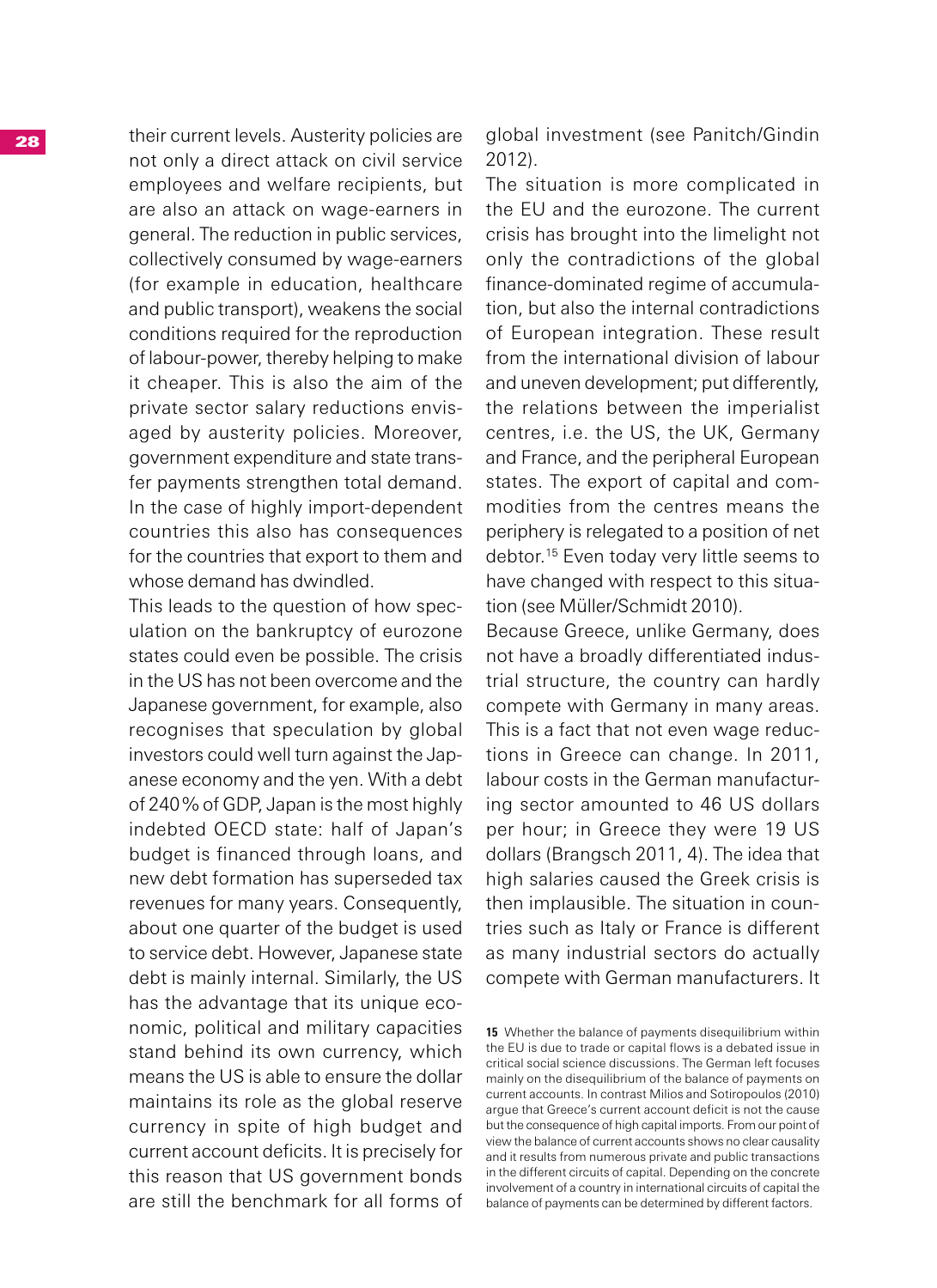must be remembered that in no other EU With European monetary union and the **29** country have nominal unit labour costs grown so slowly as in Germany (European Commission 2011, 94 f.).

Countries such as France or Italy have come under increasing pressure and have been faced with growing current account deficits. Uneven development and the pressure on wage-earners to adapt – in particular in countries with current account deficits – are intensified through the unified currency. Monetary policy in the eurozone treats its constituent countries as having a status comparable to that of regions within a nation state. When they still had their own currency, a loss of competitiveness could – at least in part – be compensated for through currency devaluation; this mechanism no longer exists in the eurozone. Uneven productivity gains in individual eurozone countries lead to a situation in which countries with slower productivity increases are no longer able to offer competitive prices. This in turn increases the pressure to reduce salaries, social spending and capital gains taxes. There are no Europe-wide associations of unions, no efficient co-ordination of national collective bargaining policies let alone transnational wage conflicts to counter this. Moreover, there is no unified fiscal policy – a joint European tax policy – that could prevent the race to reduce taxes in Europe. Furthermore, there is no transfer mechanism, such as the German *Länderfinanzausgleich* (a financial adjustment programme aimed at creating equal living standards between regions in Germany), that could create a balance between countries faced with uneven development (see Altvater/Mahnkopf 1993; Heine/Herr 2006).

European stability pact, norms were agreed that limited national debt (to 60% of GDP) and regulated the amount of new borrowing allowed (to 3% of GDP). These arbitrary debt limits were implemented mainly due to the pressure from the German government. But during the establishment of the eurozone the rules that had been agreed upon were broken for political reasons. For example, Italy, with a debt of more than 100% of GDP, was nonetheless admitted to the eurozone. Politically it seemed unthinkable to exclude a country that had belonged to the founding members of the European Economic Community.

The main economic strategy from the start was to ensure that the euro area was large enough to have sufficient international weight. After the crisis of 2000- 2002 it became clear that even countries such as Germany and France would not be able to fulfil the rules of the stability pact because of the low growth rates they were experiencing. By this time, the stability pact was not worth the paper it was written on: both Germany and France avoided sanctions for exceeding the deficit limits. Nonetheless, the norms of the stability pact, which can only be interpreted as dysfunctional when viewed from a macroeconomic perspective, are maintained and have been made even more severe through the recently agreed upon European Economic Governance measures and the fiscal compact.<sup>16</sup> This was done, on the one hand because these are an adequate means of disciplining wage-earners in the euro area, and on the other hand probably because of the relative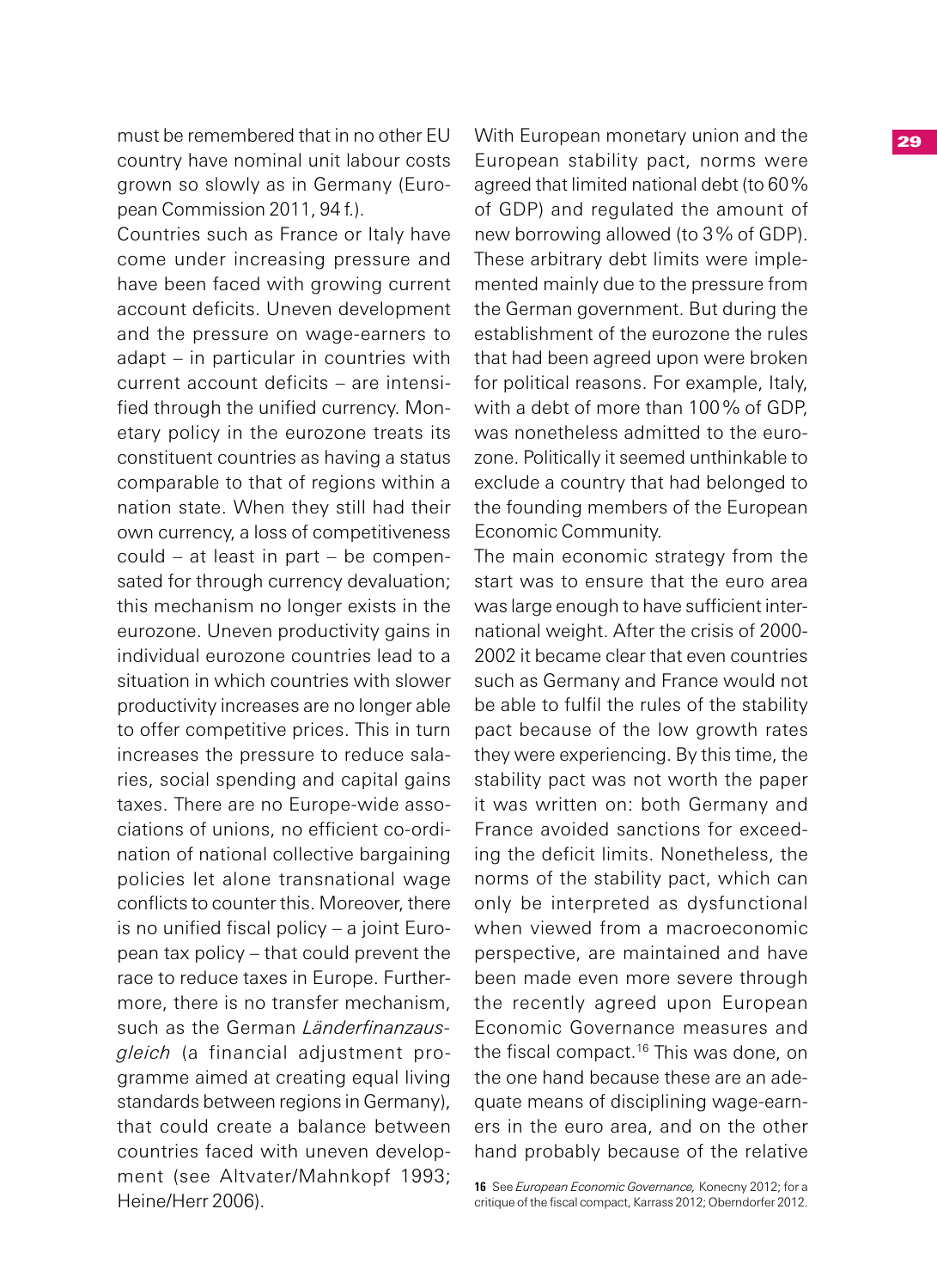30 **autonomy of the ideological: in German** economic science in particular, there are hardly any positions that differ from the *pensée unique,* or one-dimensional neoliberal thinking.

> The stubborn refusal to let go of the norms of a balanced budget by European governments, as well as their attempts to implement these norms by threating sanctions, promotes speculation about the bankruptcy of weaker states; this benefits transnational investors. First, because the interest rates on government bonds have risen. Even in a case such as Greece, where a cancellation of debts was negotiated, private creditors do not necessarily lose out because the market value of state bonds remains far lower than their nominal value and their cancellation is calculated as a percentage of their nominal value. Creditors with old government bonds exchanged them for new bonds with interest rates above the pre-crisis levels, and these are now even secured by EFSF or ESM guarantees. If creditors bought their original bonds at a price lower than the price of the new bonds they even actually made a profit. Clearly, the economic and political power of investors has prevented the countries in crisis from unilaterally refusing to further service their debts.

> Against this background it is hardly surprising that currently all the contradictions of the global finance-dominated regime of accumulation and European integration condense at this point and make the crisis appear to be a crisis of state re-financing and the euro. Different parts of the EU are increasingly drifting apart. This leads to the question of whether the eurozone (or even the EU) will break apart, or whether instead European integration will deepen, and this will

stabilise the EU; whatever happens, the status quo can no longer be sustained.

#### **7. Germany and the crisis in crisis management**

Germany has played a special role in the developments of the last two decades and the current crisis: after German unification Germany took on huge debts to pay for structural policies to mitigate East German de-industrialisation and to develop public infrastructure. The rate of unemployment was high, the dual system of unions and wage-earner representation within companies was increasingly hollowed out, and this occurred especially in eastern Germany. The opening up of Eastern Europe, the immigration of highly qualified workers and the relocation of production and services to Eastern Europe put a lot of pressure on employment relations.

Whereas the systematic restructuring of the German model under aspects of the finance-dominated regime of accumulation was slow during the 16-year government of Helmut Kohl, this process significantly sped up from 1998 onwards under Gerhard Schröder with numerous new laws.

The conservative coalition government, made up of the CDU/CSU and the FDP, introduced the first Financial Markets Promotion Act and abandoned the property tax. However, this promotion of the financial markets was continued by the SPD and Green Party coalition government, which promoted private equity companies and hedge funds, provided tax reductions for profits from equity sales, and reduced inheritance tax and the maximum tax rate for high incomes, as well as many other things. New forms of companies and business models were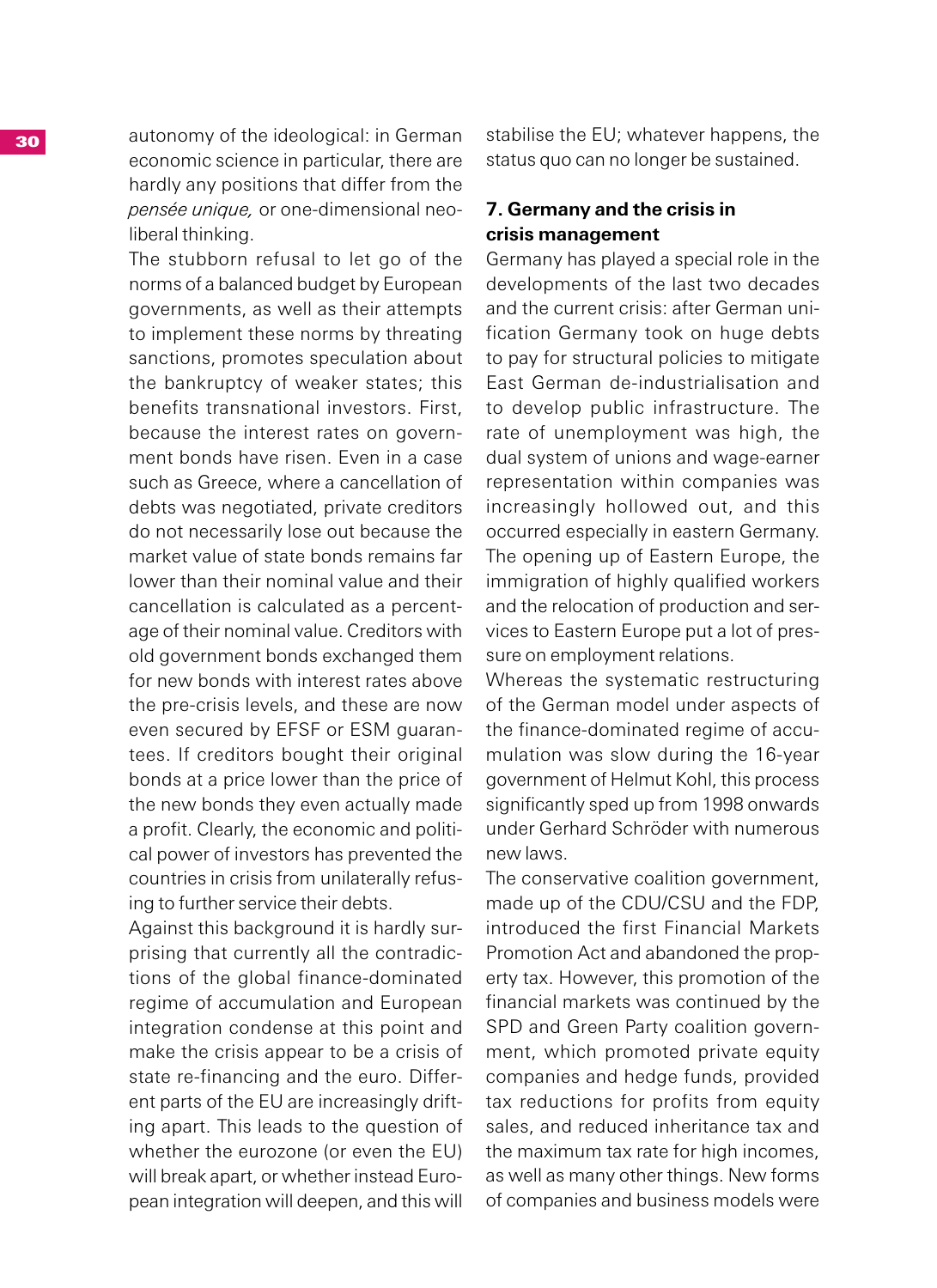that Germany also needed to be competitive in the financial markets and that this would help attract investors.

Using the Maastricht criteria, Germany enforced a neoliberal monetary policy that strongly limited the options for state economic policies, public investment and political steering. This was further intensified through the so-called brake on debt and the fiscal compact. German companies profited from the introduction of the euro. Before the introduction of the euro, the increasing competitiveness of German companies had been followed by a revaluation of the D-mark which, at least in part, had ensured that German companies could not outcompete their European neighbours. This dampening effect of exchange rates on competition is no longer available in the eurozone. From the mid-1990s, nominal unit labour costs grew significantly more slowly in Germany than in all other EU countries, which was mainly due to German wage restraint policies and not because of greater productivity increases (Lapavitsas *et al.* 2011, 15f.). After the introduction of the euro, the weaker economies were unable to react with a devaluation of their currency.

The pressure exerted by competition on the labour market, employees and unions was further increased politically during this time by companies, political parties and government. Attacks on the unions forced them onto the defensive. Compared with many other European countries, Germany has long been a country with very few strikes, and the number of work days lost to strikes and lock-outs has decreased significantly since the 1980s (strikes cost 1.61 million work days in 2006, but only 300,000 in

justified in political discourse by arguing 2011, with just 180,000 people going on 2011, with just 180,000 people going on strike) (Dribbusch 2010, 147, 159; Böckler-Impuls 6/2012, 2).

> In Germany the disciplining of wage-earners through Agenda 2010, the Hartz legislation and the expansion of the low-wage sector can be viewed as a prerequisite for the enforcement of austerity policies on wage-earners in the whole of Europe. Conversely, the attacks on the Greek, Spanish, Portuguese and other wage-earners will soon have its repercussions on German wage-earners and may lead to another round of social and salary cuts.

> In the short term, Germany has profited from the crisis. The economic and political weight of Germany in Europe has increased further. The demand for German government bonds has grown to the extent that investors have rejected the government bonds of other European countries. Germany appears to be a safe haven for transnational investors. Interest rates for German bonds have therefore gone down, whereas they have risen on the bonds of most other European countries. In the short term, refinancing has therefore become cheaper for Germany.

> At first sight, the German government's harshness in European crisis management is not only incomprehensible, it also seems to contradict the weighty interests of capital. The demand for an unlimited buy-up of state bonds by the ECB to reduce interest rates for EU states with a refinancing crisis and to reinstate trust in these countries' bonds was raised early by Anglo-American investors; it met with stiff resistance from the German government and especially the German central bank. The same is true for the introduction of Eurobonds, which were proposed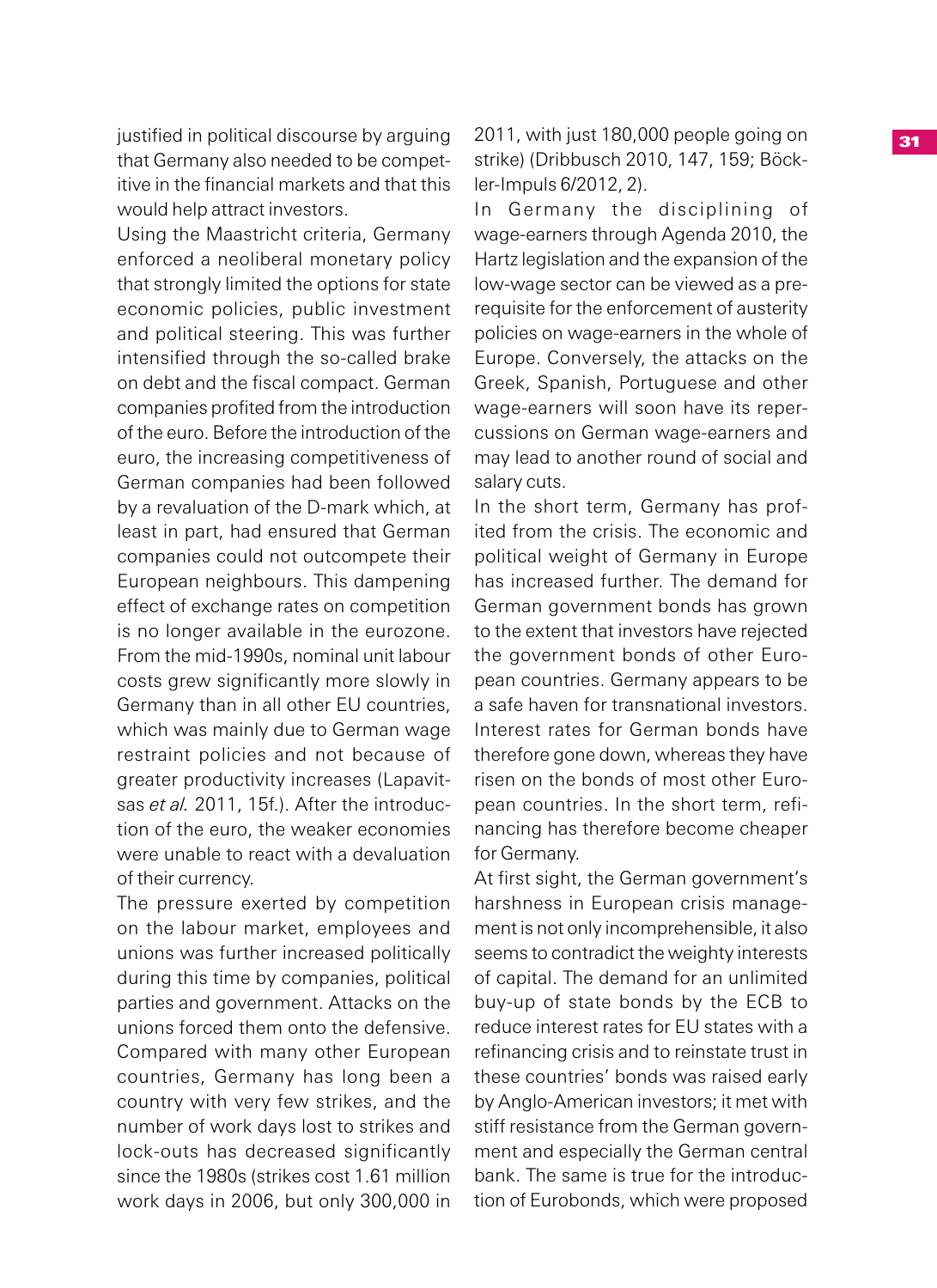32 by Jean-Claude Juncker and other EU politicians at the end of 2008, and have so far been blocked by Germany. At the same time it is obvious that the policy of harsh cuts enforced on Greece and other crisis states by the troika of the EU Commission, the ECB and the IMF under German leadership can only drive these countries further into crisis. Does that mean the dominant crisis policy is irrational, even from the point of view of the reproduction of capital?

> The politics of austerity initially seems to contradict demands for the monetary financing of states or the collectivisation of debt. Whilst austerity policies are primarily aimed at reducing state debt, the EFSF, the ESM and the expansion of the role of the ECB as the lender of last resort for eurozone states create the conditions for states to take on even greater debt. Eurobonds would also raise the capacity of eurozone states to take on debt. Nonetheless, the apparent contradictions between these measures only exist at a superficial level. Ultimately, austerity measures will not lead to a reduction of state debt and will at most create conditions that rebuild investors' trust in European state bonds. Should austerity measures drive countries into even deeper recession, tax revenue will decrease and state debt will rise rapidly. In the best-case scenario, in which the recession is overcome but stagnation occurs, austerity measures might lead to the slower growth of state debt. But even the IMF believes that the average rate of debt in the eurozone, which has already risen from 80% of GDP in 2009 to 92.9% of GDP in 2012, will rise to 95.13 % in 2014 (IMF 2013, 161).

> In the end – and in spite or maybe because of austerity measures – an even

greater share of the domestic product and tax revenues will be used to service debts. Austerity, just like the broadly debated collectivisation of debts, is aimed at preventing an even greater devaluation of the fictitious capital embodied in government bonds. The point is not to reduce government debts but to make them sustainable. Government bonds are an indispensable investment opportunity for financial investors, given that financial assets have been growing faster than the global domestic product for many years.

But if austerity and the collectivisation of debt or monetary state financing by the ECB are only different ways of rebuilding trust in European bonds and of guaranteeing debt sustainability, why do European governments not choose a more comfortable path such as loosening austerity measures and concentrating on the collectivisation of debt? Clearly, without austerity measures, state debt in the eurozone would rise even faster. But why should that be a problem? For decades, Italy has maintained a debt rate of over 100% of GDP without problems, because, like in Japan, it was predominantly internal debt (see Grasse 2012). Why then it is becoming a problem now? The US, too, can afford to have a debt of more than 100 % of GDP, and Japan's debt is even more than 200 % of GDP. Why then are German and European austerity measures so harsh? If eurozone debts were purely internal debts the situation would not be so dramatic.

Austerity measures are not simply aimed at curtailing state spending or increasing tax revenue by levying the lower social classes. The aim is also to reduce private sector wages, increase working hours and therefore to generally increase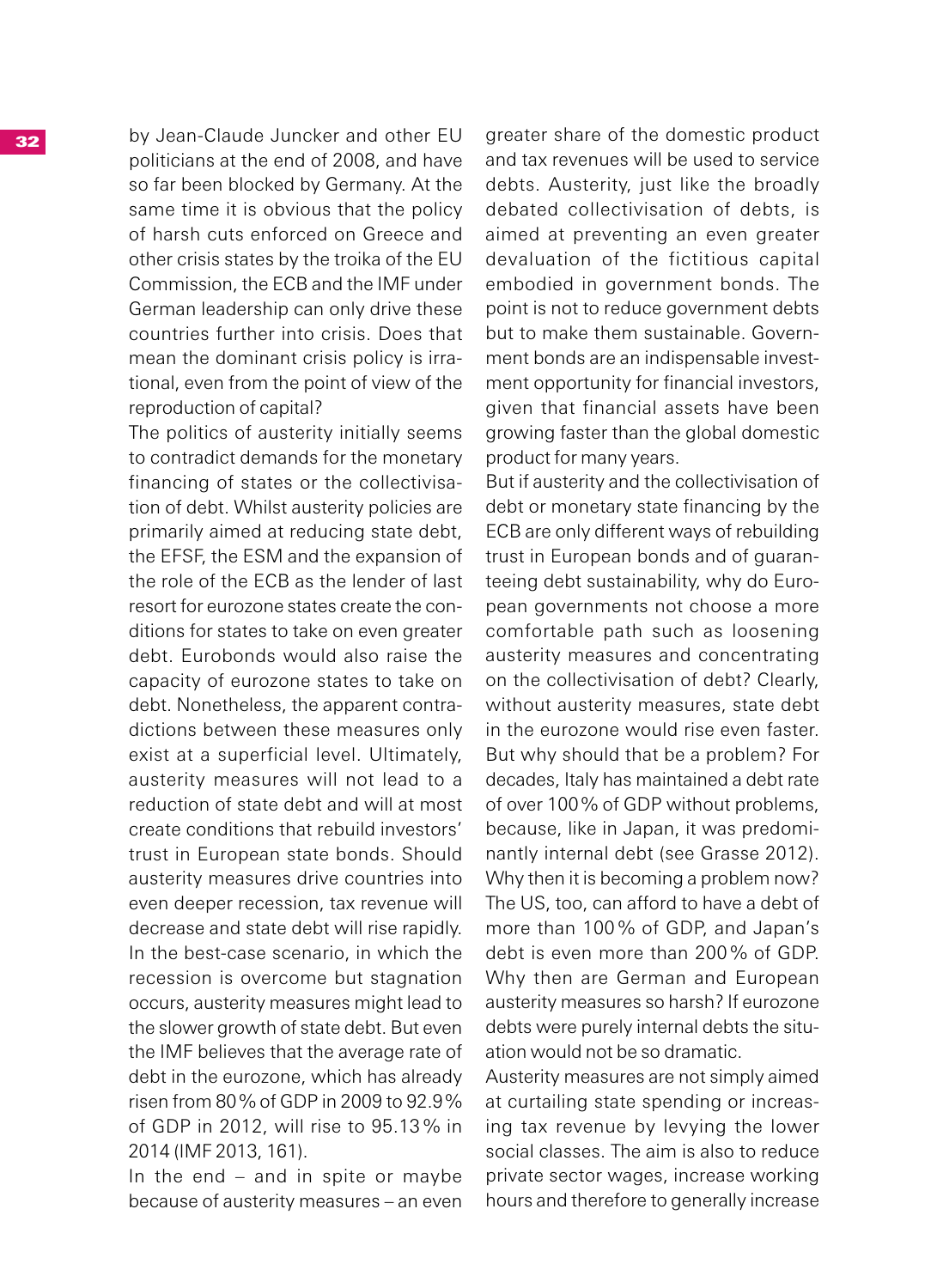labour exploitation. Austerity meas- It is not without reason that the ECB pub-**33** ures cannot solve the crisis but they enable the enforcement of long-standing demands on the side of capital that had previously remained unenforceable. Austerity measures are not aimed solely at saving the banks (this could also be achieved by the ECB if it were to buy up government bonds held by banks), but instead serve industrial capital and in particular export-oriented industrial capital in its search for higher profits.

Correspondingly there is a lot of *social demagoguery* at play, problems are nationalised and culturalised: hard-working Germans are contrasted with lazy, wasteful southerners. Living beyond one's means is supposedly no longer an option. This helps avoid a central point: in countries such as Greece or Italy the rich basically do not pay taxes and just as in Germany it is the upper classes that appropriate the wealth produced by society. On the other side of the Greek debt, wealth is being appropriated by the rich and the super-rich who have plundered the state through corruption, tax evasion, subsidies or overpriced state contracts. Significant sums of money have been moved abroad (to Switzerland, Cyprus and Singapore). Debt securities have been transferred from Swiss accounts into the eurozone merely to apply for aid.

There is a further dimension to austerity measures: they are not simply about defending the euro; rather they are particularly about defending the international role of the euro (see Lapavitsas 2013). The euro is not only a means of circulation and payment within the eurozone, it also functions as world money, as an international reserve currency, even if it is in second place behind the US dollar.

lishes a yearly report on the international role of the euro. The stability of the euro is important for competition between currencies; a stable euro provides a measure of value, and a means of circulation, payment, and accumulation. International banks and transnational corporations from the eurozone profit in particular when they provide loans in their own currency, and if their business partners pay in euros; this reduces their currency risks. Eurozone banks and corporations rely on how far actors outside of the eurozone are prepared to use the euro. This becomes ever more important as links to actors outside of the eurozone develop. In Germany, for example, exports to countries outside of the eurozone grew faster in the last few years than exports to eurozone countries. The defence of the euro through austerity measures is therefore not only the result of German capital's strategy towards Europe; it is mainly the result of its strategy for globalisation. But the interests of German capital are not the only reason for the German government taking on the role of taskmaster in Europe; it has also done so in the interests of dominant factions of capital in other eurozone countries. This is the only way to explain the alignment of former French president Sarkozy with the German chancellor, Merkel. Even the Greek government does not want to leave the eurozone, in spite of the fact that austerity measures are destroying the country's internal market and affect those parts of capital that rely primarily on it.

However, it is not only from an economic perspective that the strategies being implemented to solve the crisis are problematic. From a political perspective,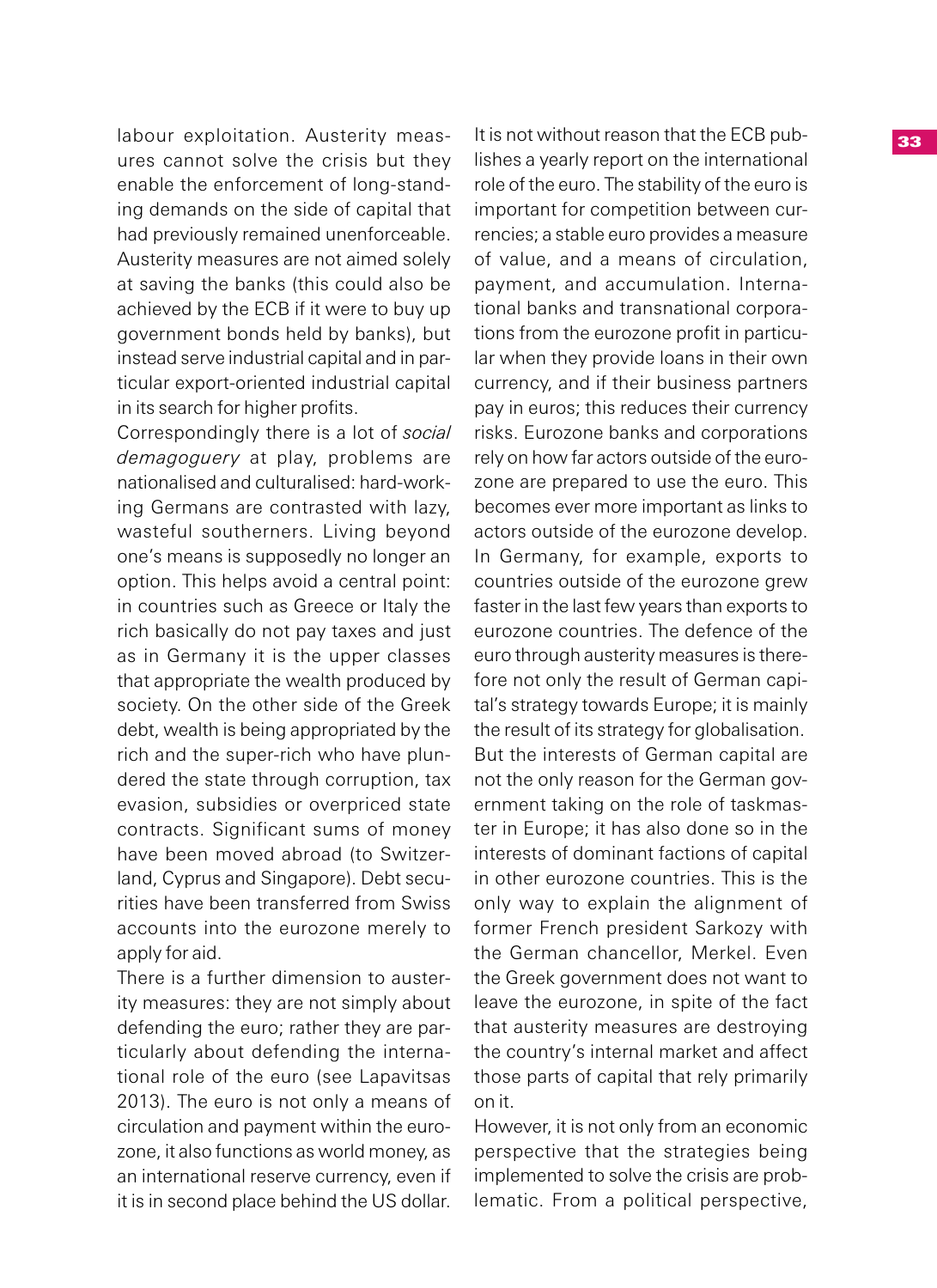**34** the management of the crisis is increasingly pushing politics into an authoritarian liberal direction (see Fisahn 2012; Konecny 2012; Heinrich 2012; Oberndorfer 2012a). In October 2008, policies similar to those that are implemented in states of emergency were put in place in order to establish a special fund to save the banks. Power was granted to a small panel to rescue the banks wherever necessary, but the panel was not placed under parliamentary control. Additionally, democratic decisions surrounding solutions to the crisis have been systematically prevented: in Greece, for example, the announcement at the end of 2011 by the then Greek minister president, Papandreou, to hold a referendum on the cuts demanded by the troika was revoked under international pressure. In November 2011 in Greece and Italy, after Papandreou and Berlusconi stepped down, so-called expert governments were installed to take decisions based on perceived constraints and independently of parties or the will of the people. Neither in these countries, nor in Spain, Portugal, France or Germany have protests been able to force an abandonment of austerity measures.

> The fiscal compact was decided without regard to the treaties and procedures of the European Union. It forces strict budget discipline on legislators and foresees high penalties for infringements. This treaty between states has no termination clause. Furthermore, the opposition of German parliamentarians to Chancellor Merkel's policies led her to remark in a press statement dated 1 September 2011 that she would find ways "of organising parliamentary participation in decision-making that would ensure market conformity is maintained".17 Commen

tators were shocked by the focus on market conformity; although the fact that parliament's role is reduced to participation in decision-making is already a scandal in itself. One approach that was considered temporarily was denying parliamentarians the right to speak in parliament if they refused to conform to the party line; this was blocked by parliamentary and public resistance. A book title that was actually intended to provide a serious policy option describes the situation quite well: Dare less democracy (Trankovits 2011).

#### **8. What should be done?**

Giving advice at the end of a text is seen as problematic. Are the conclusions provided really based on the analysis? Is doing so not similar to the thinking of those in power? Or why should we give them advice anyway? Then there is also the democratic-theoretical irritation of providing "the left" with advice: is it right to give advice for action, or is that not also somehow authoritarian? Clearly "the left" is not a homogenous collective subject. But within the left there are people and groups dealing with similar matters and issues to those that we are dealing with here. Our thoughts are viewpoints we would like to see discussed by the left, not least as a means of helping turn the left into a subject capable of action and of developing its own perspectives in the crisis.

The following proposals are not all-encompassing; there are many more. The current situation in Germany is not like the situation in Russia in the autumn of 1917, where the needs of many people could be condensed into a few central

**<sup>17</sup>** Documented by the *Blätter für deutsche und internationale Politik,* see (in German) http://tinyurl.com/79s6yyz.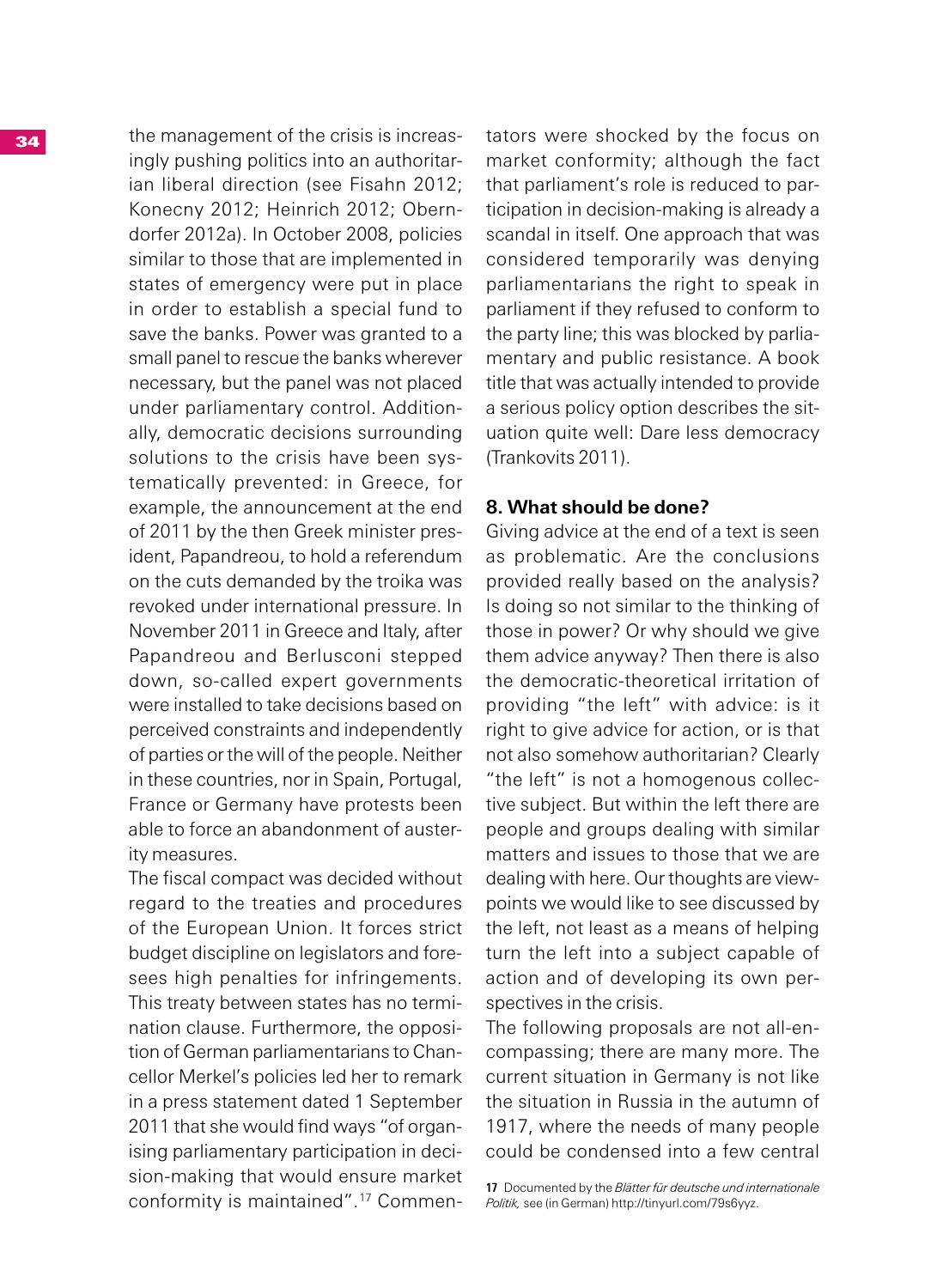demands (such as *bread and peace*). the hands of a few. De facto, the neo-**85** Our proposals still need work. They are not aimed at ending a discussion; rather, they are made in the hope that they might start one. In other words, we are simply making use of our right to express ourselves, but do not want to stop others from doing the same. Instead of lamenting the crisis, we hope to contribute towards an analysis that provides options for action. We also do not believe that the left can simply speculate that there will be protests and that perspectives will spontaneously develop from them.

The following proposals build on the assumption that a socialist transformation of society is necessary, and that this will only be possible if the left develops a dialectic understanding of the concepts of reform and revolution. This means seeing reform and revolution not simply as opposites, but instead recognising that reforms have different effects on the power relations and the development of society and can therefore – to a greater or lesser extent – aid the overcoming of the capitalist mode of production; whereas revolutions may not necessarily lead to the required depth of social change. Importantly therefore, and in the vein of a *revolutionary realpolitik* (Rosa Luxemburg), we need an ambitious and action-defining concept for social transformation (Demirović 2012). Reforms would have to be discussed not only in terms of how they contribute to improving the living conditions of the subaltern classes, but also in terms of how far they create conditions conducive to a break with the existing relations of domination.

1. The first tasks for the left are understanding and explaining the mechanisms by which social processes are organised so that the wealth of society ends up in

liberal reforms since the 1980s in the OECD states have led to an immense redistribution of wealth. The wealth of a small number of rich people has grown tremendously. On the other hand, the exploitation of wage-earners and the number of people who are poor, unemployed and in precarious conditions has increased. The task will therefore be to end attempts at intimidation based on the argument that the financial crisis is incredibly complex, as well as to counter false interpretations (such as that the situation can be blamed on greed, the pursuit of interest, or German imperialism) because they have the wrong practical implications. Such analyses are necessary for the left to develop greater clarity and rationality, at least if we assume the left to be a social force interested in building a free and enlightened society based on the idea of work and the free development of all, instead of on the idea of profit for the few.

2. The economic and financial crisis points to the two-sidedness of work. Work not only produces use values. it is also the basis for the appropriation of value. The extent of over-accumulation is gigantic. Capitalist societies have become too rich for this wealth to continue expanding. There is no alternative to the destruction of capital. This can take place as the destruction of entire economies, individual companies or debt securities, as a creeping process of inflation – as is de facto happening if one looks at the development of prices and interest rates – as an expropriation of savers' bank deposits (as in the case of Cyprus) or in a democratically organised process in which decisions are collectively made to either annul or confirm property rights.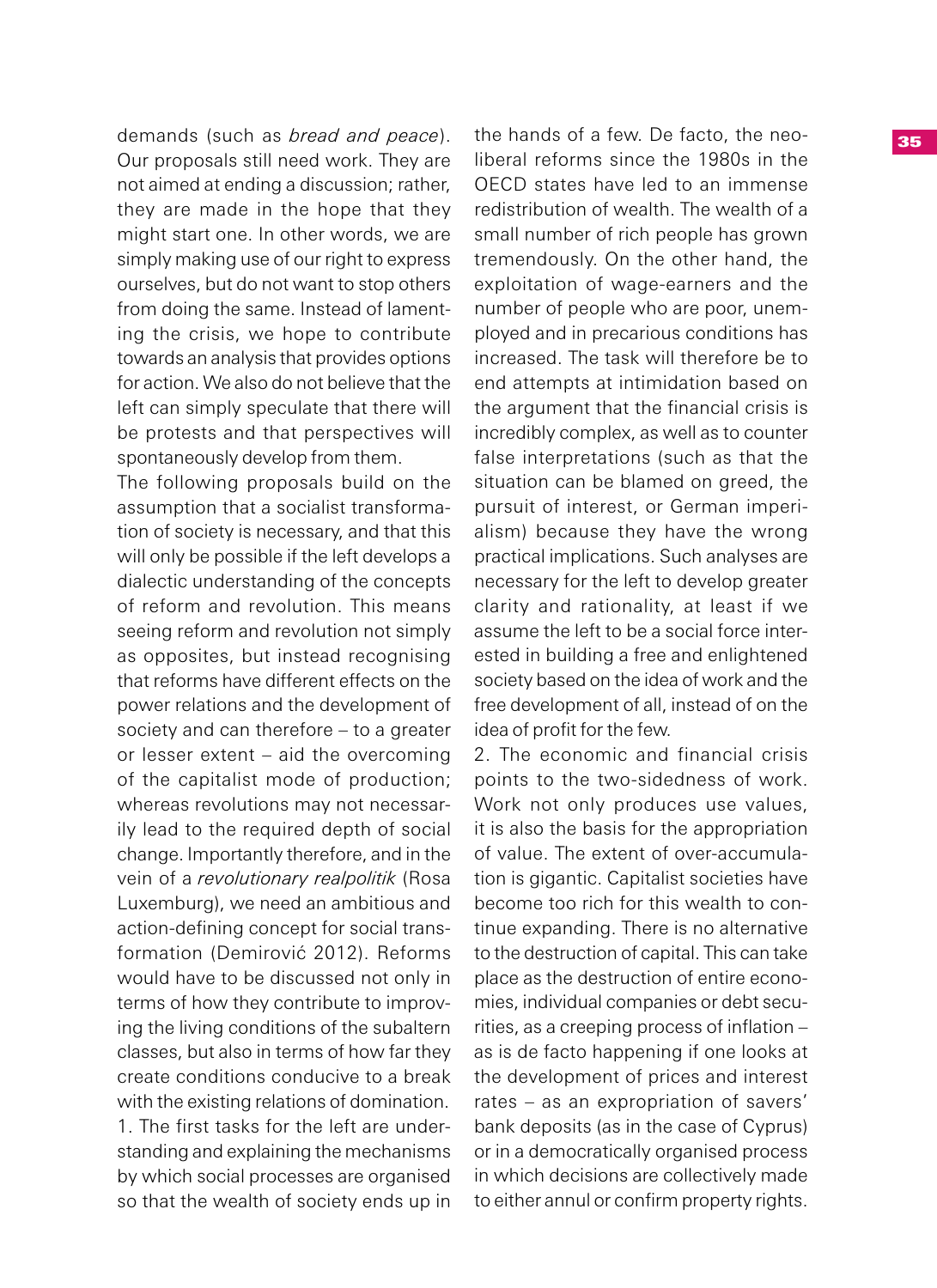**36** This can result in the closure of companies or banks, in the introduction of compulsory loans or the transfer of ownership from private to public. For example, the campaign for a European debt audit pursues the goal of a democratically organised annulment of property rights and the destruction of (fictitious) capital. The aim is to differentiate between the different groups of debtors: wage-earners and their savings, pension funds and insurances, or hedge funds involved in speculation. Correspondingly, decisions can then be taken about which debts are to be recognised and serviced and which are not.

> 3. The euro was not a project of the left; on the contrary, its introduction was accompanied by a lot of criticism (seeAltvater/Mahnkopf 1993; Glawe/Schröder 1997). In general, these fears have been confirmed: there has been an increasing re-distribution of wealth from below to above and a dismantlement of the social rights of the subaltern classes; there has also been a diverging development of EU countries and a reinforcement of democracy deficits. Nonetheless, the euro was also not simply a German project (see Bieling/Steinhilber 2000; Bieling 2010). Rather, the euro was introduced because the high density of transactions in Europe meant flexible exchange rates were dysfunctional and because earlier attempts to stabilise exchange rates such as the European Monetary System had failed because of the contradictions inherent in the international division of labour and uneven development. A return to national currencies would only enlarge the possibilities for currency speculation in Europe. It is probably unrealistic to think that countries such as Greece would gain more room for manoeuvre

by exiting the eurozone.<sup>18</sup> The boost to exports through a devaluation of the currency would also lead to higher import prices and an elevation in real terms of foreign debt. Most likely there would be no change to the extremely unequal structures of production, and neither Greece nor Portugal would have much to export. Inflation would rise and the savings and pensions of wage-earners would become devalued. This would lead to an increase in poverty, emigration, the transfer of savings, and dependency. Another question is whether a departure from the euro would not also signal the end of European integration and provide further impetus for nationalism, authoritarianism and fascism in Europe.

It is not the task of the left in this crisis to defend or mobilise against the euro. There is no clear correlation between the euro and socio-political orientation – there are pro and contra positions both among bourgeois and left-wing forces. For the owners of German companies, the euro has many benefits because the export surplus resulting from high competitiveness and the in-part low salaries would lead to a revaluation of the currency if the D-mark were still to exist and importing countries would face devaluation. Still, competitiveness depends on the development of productivity, the range of products and the quality of work. Furthermore, it is important not to forget the extent of capital cross-ownership: Europe is no longer constituted

**<sup>18</sup>** Costas Lapavitsas and his co-workers have repeatedly upheld the counter thesis; see Lapavitsas *et al.* 2011, Flassbeck/Lapavitsas 2013. For a criticism of Lapavitsas see Onaran 2011, and Husson 2012.Andrés Musacchios is also instructive on the comparison of the Greek situation with the Argentinian crisis during the last decade (Musacchio 2012). Furthermore, see Candeias 2013 for more on this discussion and Joachim Becker's critique of the first version of our essay in Prokla 166 (Becker 2012).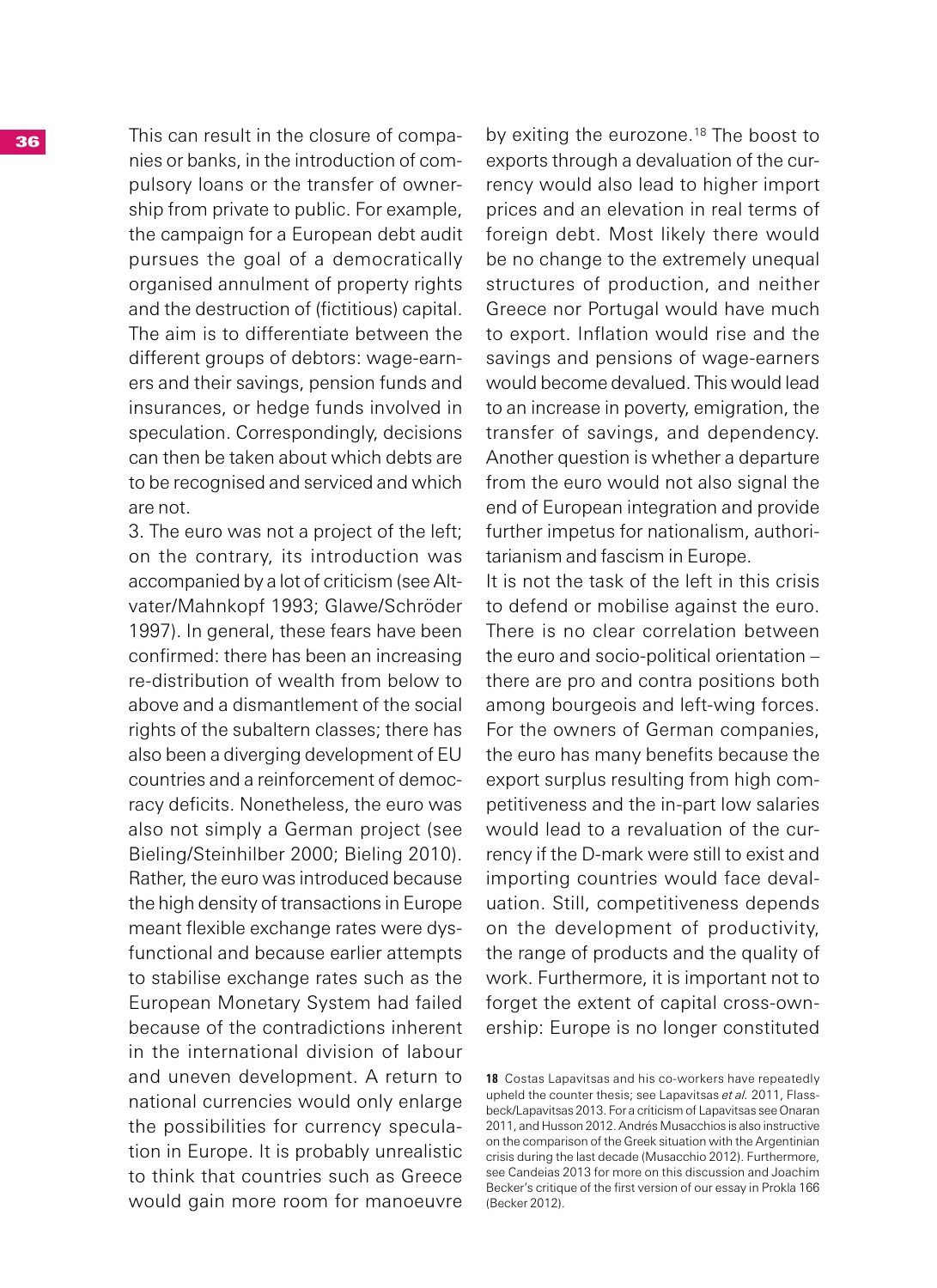believe that these factors would mean that even if the German economy were to be taken out of the eurozone it would still have basically the same influence. A newly introduced D-mark would probably be revaluated against the euro or other re-introduced national currencies. But due to differences in productivity and industrial structures, many EU countries would continue to depend on imports from Germany or on products made by German companies. Only protectionism and a long-term policy to build balanced industrial and service capacities could really raise competitiveness. But this would require capital and opportunities that provide the room for action. These countries would therefore become mainly dependent on foreign investors and creditors (from Germany, the US, Arabic states and China) who would expect high yields. Because of this dilemma we think the main task for the left is to improve the defence of the subaltern classes against austerity policies. In Germany for example, the left needs to support the next round of collective bargaining, which needs to be based around salary increases that are greater than the sum of productivity gains and the target inflation rate. Women's wages should be raised to the level of men's wages, and equal rights and equal access to the labour market for migrants living in Germany without a German passport should be enforced. Important goals are a general reduction of working hours, revoking the retirement age now set at 67 and linking life working time to productivity gains, increasing the basic payment to the unemployed *(Arbeitslosengeld II),* introducing a general subsistence minimum wage, increasing the

by closed national economies. We top rate of income tax and encouraging **37** dynamisation in tax progression, re-introducing a property tax and a levy on wealth, developing public infrastructure in the areas of childcare, care, education, university teaching and research, nationalising the railways and promoting public transport, and re-communalising public goods such as water or electricity. A goal for the European Union must be equality in living conditions based on social and ecological sustainability. This must be achieved through a democratic structural and regional policy that is not bound to goals of growth and competitiveness, but instead aims for balanced forms of development within the framework of a new European division of labour.

> 4. Forms of solidarity economy and economic democracy are important building blocks for a transformation of the capitalist economy (see Dellheim 2008; Demirović 2007). A solidarity economy rests on transactions that are not based on the market and competition: donations, providing one's labour for free, and barter exchanges; as well as forms of shared and common ownership, created and cared for by many people (such as open source software).

> Co-operatives should also be included here, and they need to be strengthened through legislation and the development of university courses, research and consultation. They bind capital at the local level, facilitate the participation of their members, and excess income is re-invested to a high degree. In a formal capitalist economy, economic democracy can influence companies and politics: selling or buying could be an object of democratic decisions, just as working conditions, lay-offs and new employment, investment, research and develop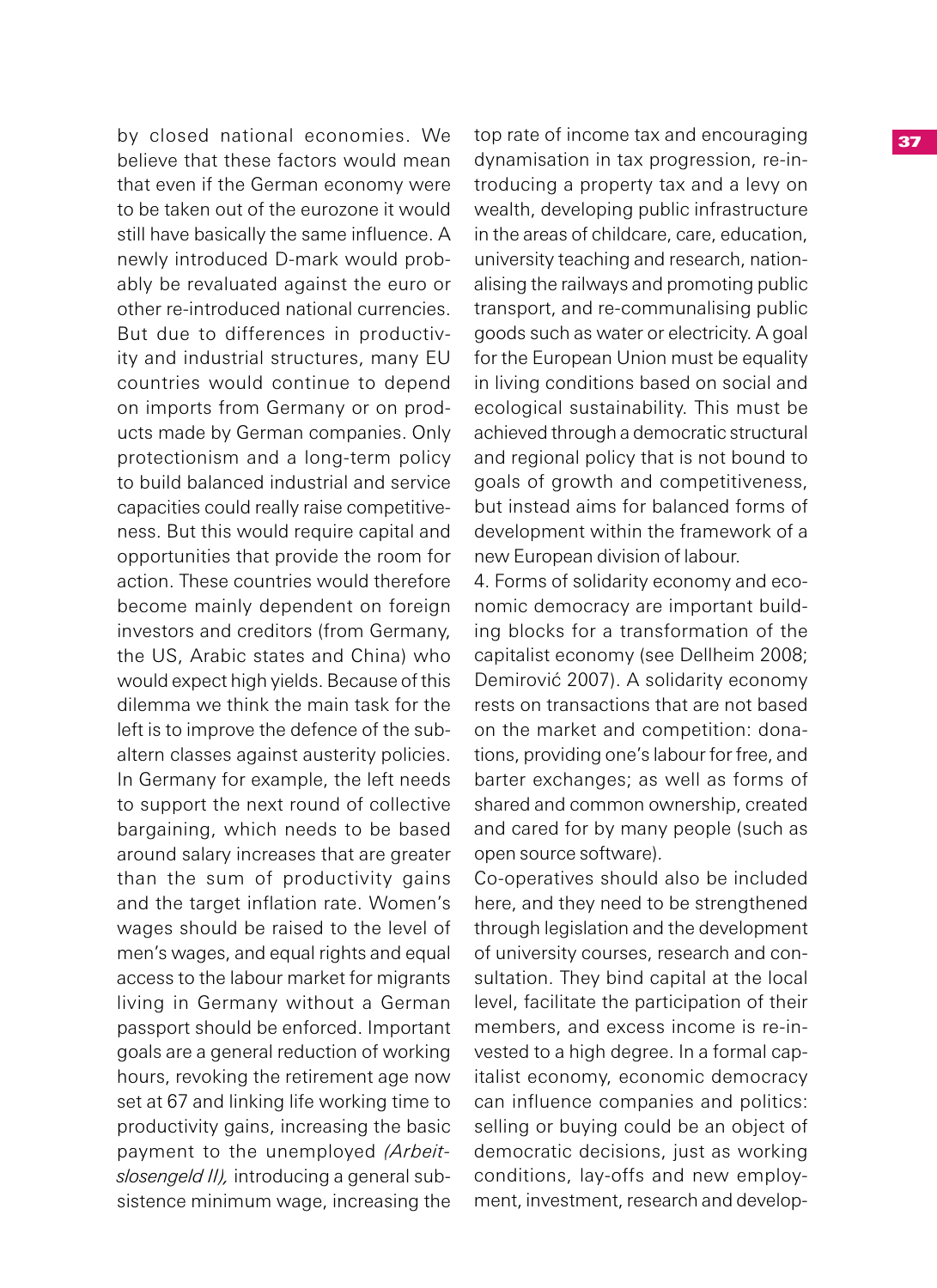38 ment. Economic democracy would have to be further enhanced by implementing the participation of worker representatives on company boards, for example in all companies with over 500 employees, irrespective of their legal form. Additionally there should be a participation of consumer representatives. This would include a systematic and democratically organised discussion about the needs of society and the products on offer. German trade unions began demanding economic and structural councils for entire industries decades ago; they should now be implemented. This would be important, so that not only in Germany, but in the EU as a whole, a balanced industrial and services structure could replace the authoritarian-liberal fixation on competition. This would be accompanied by an expansion of the public sector led by bodies subject to democratic control. This would also apply to public service media. Instead of the current control through parties and associations, the boards would have to be democratised in a way that would allow for democratic and critical media coverage and public debate.

> Today, the financial sector is viewed as a central field in economic democracy. The democratisation of this sector cannot be achieved simply through participation at the operational or corporate level of banks, funds and insurances. There is not only a need for measures such as a financial transaction tax and strict banking regulation enforcement (for instance, to ensure a higher equity ratio). Beyond such measures of regulatory policy, it is necessary to consider the complete concentration of savings and credit provision in public banks, and to control them democratically. Clearly, this would

make it possible to grant all citizens a free current account; but public ownership is also the *necessary* prerequisite to counter the speculative use of savings and profit-oriented money creation out of nothing.19 Loans could be granted based on democratic, socio-ecological considerations.

5. Concerning EU policy, the left struggles on two fronts. On the one hand it must visibly criticise the neoliberal fundaments of the EU and reject all attacks at the EU level by those in power on democracy, working conditions and the social rights of wage-earners. Therefore it was right to object to the EU constitutional treaty that aimed to enshrine a neoliberal economic and social order. It is therefore equally correct to reject the Euro Plus Pact, the so-called "six pack", the fiscal compact and the competitiveness pact because all these measures aim to intensify the neoliberal orientation of the European Stability and Growth Pact and to further curtail the budget sovereignty of national parliaments without strengthening democracy at the European level in return. On the other hand, the left should oppose national and/or nationalist (including left-wing nationalist) arguments and strategies. The specific challenge is to develop convincing strategies to counter right-wing populist campaigns and authoritarian statist processes. It is important to break out of the game of identification and counter-iden-

**<sup>19</sup>** Public ownership – in the sense of a purely *legal* ownership – is not a sufficient pre-condition to achieve this, as the development of the German *Landesbanken* shows. New forms of democratic control of public companies have to be developed. For banks as well as for other companies it is true that for as long as a public sector co-exists with a private sector, then public companies have to compete with private companies for market shares and function in a similarly profit-oriented manner. Under such conditions public goods are always at risk of becoming a purely legal construction, embellishing the subordination of the public under the capitalist mode of production.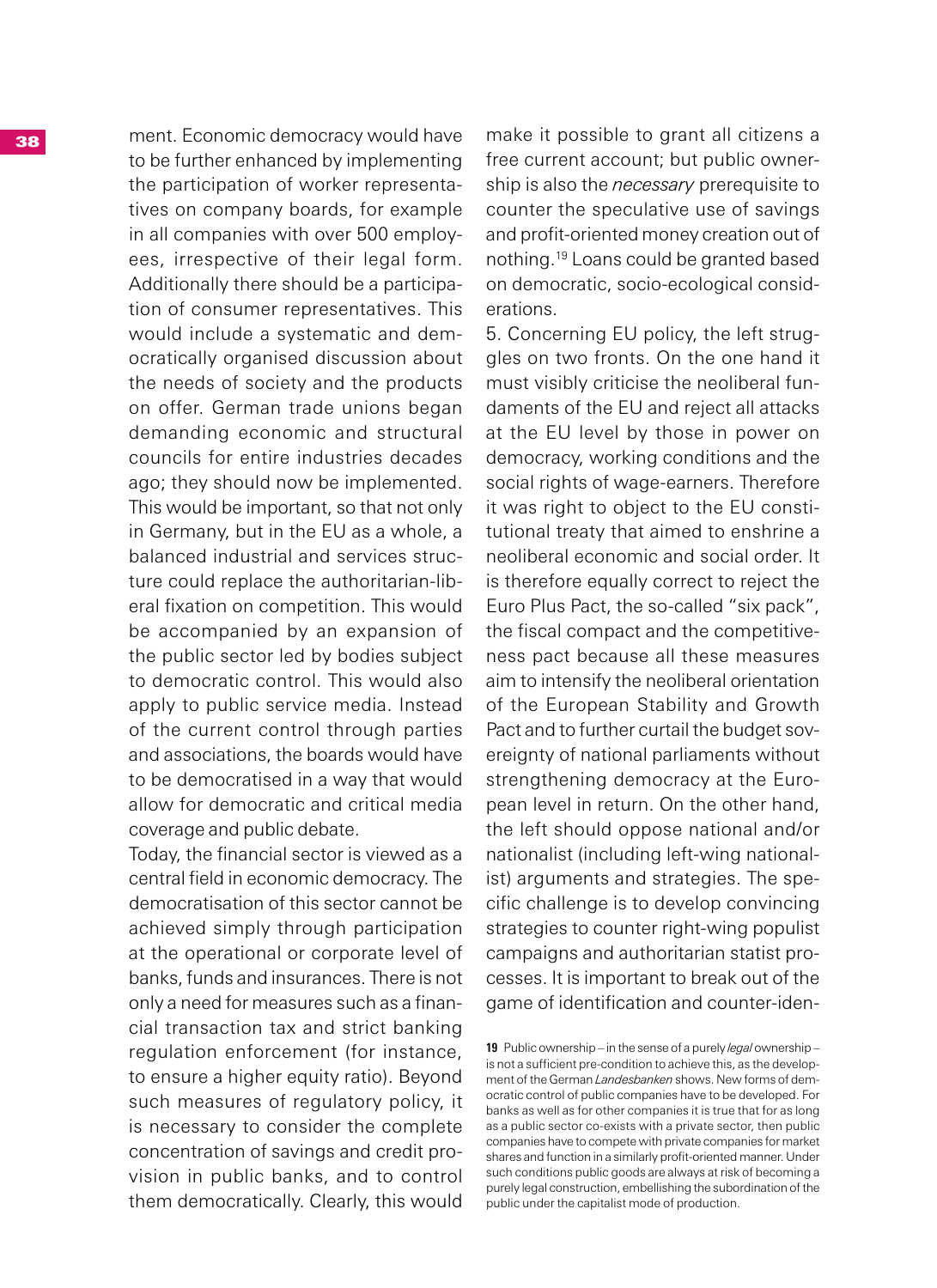tification; the point is not counter-iden- the ECB, because independence only **39** tification but disidentification (Pêcheux 1984).

This should not be about a defence of the current EU, nor should it be about a return to the nation state: the goal should be the unity of the subaltern classes in Europe through joint struggle. As of yet, the Europeanization of struggles has hardly ever been successful.<sup>20</sup> Exemplary in this sense was for example the European day of action on 14 November 2012, as well as the solidarity strikes across different plants against attacks on the workers by multinational corporations, such as the strikes at different General Motors factories in 2001 when the company wanted to close the factory in Luton in the  $UK.<sup>21</sup>$  Furthermore, a Europe-wide co-ordination of unionbased collective bargaining policies needs to be urgently established. The European Metalworkers' Federation has already established guidelines to co-ordinate collective bargaining, but in practice they have not been adhered to. Finally, the capacity for collective bargaining at the European level needs to be fought for. The unions must be recognised in negotiations at the European level; they need veto rights and a say when the rights of workers are affected. Supranational, active unions and political parties representing the subaltern classes hardly exist at the European level and urgently need to be strengthened.

The left should orient itself within the perspective of a democratically structured political union that can ensure a social balance in Europe. A democratic constitution is needed that makes socio-ecological reconstruction possible. National central banks should lose their political independence, as should supports an informal division of powers (see Sablowski/Schneider 2013). It would also be important to democratise the tasks assigned to and the decisions made by central banks. Accordingly, the policies of the ECB and aid for debtor countries should be committed to social and ecological goals instead of austerity measures that in the end will worsen living conditions and increase environmental degradation. There is no need to nurture parliamentary illusions. Nonetheless, it makes sense to advocate that the European parliament finally receive all the relevant rights of a legislator and at least formal control of the European Commission and its entire administration. A European public sphere must be strengthened in which European questions are also discussed and in which a European political will can develop. All of this is required to block the erosion of democracy and the frequent use by political institutions of policies that are similar to those implemented in states of emergency (technocratic cabinets, multilateral treaties, repealing parliamentary competencies).A unified tax policy is required to stop the tax race to the bottom in Europe. Minimal social standards for working and living conditions must be enforced and gradually increased. Ranges for the share of welfare expenditure relative to the per capita income of European states could be agreed upon to counter social dumping. Such measures could lead to a European social union.

6. Even if the defence against austerity measures were to be successful and

**<sup>20</sup>** See for example the detailed description of protest actions in autumn 2010 in Dellheim 2011. **21** On the policy of the General Motors/Opel European Works Council, see Sablowski 2013.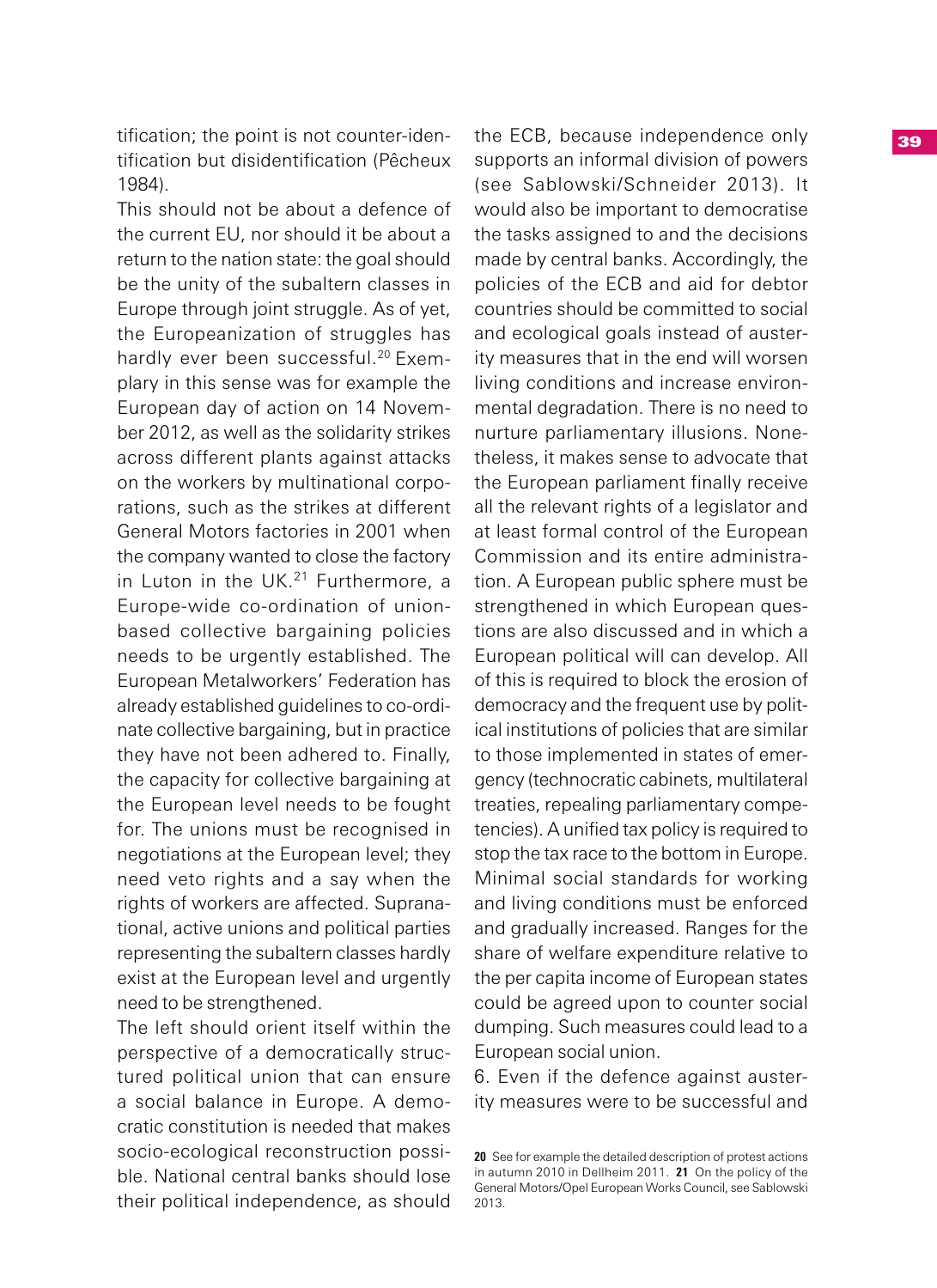**40** the measures described above could be implemented on a national and European level, the contradictions rooted in the capitalist mode of production would not disappear. Crisis tendencies would simply take on another form. Similarly to the 1970s, inflationary processes could then move into the foreground. Clearly, any attempt at left-wing political reform would immediately be met with the threat of capital flight, as was the case for example under the left-wing French government at the beginning of the 1980s. Yet the size of the European Economic Area and its economic power do not make capital flight a particularly attractive option. Moreover, the steps taken by the US against Switzerland demonstrate that massive measures to counter capital flight do exist. Overall this is a further reason to think beyond the measures that are immediately required and to articulate reforms from a socialist perspective. Most European countries are too small and far too connected with other countries to be able to break with the capitalist mode of production by themselves. This also implies that a "European Spring" would not be limited to a single country. A socialist Europe constituted from below could become the basis for the transition to a different mode of production and form of life in Europe and beyond.

> 7. An important task for the left will be developing a broad perspective for emancipation that does not ignore one or other forms of domination. This should include social and ecological reorganisation as well as forms of a solidarity-based economy and economic democracy,<sup>22</sup> as much as overcoming sexism and racism. The United Socialist States of Europe would of course only represent one step

towards the unity of humanity in a classless society free of domination in which the state is left to wither.

Alex Demirović is visiting professor for Critical Theory at the Goethe-University of Frankfurt am Main. He is a member of the editorial board of Prokla and a member of the executive board of the Rosa-Luxemburg-Stiftung. Thomas Sablowski is Senior Research Fellow for the Political Economy of Globalisation at the Institute for Critical Social Analysis at Rosa-Luxemburg-Stiftung. He is also member of the editorial board of the journal PROKLA.

**22** Our thoughts on economic democracy and on the mode of production of an association of free people are for example contained in Demirović 2007 and Sablowski 2010.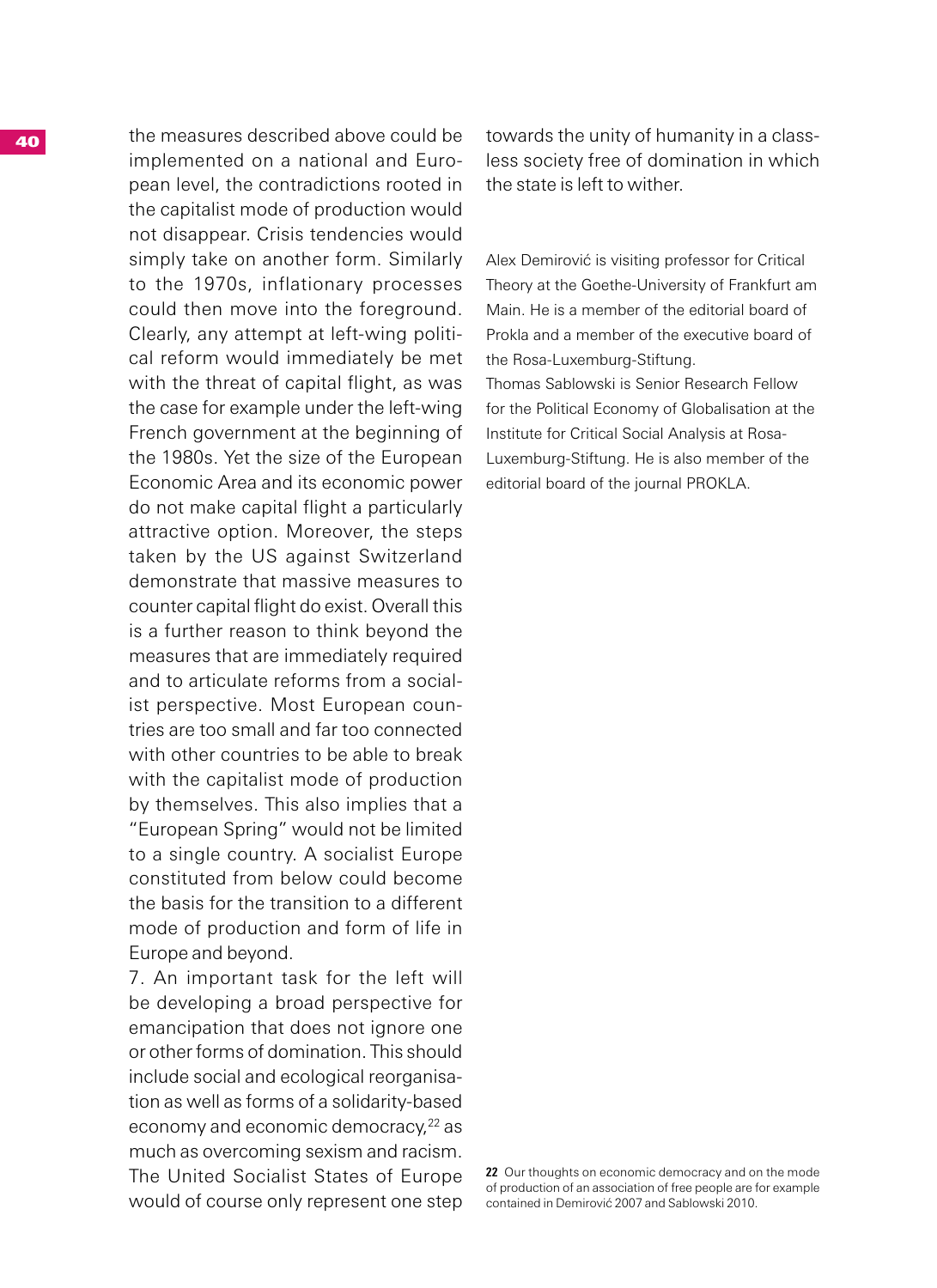#### B iBLIOGRAPHY **And in the set of the set of the set of the set of the set of the set of the set of the set of the set of the set of the set of the set of the set of the set of the set of the set of the set of the set of th**

Aglietta, Michel (1979): A Theory of Capitalist Regulation. The U.S. Experience, London.

Albo, Greg/Gindin, Sam/Panitch, Leo (2010): In and Out of Crisis. The Global Financial Meltdown and Left Alternatives, Oakland.

Altvater, Elmar (1983): Der Kapitalismus in einer Formkrise. Zum Krisenbegriff in der politischen Ökonomie und ihrer Kritik, in: Aktualisierung Marx', Argument-Sonderband AS 10, Berlin.

Altvater, Elmar (1994): Operationsfeld Weltmarkt oder: Die Transformation des souveränen Nationalstaats in den nationalen Wettbewerbsstaat. In: Prokla, 97, vol. 24, no. 4, December, 517–547. Altvater, Elmar (2010): Der große Krach. Oder die Jahrhundertkrise von Wirtschaft und Finanzen, von Politik und

Natur. Münster. Altvater, Elmar/Mahnkopf, Birgit

(1993): Gewerkschaften vor der europäischen Herausforderung. Tarifpolitik nach Mauer und Maastricht, Münster.

Becker, Joachim (2012): Blindstellen: Ungleiche Entwicklung und ungleiche Mobilisierung in der EU, in: Prokla 168, vol. 42, no. 3, September, 467–476. Bieling, Hans-Jürgen (2010): Die Globalisierungs- und Weltordnungspolitik der Europäischen Union, Wiesbaden. Bieling, Hans-Jürgen/Steinhilber, Jochen (2000): Hegemoniale Projekte im Prozess der europäischen Integration, in: Hans-Jürgen Bieling/Jochen Steinhilber (eds): Die Konfiguration Europas. Dimensionen einer kritischen Integrationstheorie, Münster, 102–130. Böckler-Impuls (6/2012): Zersplitterung der Tariflandschaft verursacht

mehr Streiks. Düsseldorf, Hans-Böckler-Stiftung, Böckler-Impuls 6/2012, 28.3.2012.

Boyer, Robert (1986): La théorie de la régulation. Une analyse critique, Paris. Brangsch, Lutz (2011): Griechische Krisen und deutsche Exportüberschüsse, Rosa-Luxemburg-Stiftung, Reihe Standpunkte 25/2011.

Bucks, Brian K./Kennickell, Arthur B./ Mach, Traci L./Moore, Kevin B. (2009):

Changes in U.S. Family Finances from 2004 to 2007: Evidence from the Survey of Consumer Finances. Federal Reserve Bulletin, vol. 95, February, A 1– A 55. Bundesministerium für Arbeit und Sozialordnung (BMAS) (2009):

Statistisches Taschenbuch 2009. Arbeits- und Sozialstatistik, Berlin. Candeias, Mario (2010): Passive Revolutionen vs. sozialistische Transformation, Rosa-Luxemburg-Stiftung, Reihe Papers, Berlin 2010.

Candeias, Mario (2011): Interregnum – Molekulare Verdichtung und organische Krise. In: Demirović *et al*. 2011, 45–61. Candeias, Mario (2013): No exit –

Falsche Gegensätze in der Euro-Debatte. Berlin: Rosa-Luxemburg-Stiftung, Standpunkte 07/2013.

Dellheim, Judith (2008): Solidarische Ökonomie – ein Thema für sozialistische Politik, Rosa-Luxemburg-Stiftung, Reihe Standpunkte 28/2008.

Dellheim, Judith (2011): Ein Diskussionsbeitrag aus internationalistischer Perspektive, in: Cornelia Hildebrandt/ Nelli Tügel (eds): Der Herbst der "Wutbürger", Soziale Kämpfe in Zeiten der Krise, Rosa-Luxemburg-Stiftung, Reihe Papers, Berlin.

Demirović, Alex (2007): Demokratie in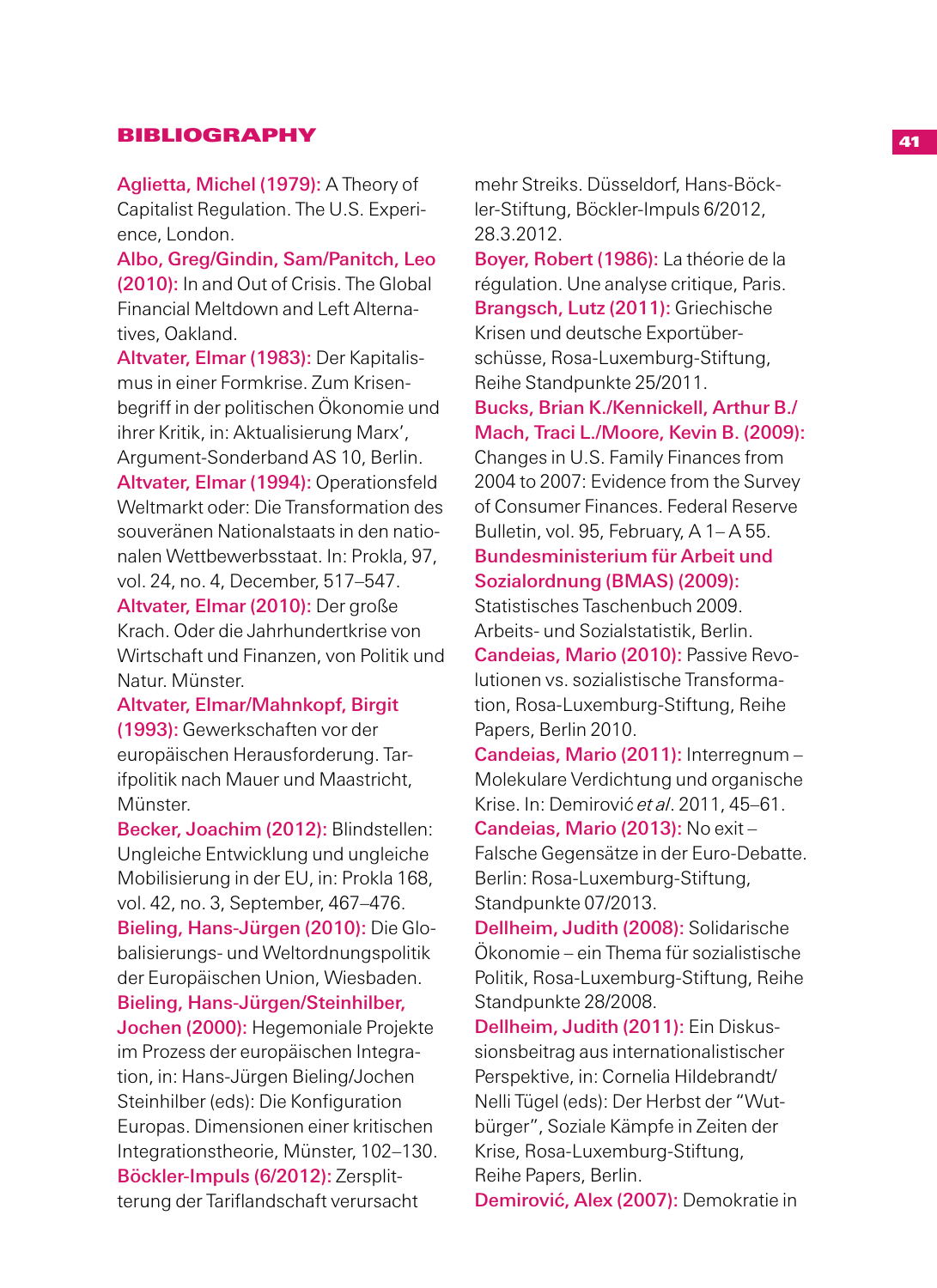<sup>42</sup> der Wirtschaft. Positionen – Probleme – Perspektiven, Münster.

> Demirović, Alex (2009): Kehrt der Staat zurück? Wirtschaftskrise und Demokratie, in: Prokla 157, vol. 39, no. 4, December, 589–605.

> Demirović, Alex (2012): Reform, Revolution, Transformation, in: Michael Brie, Mario Candeias (eds): Transformation im Kapitalismus und darüber hinaus, Berlin, 33–48, http://www.rosalux.de/ fileadmin/rls\_uploads/pdfs/rls\_papers/ Papers\_Transformationkonferenz\_1.pdf (accessed: 21.4.2013).

Demirović, Alex *et al.* (eds) (2011): VielfachKrise. Im finanzmarktdominierten Kapitalismus, Hamburg. Dos Santos, Paulo L. (2009): On the Content of Banking in Contemporary Capitalism. In: Historical Materialism, vol. 17, 180–213.

Dribbusch, Heiner (2010): 60 Jahre Arbeitskampf in der Bundesrepublik. Ein Überblick. In: Reinhard Bispinck/ Thorsten Schulten (ed), Zukunftder Tarifautonomie. Hamburg, 145–168. Elliott, Larry (2012): Britain's richest 5% gained most from quantitative easing – Bank of England, in: The Guardian, 23.8.2012. http://www.guardian. co.uk/business/2012/aug/23/britainsrichest-gained-quantative-easing-bank (accessed: 20.4.2013).

European Commission (2002): Statistical Annex of European Economy, Spring 2002. Brussels.

European Commission (2011): Statistical Annex of European Economy, Autumn 2011. Brussels.

Evans, Trevor (2008): Die internationalen finanziellen Turbulenzen. In: Etxezarreta, Miren /Trevor, Evans/ Huffschmid, Jörg /Karrass, Anne/ Wolf, Frieder Otto *et al.:* EuroMemo 2007. Hamburg, 143–162. Fisahn, Andreas (2012): Den Stier das Tanzen lehren? Europa vor neuen Herausforderungen, in: Prokla 168, vol. 42, no. 3, September, 357–376.

Flassbeck, Heiner/Lapavitsas, Costas (2013): The Systemic Crisis of the Euro – True Causes and Effective Therapies. Berlin: Rosa-Luxemburg-Stiftung. Glawe, Heiko/Schröder, Markus (1997): Der Euro und die "Idee Europa". Katalysator oder Sprengsatz für die europäische Integration? Hamburg. Grasse, Alexander (2012): Italienische Finanzkrise und Börsendemokratie. Fakten – Analysen – Maßnahmen. PIFO – Politische Italien-Forschung, Occasional Papers, no. 13/2012, Justus-Liebig-Universität Gießen, Institut für Politikwissenschaft.

Guttmann, Robert (1994): How Credit-Money Shapes the Economy. The United States in a Global System, Armonk.

Harvey, David (2003): The New Imperialism. Oxford.

Haug, Wolfgang Fritz (2012): Hightech-Kapitalismus in der großen Krise. Hamburg.

Heine, Michael/Herr, Hansjörg (2006): Die Europäische Währungsunion im Treibsand. In: Prokla, 144, vol. 36, no. 3, September, 369–379.

Heinrich, Mathis (2012): Zwischen Bankenrettungen und autoritärem Wettbewerbsregime, in: Prokla 168, vol. 42, no. 3, September, 395–412.

Hesse, Martin/Pauly, Christoph/ Schulz, Thomas/Seith, Anne (2012):

USA against Deutsche Bank, in: Der Spiegel (30.1.2012).

Hirsch, Joachim (1995): Der nationale Wettbewerbsstaat, Berlin/Amsterdam. Horkheimer, Max (1988a): Autorität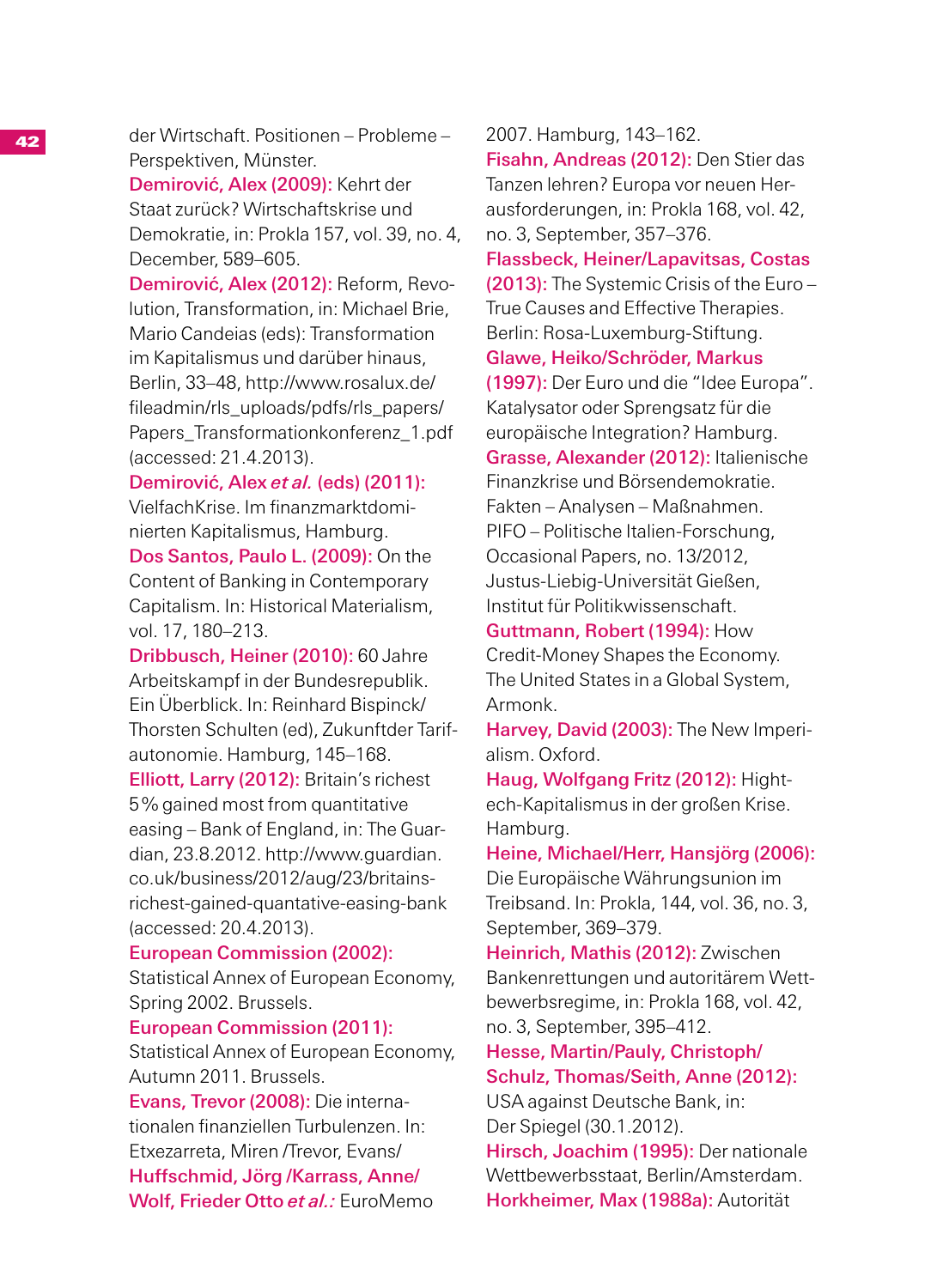und Familie, in: Gesammelte Schriften, Krippner, Greta (2005): The financialvol. 3, Frankfurt am Main.

Horkheimer, Max (1988b): Die Juden und Europa, in: Gesammelte Schriften, vol. 4, Frankfurt am Main.

Huffschmid, Jörg (2009): Das Ende des Finanzmarktkapitalismus? In: Z. Zeitschrift Marxistische Erneuerung, vol. 20, no. 78, 37–51.

Husson, Michel (2012): Zur Wiederbegründung Europas, in: Luxemburg. Gesellschaftsanalyse und linke Praxis, 2/2012, 28–32.

Institut für Gesellschaftsanalyse der Rosa-Luxemburg-Stiftung (IfG)

(2011): Organische Krise des Finanzmarktkapitalismus: Szenarien, Konflikte, konkurrierende Projekte, Thesen, Berlin. International Labor Organization (ILO) (2009): Global wage report 2008–2009, Genf.

International Monetary Fund (IMF) (2013): World Economic Outlook, April 2013, Washington.

Itoh, Makoto/Lapavitsas, Costas (1999): Political Economy of Money and Finance, Houndmills.

Karrass, Anne (2012): Hintergrundpapier Fiskalvertrag, http://www.nachdenkseiten. de/upload/pdf/120329\_ anne\_karrass\_hintergrundpapier\_ fiskalvertrag.pdf

Kennickell, Arthur/Shack-Marquez, Janice (1992): Changes in Family Finances from 1983 to 1989: Evidence from the Survey of Consumer Finances. Federal Reserve Bulletin, vol. 78, January 1992, 1–18.

Konecny, Martin (2012): Die Herausbildung einer neuen Economic Governance als Strategie zur autoritären Krisenbearbeitung in Europa – gesellschaftliche Akteure und ihre Strategien, in: Prokla 168, vol. 42, no. 3, September, 377–394.

Krippner, Greta (2005): The financialization of the American economy, in: Socio-Economic Review, vol. 3, no. 2, 173–208.

Lapavitsas, Costas (2009): Financialised Capitalism: Crisis and Financial Expropriation. In: Historical Materialism, vol. 17, 114–148.

Lapavitsas, Costas (2013): The Eurozone Crisis through the Prism of World Money, in: Martin H. Wolfson, Gerald A. Epstein (eds), The Handbook of the Political Economy of Financial Crises, Oxford, 378–392.

Lapavitsas, Costas *et al.* (2011):

Breaking up? A route out of the Eurozone crisis. Research on Money and Finance, RMF Occasional report 3, November, London.

Lentzos, Filippa/Rose, Nikolas (2008):

Die Unsicherheit regieren. Biologische Bedrohungen, Notfallplanung, Schutz und Resilienz in Europa, in: Patricia Purtschert/Katrin Meyer/Yves Winter (eds): Gouvernementalität und Sicherheit, Zeitdiagnostische Beiträge im Anschluss an Foucault, Bielefeld. Lipietz, Alain (1988): Accumulation, Crises, and Ways Out. Some Methodological Reflections on the Concept of "Regulation". In: International Journal of Political Economy, vol. 18, no. 2, 10–43. Lohoff, Ernst/Trenkle, Norbert (2012): Die große Entwertung. Warum Spekulation und Staatsverschuldung nicht die Ursache der Krise sind. Münster. Marcuse, Peter (2008): Ein anderer Blick auf die Subprime-Krise. In: Prokla 153, vol. 38, no. 4, December, 561–568. Marx, Karl/Engels, Friedrich: Werke, Berlin, verschiedene Jahre (cited as MEW together with the number of the respective volume).

**McKinsey Global Institute: Financial**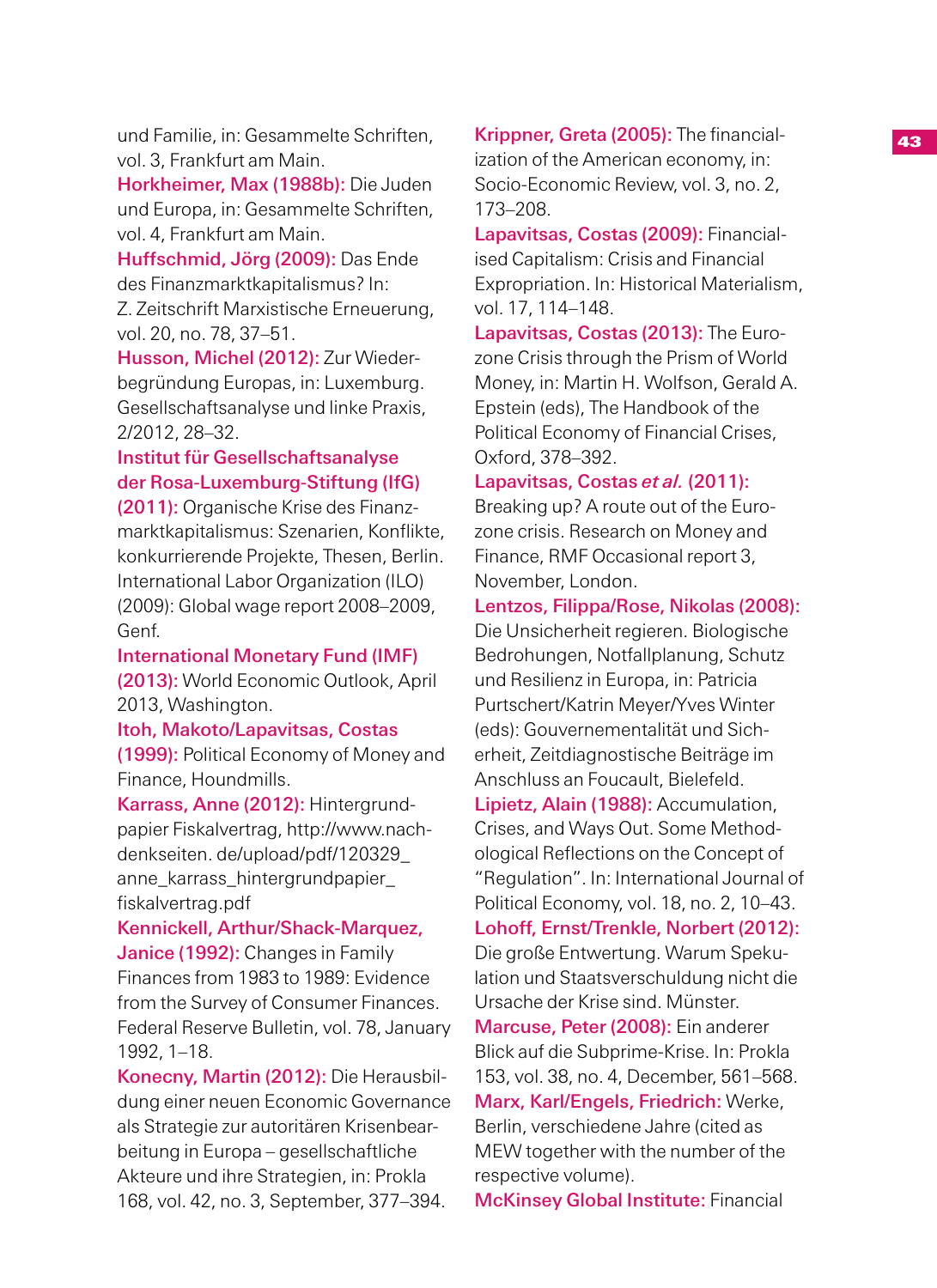<sup>44</sup> globalization: Retreat or reset? Global capital markets 2013, o.O., March 2013. Milios, John/Sotiropoulos, Dimitris P. (2010): Crisis of Greece or crisis of the euro? A view from the European "periphery". In: Journal of Balkan and

Near Eastern Studies, vol. 12, no. 3, September, 223–240.

Morgenson, Gretchen (2008): Arcane market is next to face big credit test, in: New York Times (17.2.2008).

Müller, Klaus/Schmidt, Rudi (2010):

Von der griechischen zur europäischen Krise. In: Prokla 159, vol. 40, no. 2, 277–300.

Musacchio, Andrés (2012): Umstrukturierung der Verschuldung und Wachstumsbedingungen: Griechenland und Argentinien im Vergleich, in: Prokla 168, vol. 42, no. 3, September, 433–453. Oberndorfer, Lukas (2012): Der

Fiskalpakt – ein weiterer Schritt in Richtung Entdemokratisierung, Arbeiterkammer Wien, Infobrief EU & International 1/2012.

Oberndorfer, Lukas (2012a): Die Renaissance des autoritären Liberalismus? Carl Schmitt und der deutsche Neoliberalismus, in: Prokla 168, vol. 42, no. 3, September, 413–431.

Onaran, Özlem (2011): An internationalist transitional program towards an anti-capitalist Europe. A reply to Costas Lapavitsas, o. O., http://gesd.free.fr/ ozlem2lap.pdf

# Organisation for Economic Co-operation and Development (OECD) (2007):

Employment Outlook 2007, Paris. Panitch, Leo/Gindin, Sam (2012): The making of global capitalism. The political economy of American empire, London. Pêcheux, Michel (1984): Zu rebellieren und zu denken wagen! Ideologien, Widerstände, Klassenkampf. In: kultuR-

Revolution, no. 5, 1984, 61–65, and no. 6, 1984, 63–66.

Piketty, Thomas/Saez, Emmanuel

(2010): Income Inequality in the United States, 1913–2008, Data from July 2010, http://elsa.berkeley.edu/~saez/ TabFig2008.xls.

#### Projekt Klassenanalyse (1976):

Gesamtreproduktionsprozeß der BRD. Kritik der volkswirtschaftlichen Gesamtrechnung. Berlin.

Sablowski, Thomas (2003): Kapitalmarktorientierte Unternehmensführung und neue Branchenstrukturen: Das Beispiel der InfoCom-Industrie. In: Klaus Dörre/Bernd Röttger (ed), Das neue Marktregime. Konturen eines nachfordistischen Produktionsmodells. Hamburg, 206–226.

Sablowski, Thomas (2005): Shareholder Value, neue Geschäftsmodelle und die Fragmentierung von Wertschöpfungsketten. In: Hilde Wagner (ed): "Rentier" ich mich noch?" Neue Steuerungskonzepte im Betrieb. Hamburg, 59–86.

#### Sablowski, Thomas (2010):

Die Produktionsweise eines Vereins freier Menschen. In: Luxemburg. Gesellschaftsanalyse und linke Praxis, 4/2010, 122–129.

Sablowski, Thomas (2013): Gewerkschaften und Standortkonkurrenz: Der Fall General Motors/Opel, in: Luxemburg. Gesellschaftsanalyse und linke Praxis, 1/2013, 40–45.

#### Sablowski, Thomas/Schneider,

Etienne (2013): Verarmung made in Frankfurt/M. Die Europäische Zentralbank in der Krise. Berlin: Rosa-Luxemburg-Stiftung, Standpunkte 06/2013. Schmidt, Ingo (2009): Große Krisen seit den 1930er Jahren, in: Prokla 157, vol. 39, no. 4, December, 523–540.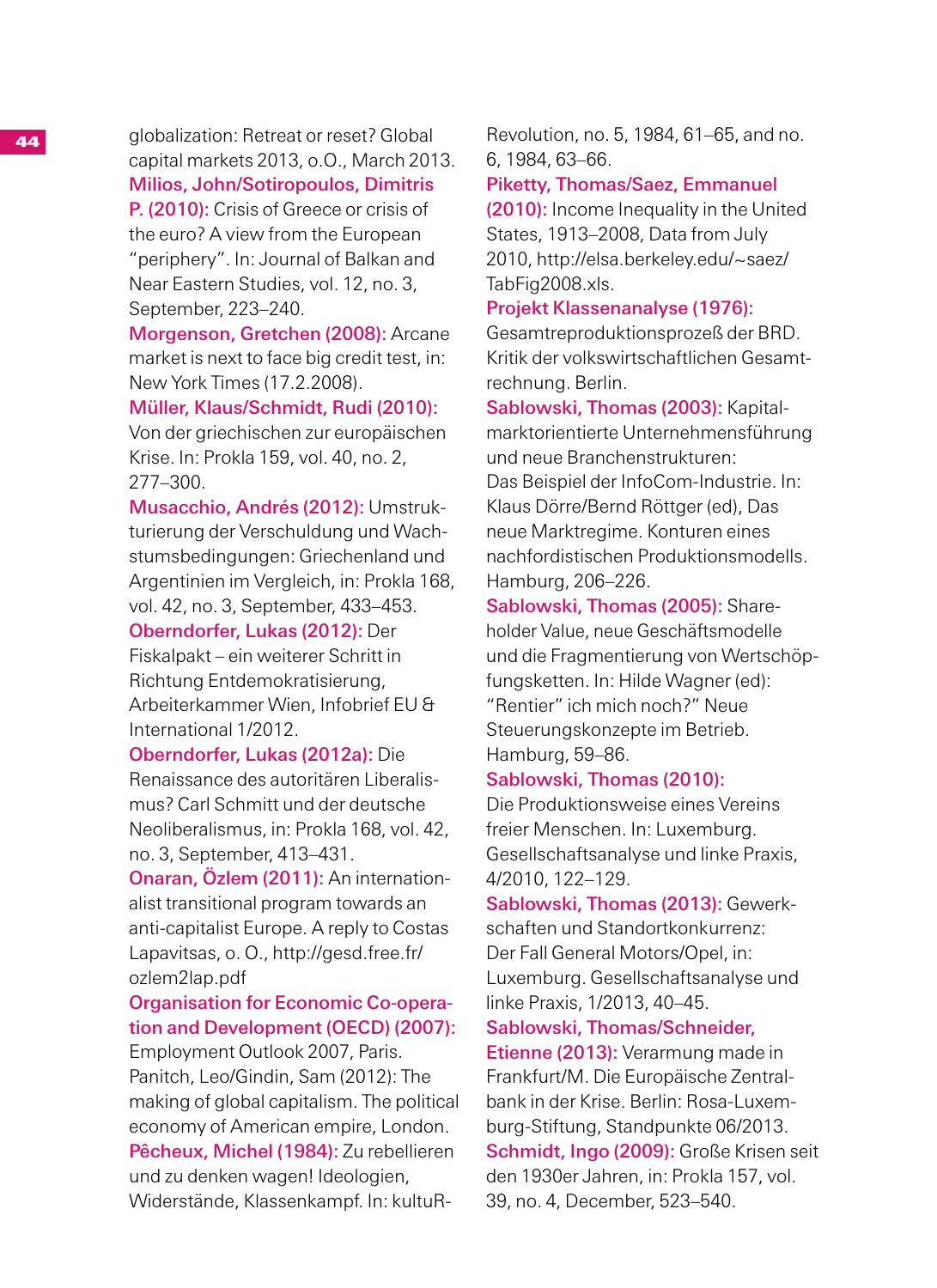(1994): Measuring the wealth of nations. The political economy of national accounts. Cambridge.

#### Stockhammer, Engelbert (2007):

Charakteristika eines finanz-dominierten Akkumulationsregimes in Europa. In: WSI-Mitteilungen, vol. 60, no. 12, 643–649.

Trankovits, Laszlo (2011): Weniger Demokratie wagen. Wie Wirtschaft und Politik wieder handlungsfähig werden. Frankfurter Allgemeine Buch, Frankfurt/M.

#### U.S. Department of Commerce/ Bureau of Economic Analysis:

National Income and Product Account –

**Shaikh, Anwar M./Tonak, E. Ahmet** MIPA, Table 1.14, http://www.bea.gov/**1990/1990** itable/index.cfm (accessed: 22.4.2013). Wienold, Hanns (1982): Gesellschaftlicher Reichtum und die Armut der Statistik. 2<sup>nd</sup> edition, Münster. Windolf, Paul (2008): Eigentümer ohne Risiko. Die Dienstklasse des Finanzmarktkapitalismus, in: Zeitschrift für Soziologie 6/2008.

> Zschäpitz, Holger (2013): Mit griechischen Papieren fette Gewinne machen, in: Die Welt, 1.1.2013. http:// www.welt.de/finanzen/geldanlage/ article112322650/Mit-griechischen-Papieren-fette-Gewinne-machen.html (accessed: 20.4.2013).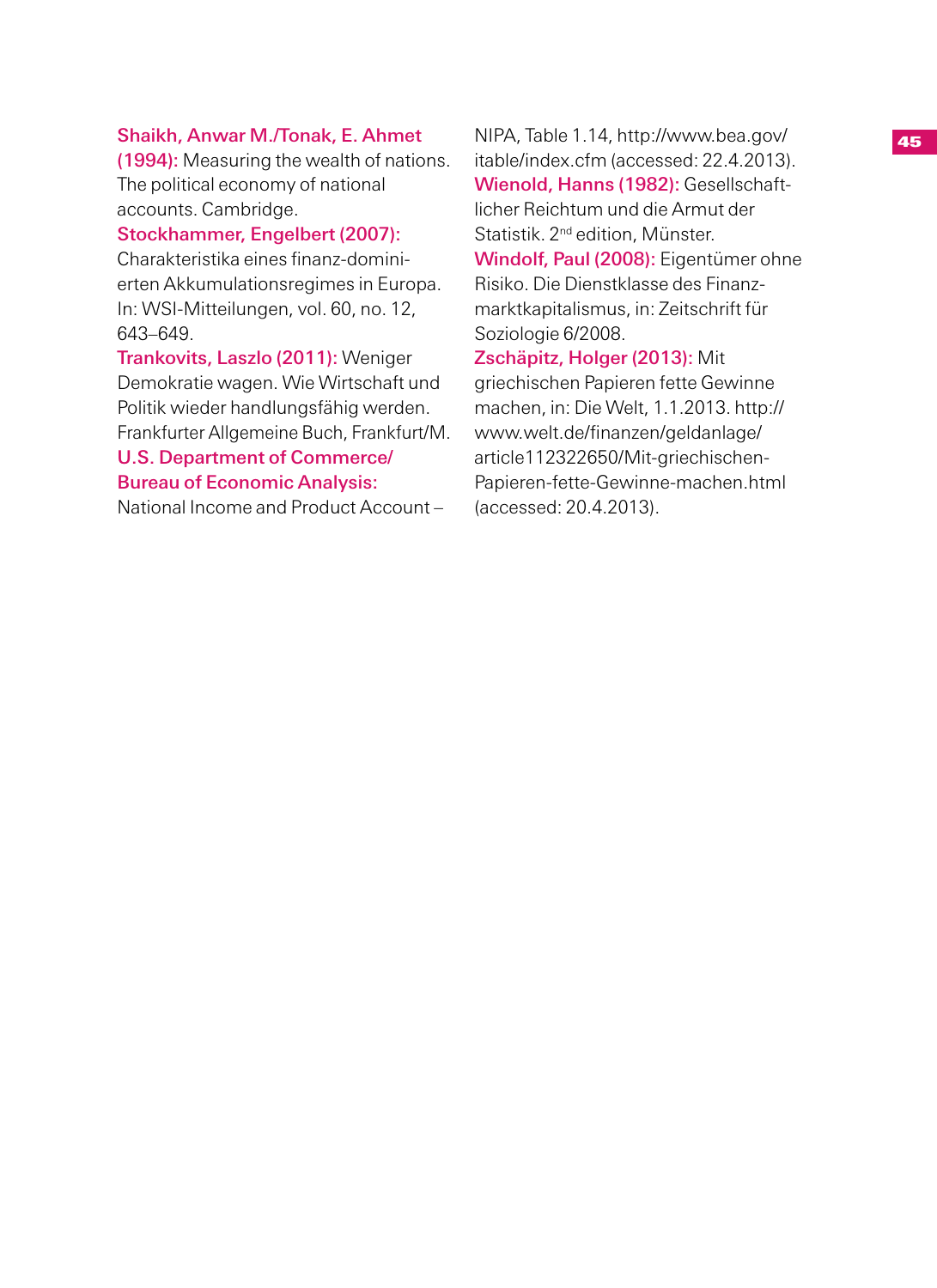



# **ANALYSEN** Left-wing Strategies in the Euro Crisis

#### **A Commented Overview**

By Mario Candeias ISSN 2194-2951 **Available at: www.rosalux.de/**

**publication/39762**

# Luxemburg argumente Is the whole World going bankrupt?

## **Government Debt: What it is and How it Functions**

By Stephan Kaufmann, Ingo Stützle, December 2012 ISSN 2193-5831

**Available at: www.rosalux.de/ publication/38962**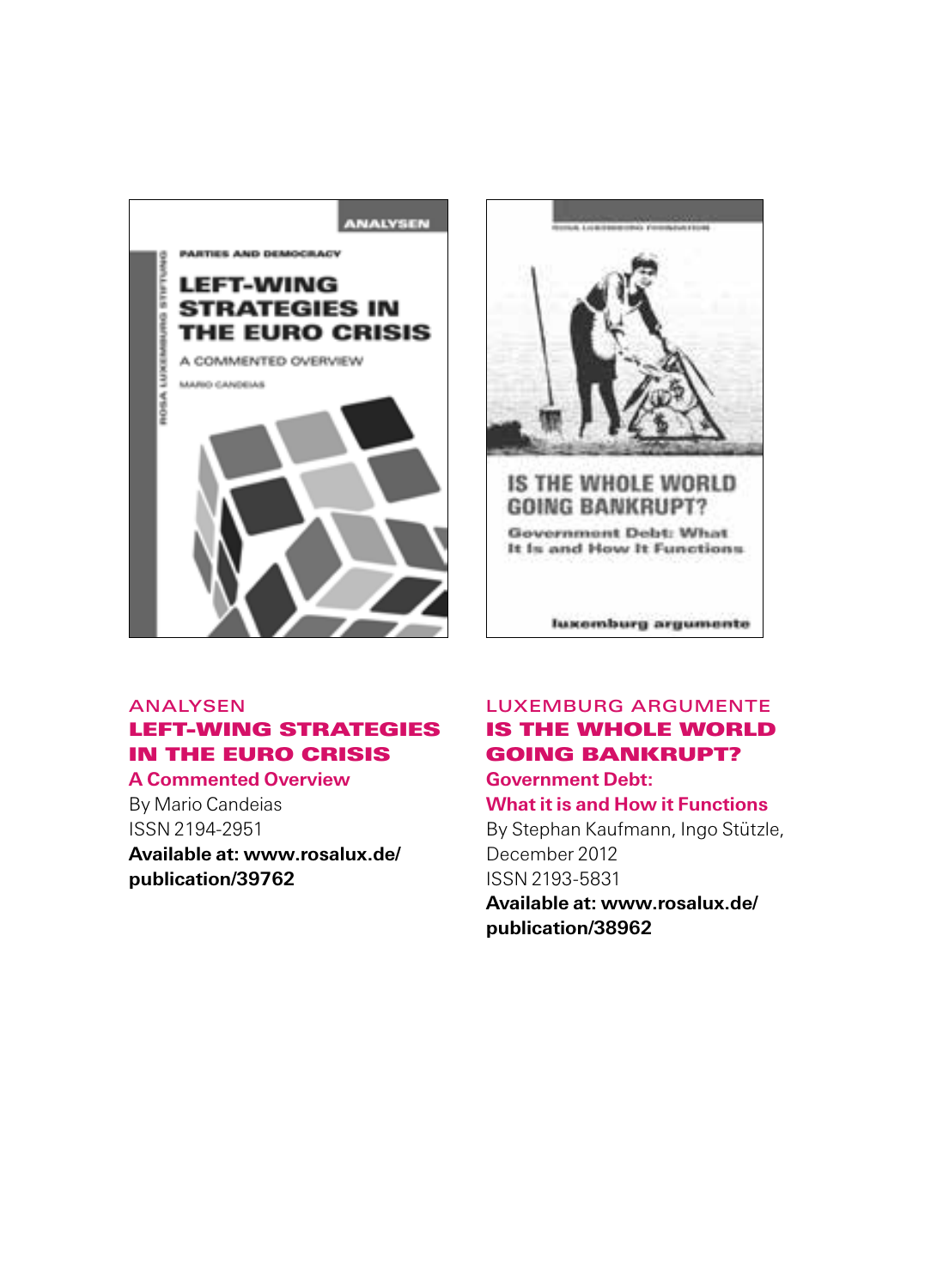## Recent Publications



# **STUDIEN** The systemic crisis of the euro – true causes and effective therapies

Study by Heiner Flassbeck and Costas Lapavitsas, May 2013 ISN 2194-2242

**Available at: www.rosalux.de/ publication/39478**

# POLICY PAPER Germany in Europe

# **A new role after the financial crisis?**

Policy Paper 3/2013 by Erhard Crome ISSN 1867-3163

**Available at: www.rosalux.de/ publication/39649**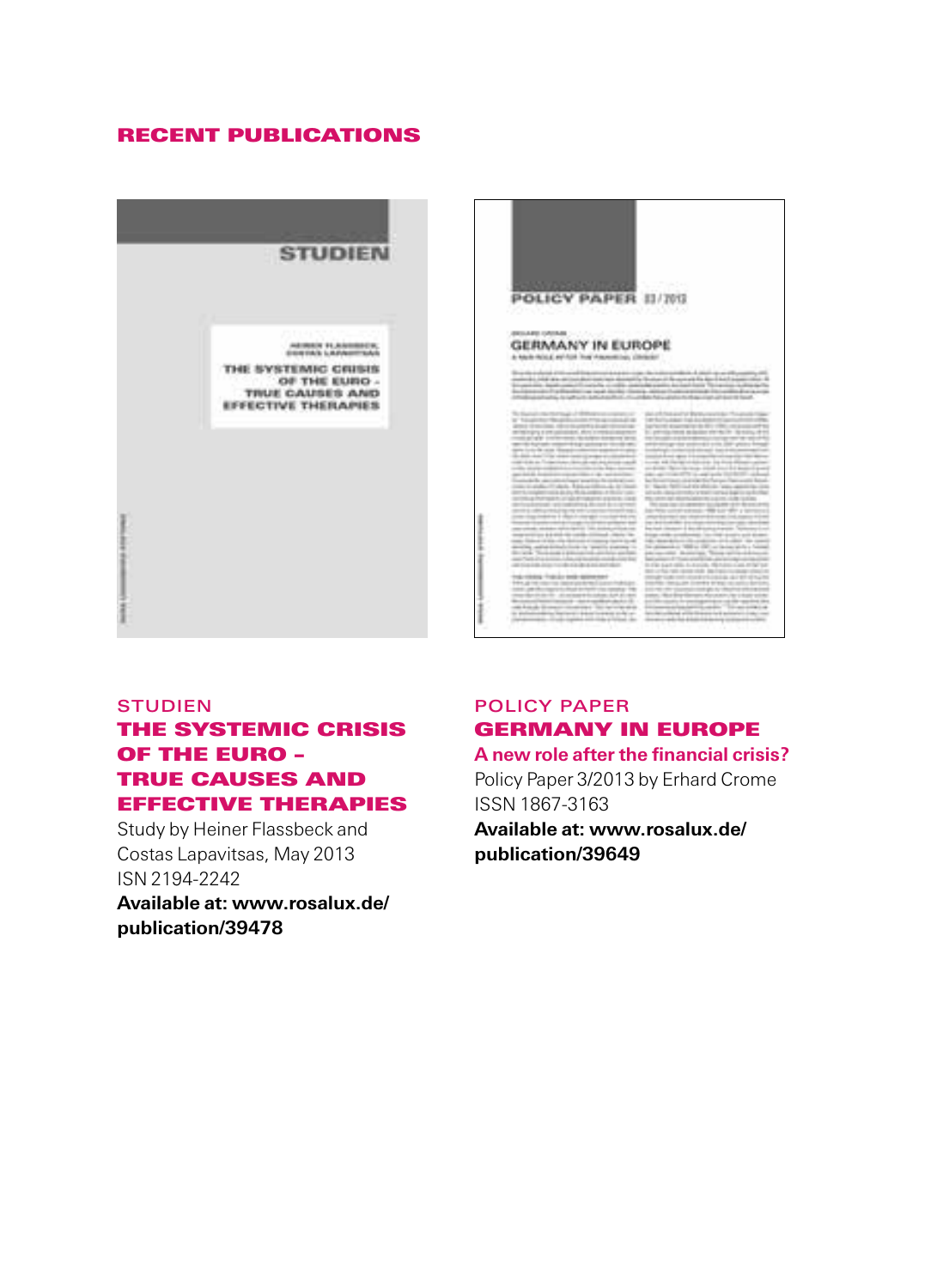#### IMPRINT

ANALYSEN is published by the Rosa-Luxemburg-Stiftung Responsible: Sabine Nuss Franz-Mehring-Platz 1 · 10243 Berlin, Germany www.rosalux.de ISSN 2194-2951 · Editorial deadline: August 2013 Layout/Production: MediaService GmbH Druck und Kommunikation Translation: Tim Jack/Simon Phillips (Linguatransfair) Printed on Circleoffset Premium White, 100% recycled paper